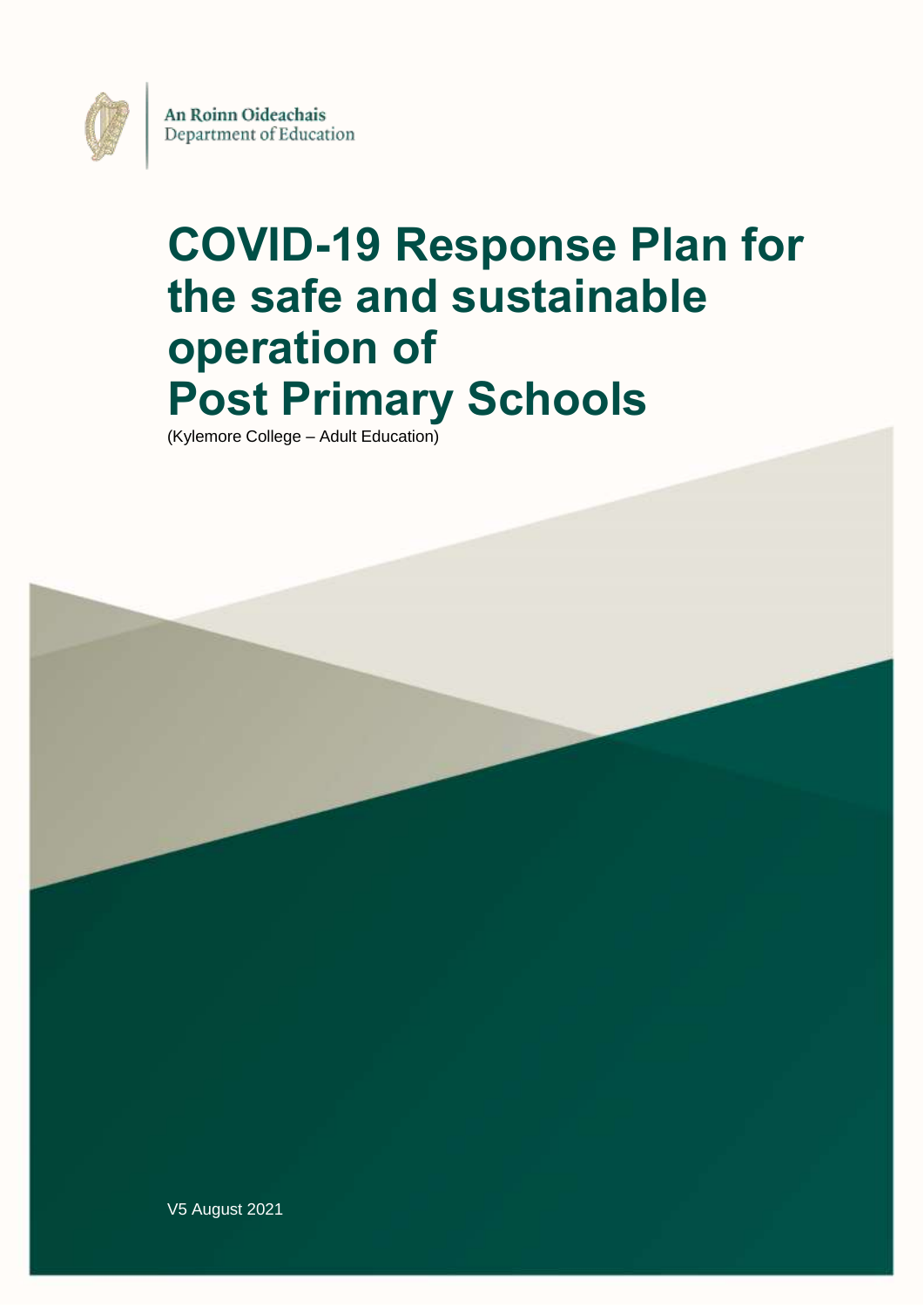# **Table of Contents:**

- 1) Introduction
- 2) What is a School COVID-19 Response Plan?
- 3) School COVID-19 Policy
- 4) Planning and Preparing for Return to School
	- 4.1) Induction Training
	- 4.2) Procedure for Returning to Work (RTW)
	- 4.3) Lead Worker Representative (LWR)
	- 4.4) Display signage
	- 4.5) Making changes to school layout
	- 4.6) Update Safety and Risk Assessment
	- 4.7) Access to the School and Contact Log
- 5) Control Measures To prevent Introduction and Spread of COVID-19 in Schools
	- 5.1) Know the Symptoms of COVID-19
	- 5.2) Respiratory Hygiene
	- 5.3) Hand Hygiene
	- 5.4) Physical Distancing
	- 5.5) Use of PPE in Schools
	- 5.6) Stay at Home Policy
- 6) Impact of COVID-19 on certain school activities
- 7) Hygiene and Cleaning in School
- 8) Dealing with a suspected case
- 9) Staff Duties
- 10) Absence Management
- 11) Employee Assistance and Wellbeing Programme

This is a living document and may be reviewed and amended to take into account new guidance from [www.Gov.ie,](http://www.gov.ie/) [www.dbei.ie,](http://www.dbei.ie/) [www.hse.ie,](http://www.hse.ie/) [www.hpsc.ie,](http://www.hpsc.ie/) [www.hsa.ie;](http://www.hsa.ie/) [www.education.ie](http://www.education.ie/) or agreements with education partners as appropriate for post primary schools.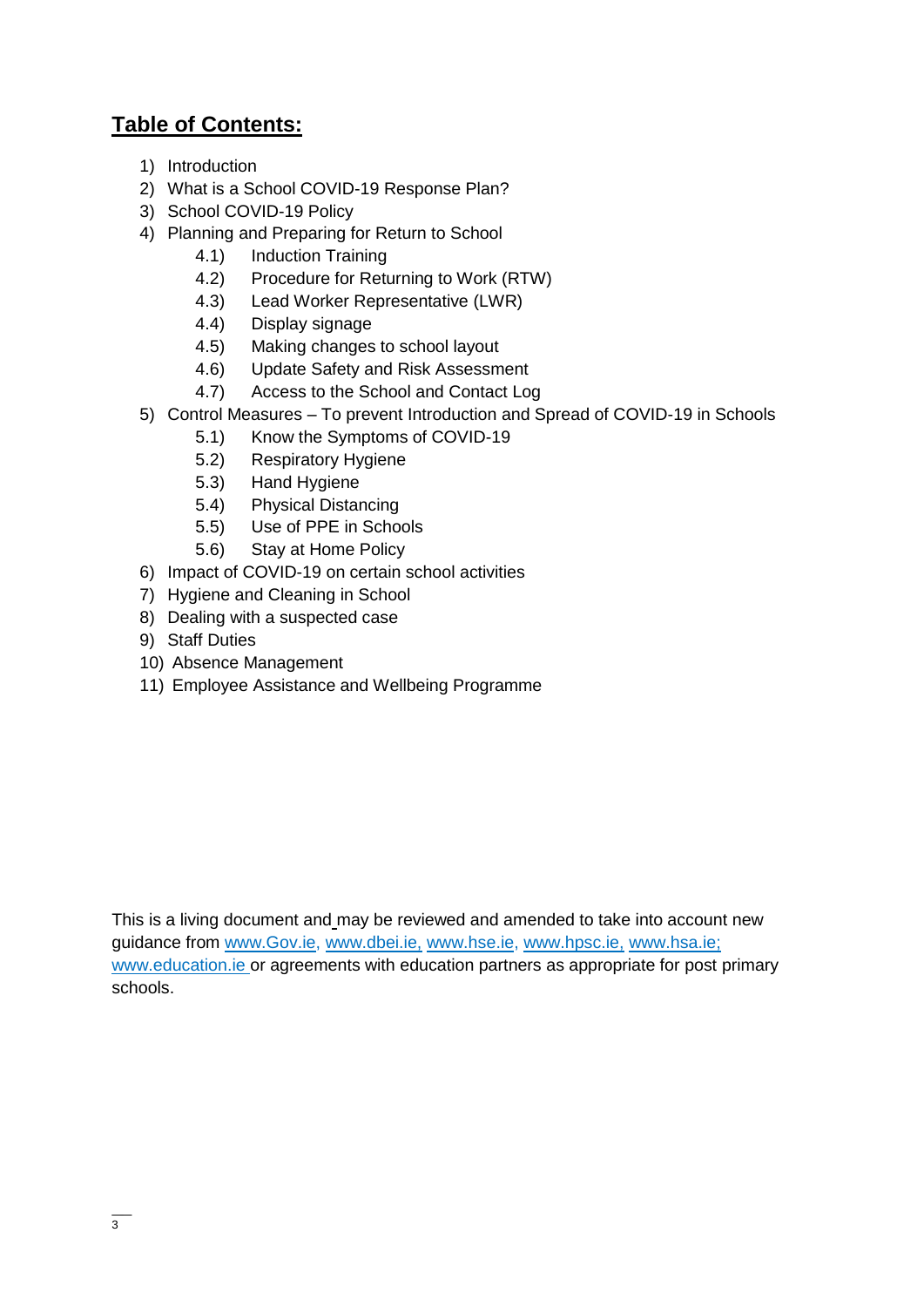# **Appendices**

| <b>Appendix 1</b> | Template COVID-19 School Policy Statement           |
|-------------------|-----------------------------------------------------|
| <b>Appendix 2</b> | <b>Return to Work Form</b>                          |
| <b>Appendix 3</b> | <b>Lead Worker Representative</b>                   |
| <b>Appendix 4</b> | <b>Risk Assessment</b>                              |
| <b>Appendix 5</b> | <b>School Contact Tracing Log</b>                   |
| <b>Appendix 6</b> | <b>Checklist for School Managers</b>                |
| <b>Appendix 7</b> | Checklist for Managing a Suspected Case of COVID-19 |
| <b>Appendix 8</b> | <b>Checklist for Lead Worker Representative</b>     |
| <b>Appendix 9</b> | <b>Checklist for Cleaning</b>                       |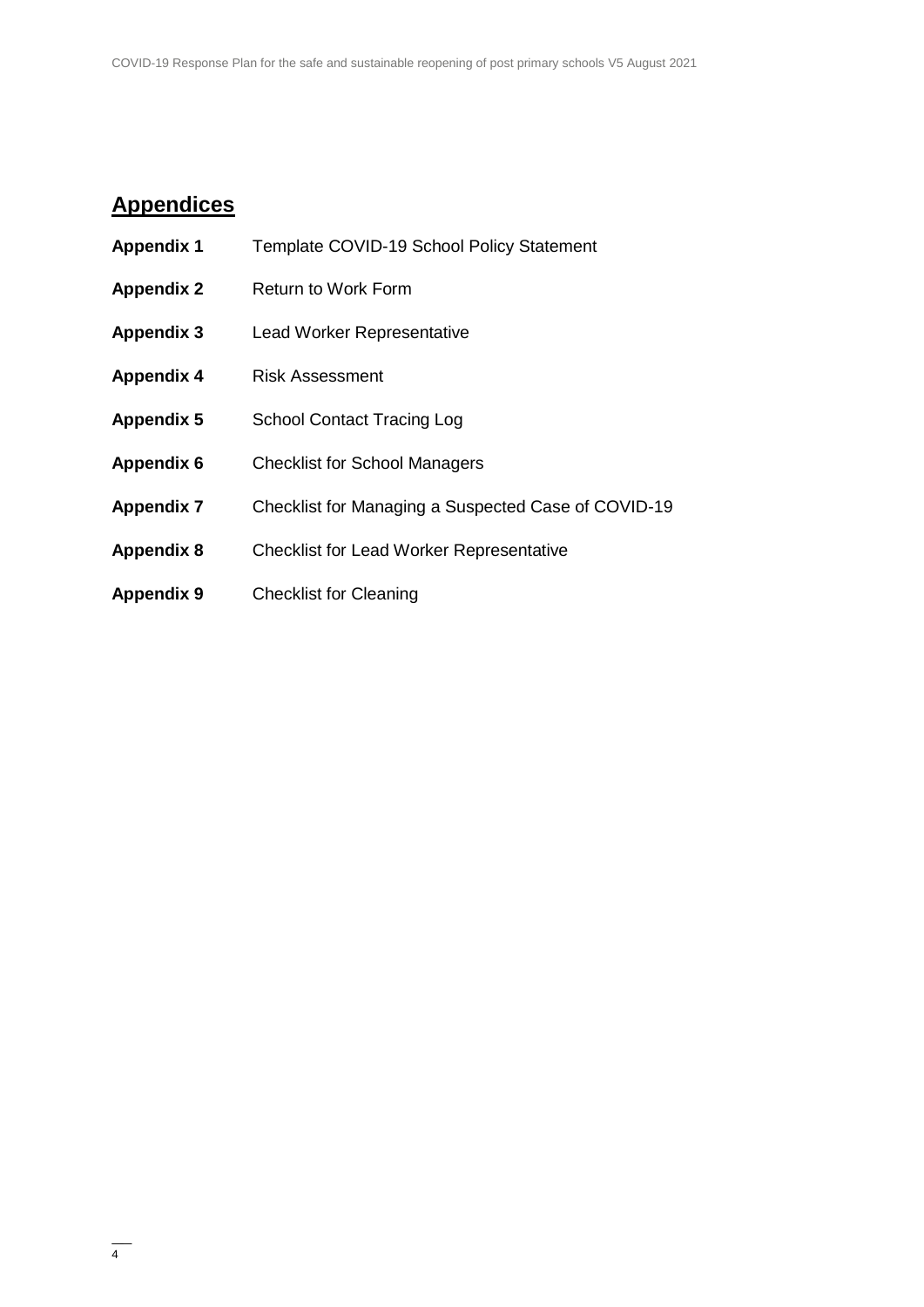# **1) Introduction**

In accordance with the Work Safety Protocol each workplace is required to have a COVID-19 Response Plan. In addition to being places of learning, schools are also places of work.

The purpose of this document is to provide clear and helpful guidance for the safe operation through the prevention, early detection and control of COVID-19 in post primary schools. It provides key messages to minimise the risk of COVID-19 for staff, students, families and the wider community while recognising the importance of education for the health and wellbeing of students and society as a whole.

This document focuses on the practical steps which can be taken in post primary schools to minimise the risk of the introduction of the infection into schools while recognising that no interpersonal activity is without risk of transmission of infection at any time. The documentation and templates in this booklet are supported by the public health advice provided by the Health Protection Surveillance Centre (HPSC) for the safe reopening of schools and educational facilities.

That report is available [here.](https://assets.gov.ie/82096/38b543b3-3245-4227-8f6a-7a167e684adb.pdf)

One of the key challenges is to balance the need for a practical and sensible level of caution with the need to provide a supportive environment for teaching and learning. This document identifies the steps schools can take to do everything practical to avoid the introduction of COVID-19 into the school and the steps that can be taken to reduce the likelihood of the spread within the school itself.

The Department has worked intensively with the education partners to develop consistent plans, advice, protocols and guidance for schools, including the School COVID-19 Response plan. There is a suite of documentation available to support schools to continue to operate safely and fully including guidance on learning, school programmes and wellbeing for the 2021/22 school year. There is also information on funding, staffing and resources to schools to support COVID-19 measures. Schools are advised to familiarise themselves with these documents. All of the documents will be available at **[gov.ie/backtoschool](http://www.gov.ie/backtoschool)**

# **2) What is a COVID-19 Response Plan?**

A COVID-19 Response Plan is designed to support the staff and Board of Management (BOM)/Education Training Board (ETB) in putting measures in place that aim to prevent the spread of COVID-19 in the school environment

The COVID-19 Response Plan details the policies and practices necessary for a school to meet the Government's '*Work Safely Protocol'*, to prevent the introduction and spread of COVID-19 in the school environment.

It is important that school-based teaching and learning and the operation of school facilities complies with the public health advice and guidance documents prepared by the Department. Doing so minimises the risk to students, staff and others. The response plan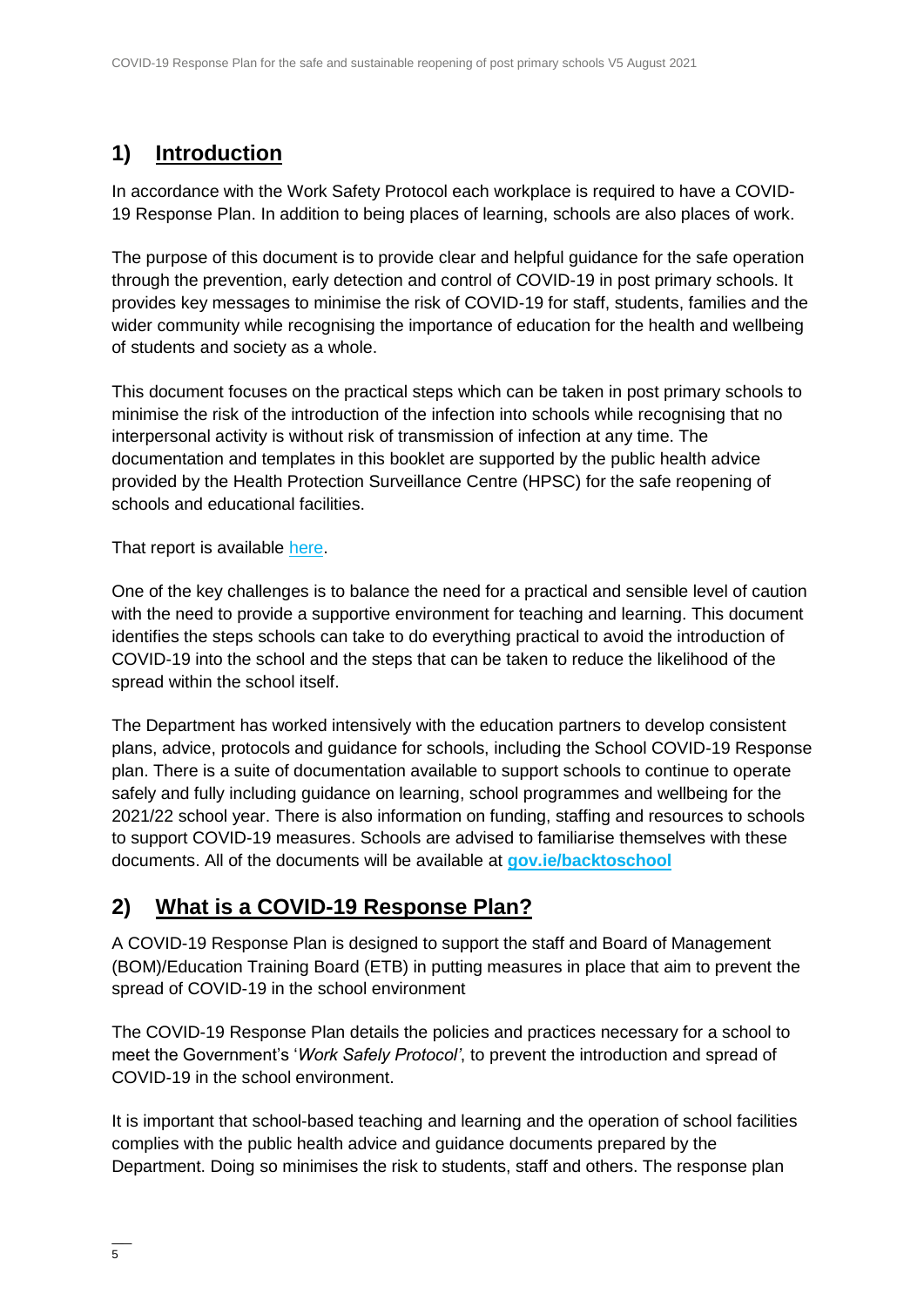supports the sustainable operation of schools where the overriding objective is to protect the health of staff and students while promoting the educational and development needs of the students in the school. The COVID-19 response plan is a living document and will be updated in line with the public health advice as appropriate for post primary schools.

In line with the Work Safely Protocol, the key to maintaining a safe school requires strong communication and a shared collaborative approach between the BOM/ETB, staff, students and parents.

The assistance and cooperation of all staff, students, parents, contractors and visitors is critical to the success of the plan.

*Every effort is made to ensure the accuracy of the information provided in this document. However, should errors or omissions be identified, please notify us so that appropriate measures can be taken to rectify same.*

# **3) Kylemore College COVID-19 Policy**

A COVID-19 policy outlines the ongoing commitment of the school to implementing the plan and help prevent the introduction and spread of the virus. The revised updated policy will be signed and dated by the chairperson and principal of the BOM/ETB and brought to the attention of the staff, students, parents and others. A template of a School COVID-19 policy can be found at *Appendix 1.*

### **4) Reviewing the safe operation of schools**

The BOM/ETB aims to facilitate the continuation of school based teaching and learning and a safe working environment for staff. The operation of schools must be done safely and in strict adherence to the public health advice and any guidance issued by the Department of Education.

Details for the safe operation of a school facility and the applicable controls are outlined in this document. Each school will need to review their current processes to ensure that they include the following:

- Arrangements to keep up to date with public health advice and Department of Education updates;
- Arrangements to pass on this information in a timely manner to staff, students, parents and others as required;
- Ensured that staff have reviewed the training materials provided by the Department of Education *(details at Section 4.1);*
- Provided staff with access to the Return to Work (RTW) form (*details at Section 4.2);*
- Identified a Lead Worker representative(s) *(details at Section 4.3);*
- Displayed posters and other signage to prevent introduction and spread of COVID-19 *(details at Section 4.4);*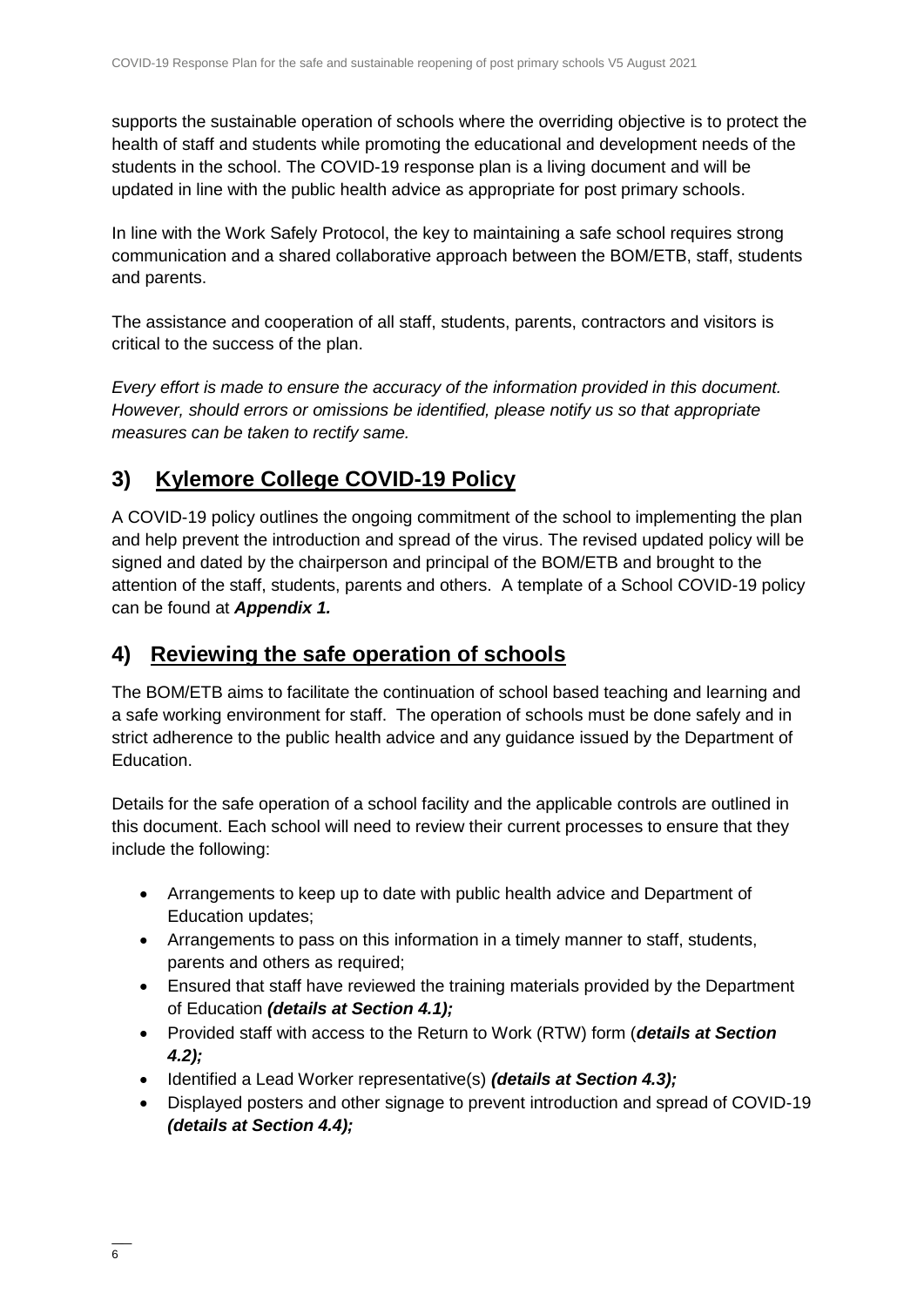- Made the necessary changes to the school or classroom layout if necessary to support the redesign of classrooms to support physical distancing *(details at Section 4.5);*
- Removed unnecessary clutter to facilitate ongoing cleaning of the school taking into account the importance of having educational materials to create a stimulating learning environment;
- Updated the health and safety risk assessment *(details at Section 4.6);*
- Made necessary arrangements to limit access to the school to necessary visitors and maintain records of contacts to the school *(details at 4.7)*;
- Reviewed the school buildings to check the following after any period of closure:
	- Does the water system need flushing at outlets following low usage to prevent Legionella disease?
	- Has school equipment and mechanical ventilation been checked for signs of deterioration or damage before being used again?
	- Have bin collections and other essential services resumed?

There are checklists in place to assist schools on the details of what is needed for these arrangements in the Appendices of this plan.

### **4.1) Induction Training (to be completed by new staff)**

All new staff will undertake and complete COVID-19 Induction Training prior to returning to the school building. The aim of such training is to ensure that staff have full knowledge and understanding of the following:

- Latest up to-date advice and guidance on public health
- COVID-19 symptoms
- What to do if a staff member or pupil develops symptoms of COVID-19 while at school
- Outline of the COVID-19 response plan

Staff will be kept fully informed of the control measures in place in the school and their duties and responsibilities in preventing the spread of COVID-19 and will be updated with any changes to the control measures or guidance available from the public health authorities.

If a staff member is unsure about any aspect of the COVID-19 Response Plan, the associated control measures, or his/her duties, he/she should immediately seek guidance from the Director of Adult Education who is supported in this role by the Principal.

### **4.2) Procedure for Returning to Work (RTW)**

In order to return to the workplace, staff must complete a **Return to Work (RTW)** form, which is available online or from the principal. A copy is attached also at *Appendix 2.*

A RTW form should be completed and returned to the school before returning to work. Schools should request staff to confirm that the details in the Return to Work Form remain unchanged following subsequent periods of closure such as school holidays.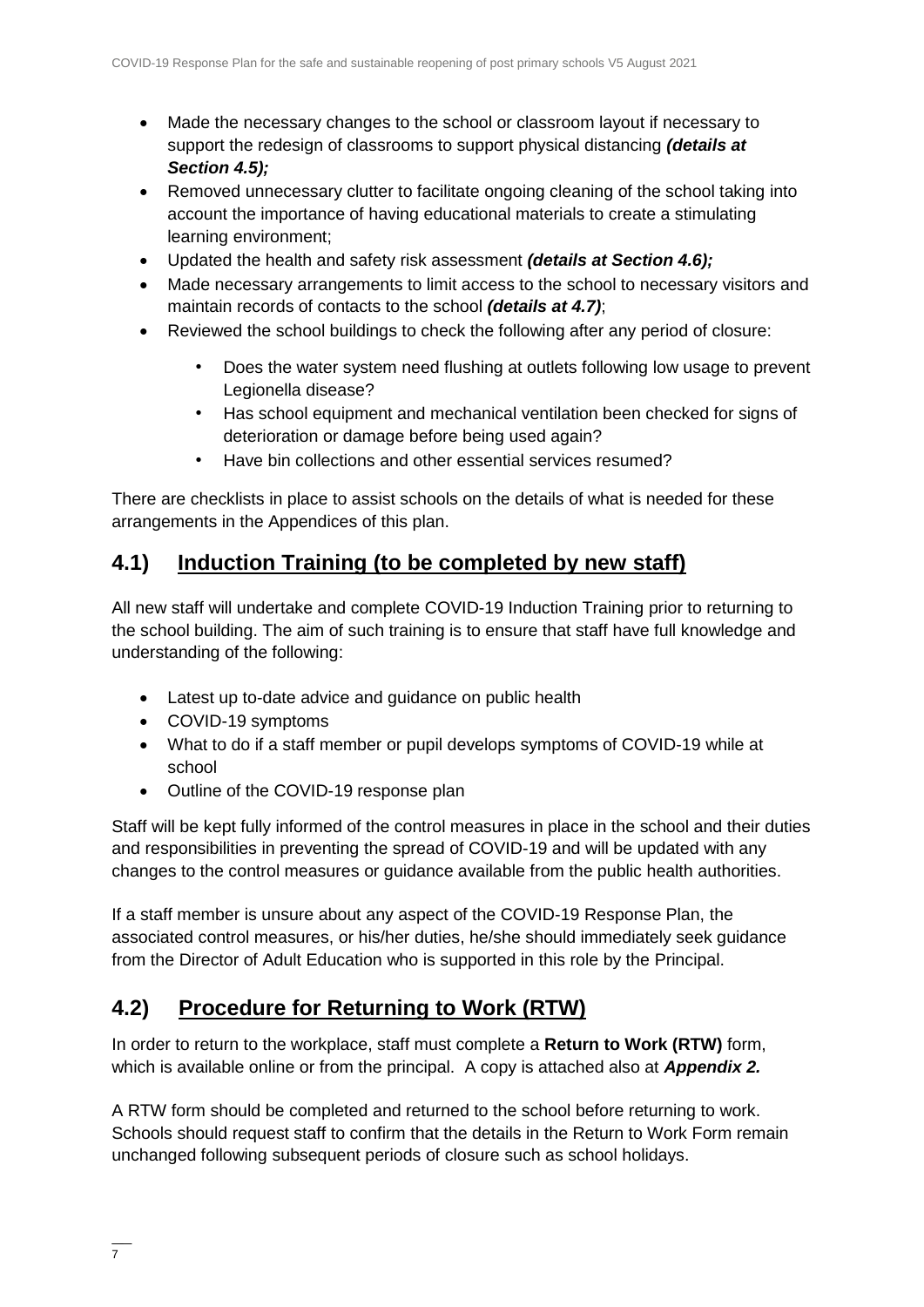The principal will also provide details of the **Induction Training** for completion by staff and details of any additional health and safety measures in place in the school to facilitate the staff member's return to the school facility.

Details of the working arrangements that apply to the very high risk school staff, is in accordance with those applying for the public service generally, and is detailed in the relevant Department of Education circulars available on the Department's website.

# **4.3) Lead Worker Representative**

The protocol provides for the appointment of a Lead Worker Representative (LWR) in each workplace. The LWR will work in collaboration with the employer to assist in the implementation of measures to prevent the spread of COVID -19 and monitor adherence to those measures and to be involved in communicating the health advice around COVID-19 in the workplace.

This section sets out how the provisions will operate in schools. The process for appointment of the lead worker representative in schools has been agreed centrally between the Department of Education and the education partners.

Responsibility for the development, updating and implementation of the COVID-19 Response Plan and the associated control measures lies primarily with the Board of Management/ Education and Training Board and school management.

Strong communication and a shared collaborative approach is key to protecting against the spread of COVID-19 in schools, and looking after the health, safety and wellbeing of staff and students. Adherence to the Work Safely Protocol will only be achieved if everyone has a shared responsibility in implementing the measures contained within the Protocol in their place of work.

If a staff member has any concerns or observations in relation to the COVID-19 Response Plan, control measures or the adherence to such measures by staff, students or others he/she should contact the lead worker(s) who will engage with the principal/BOM.

#### **Role of the Lead Worker Representative**

In summary, the role of the LWR is to:

- Represent all staff in the workplace regardless of role, and be aware of specific issues that may arise in respect of different staff cohorts;
- Work collaboratively with school management to ensure, so far as is reasonably practicable, the safety, health and welfare of employees in relation to COVID-19;
- Keep up to date with the latest COVID-19 public health advice;
- In conjunction with school management, promote good hygiene practices such as washing hands regularly and maintaining good respiratory etiquette along with maintaining social distancing in accordance with public health advice;
- Assist school management with implementing infection prevention control measures to suppress COVID-19 in the workplace in line with the Work Safely Protocol and current public health advice;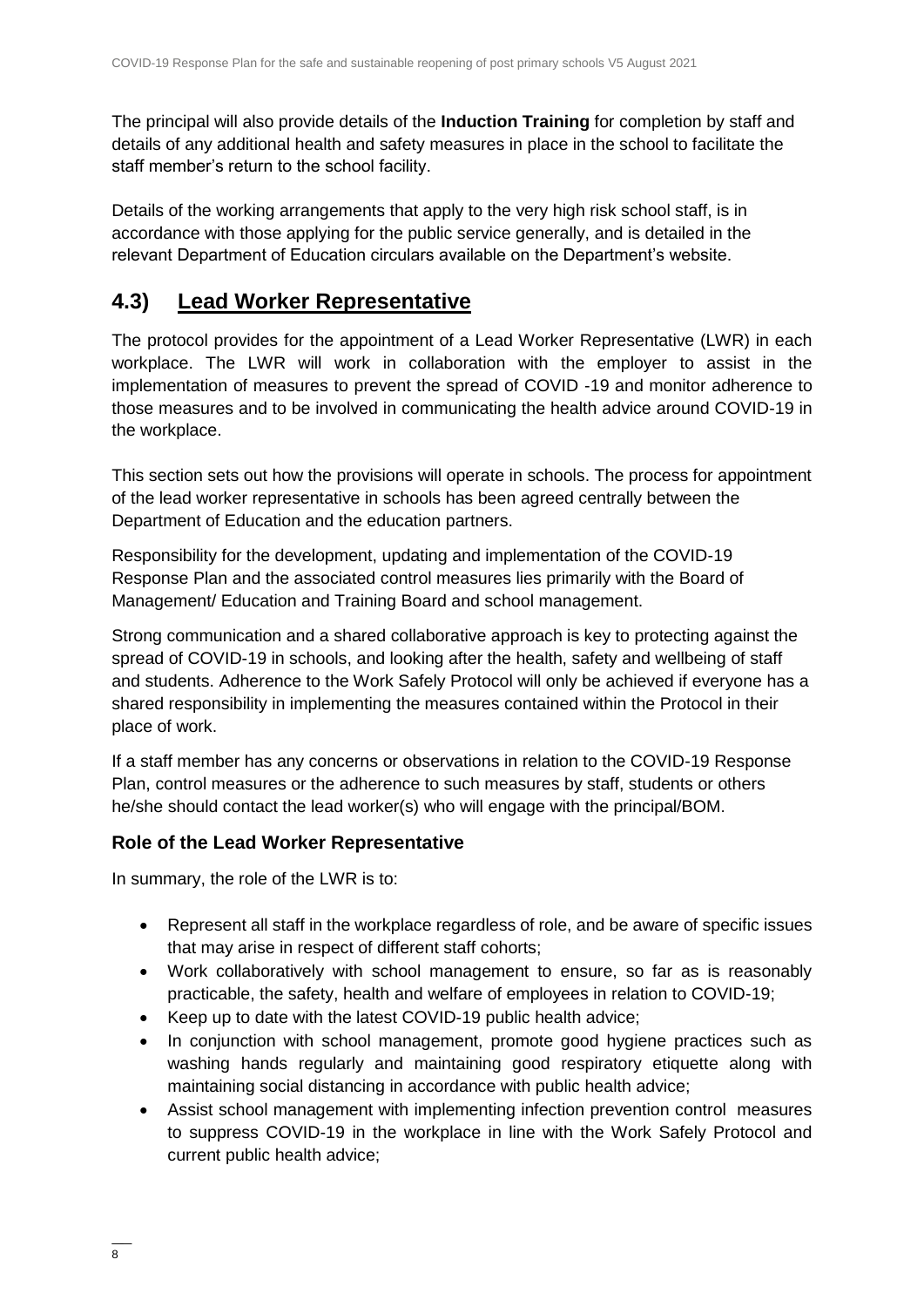- In conjunction with school management, monitor adherence to measures put in place to prevent the spread of COVID-19;
- Conduct regular reviews of safety measures;
- Report any issues of concern immediately to school management and keep records of such issues and actions taken to rectify them;
- Consult with the school management on the school's COVID-19 Response Plan in the event of someone developing COVID-19 while in school including the location of an isolation area and a safe route to that area;
- Following any incident, assess with the school management any follow up action that is required;
- Consult with colleagues on matters relating to COVID-19 in the workplace;
- Make representations to school management on behalf of their colleagues on matters relating to COVID-19 in the workplace.

Every school will appoint one Lead Worker Representative

| Name(s) of lead worker representative: | <b>Contact details:</b>         |
|----------------------------------------|---------------------------------|
| Alan Mulligan                          | alanmulligan@kylemorecollege.ie |
| John Phillips                          | johnphillips@kylemorecollege.ie |

All staff, students, parents, contractors and visitors have a responsibility both as individuals and collectively to have due regard for their own health and safety and that of others and to assist with the implementation of the COVID-19 Response Plan and associated infection prevention control measures.

Full details of the arrangements which apply for the LWR in post primary schools is set out at *Appendix 3***.**

# **4.4) Signage**

Schools are required to display signage outlining the signs and symptoms of COVID-19 and to support good hand and respiratory hygiene.

Please see link below to these posters. Any such supply can be sourced locally.

[https://www.education.ie/en/The-Department/Announcements/information-for-schools](https://www.education.ie/en/The-Department/Announcements/information-for-schools-preschools-and-third-level-institutions-on-the-coronavirus.html#1)[preschools-and-third-level-institutions-on-the-coronavirus.html#1](https://www.education.ie/en/The-Department/Announcements/information-for-schools-preschools-and-third-level-institutions-on-the-coronavirus.html#1)

Kylemore College will arrange to display these posters in prominent areas such as offices, corridors, staffroom area, classrooms and toilets.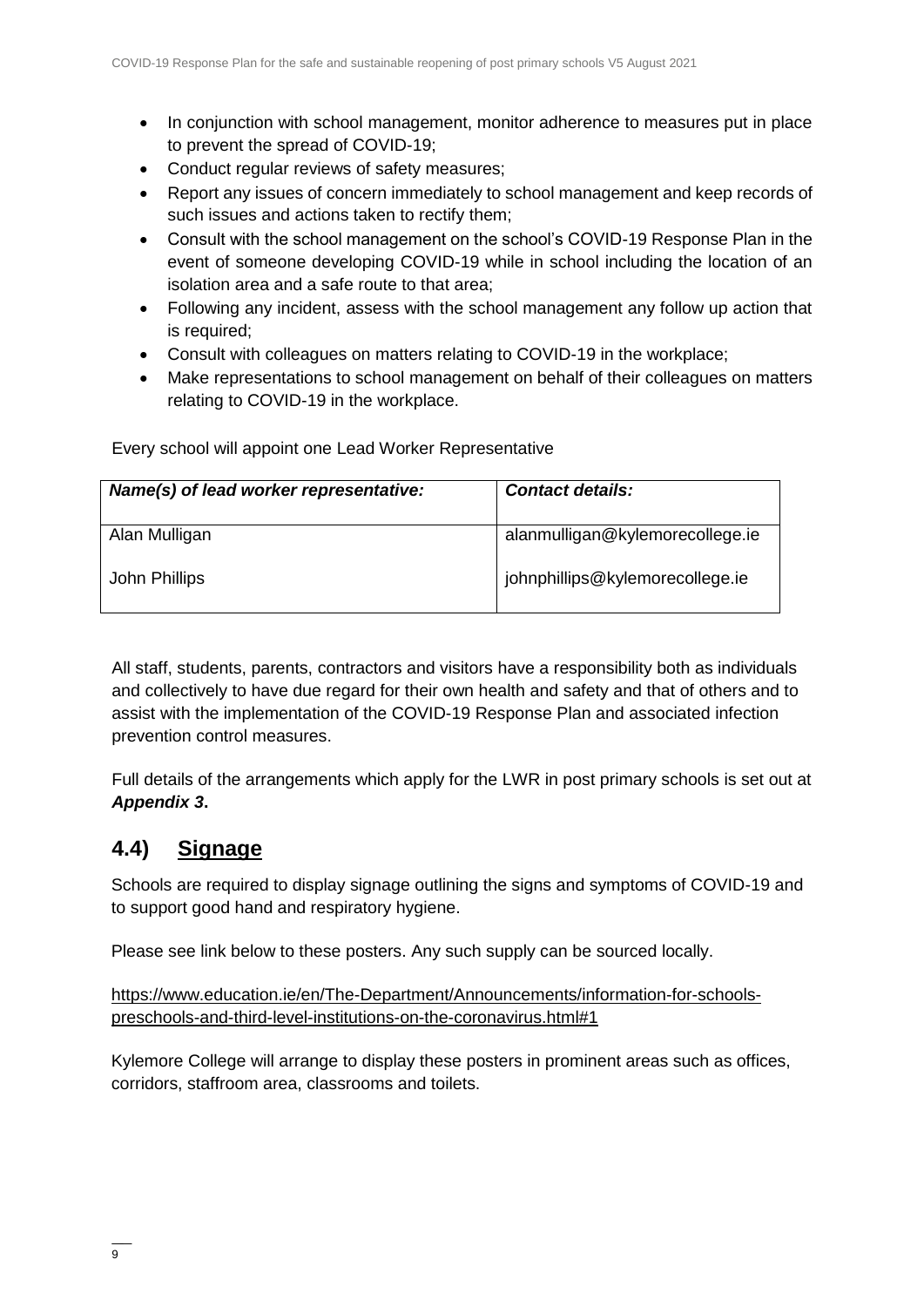# **4.5) Making Changes to School Layout**

Maintaining physical distancing in the school environment is recommended as one of the key infection prevention control measures to minimize the risk of the introduction and spread of COVID-19. Information on how physical distancing can be used in the school environment is found at *Section 5.4* below including a link to the suite of illustrative post primary classroom layouts.

Schools can reconfigure classrooms and other areas as necessary to support physical distancing in line with the guidance.

# **4.6) Health and Safety Risk Assessment**

COVID-19 represents a hazard in the context of health and safety in the school environment. A template risk assessment to identify the control measures required to mitigate the risk of COVID-19 in school settings is attached at *Appendix 4.*

It is important that schools review their emergency procedures involving, fire safety, first aid, accidents and dangerous occurrences to consider any new risks that arise due to the school's COVID-19 Response Plan. Any changes to the schools existing emergency procedures should be documented and incorporated into the school's safety statement.

Schools should also review their existing risk assessments to consider any new risks that arise due to the school's COVID-19 Response Plan. Any changes to the school's current risk assessments should also be documented and be incorporated into the schools safety statement.

#### **First Aid/emergency procedure**

The standard First Aid/emergency procedure shall continue to apply in schools. In an emergency or in case of a serious incident, schools should call for an ambulance or the fire brigade on 112/999 giving details of location and type of medical incident.

# **4.7) Access to School and Contact Log**

Access to Kylemore College school building will be in line with agreed school procedures.

Arrangement for necessary visitors such as contractors and parents will be restricted to essential purposes and limited to those who have obtained prior approval from the principal. The Department of Education Inspectorate may also need to visit schools and centres for education to support them as appropriate in the implementation of public health advice relating to creating a safe learning and working environment for all.

The prompt identification and isolation of potentially infectious individuals is a crucial step in restricting the spread of the virus and protecting the health and safety of the individuals themselves and other staff, contractors and visitors at the workplace. A detailed sign in/sign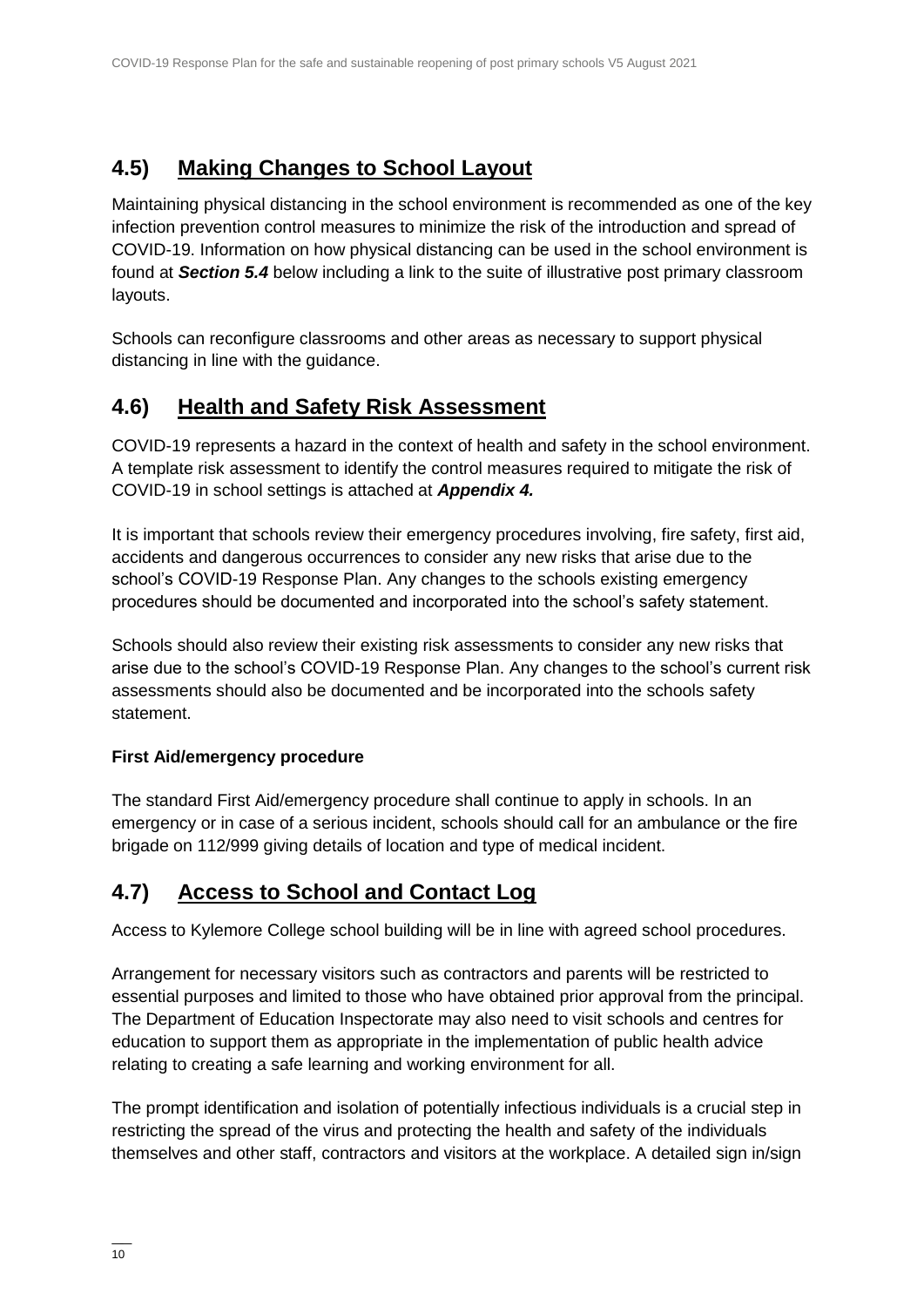out log of those entering the school facilities should be maintained. Kylemore College will maintain a log of staff and students contacts as per *Appendix 5***.** 

The Data Protection Commission has provided guidance on the data protection implications of the return to work protocols. This advice can be found here:

[https://www.dataprotection.ie/sites/default/files/uploads/2020-](https://www.dataprotection.ie/sites/default/files/uploads/2020-07/Data%20Protection%20implications%20of%20the%20Return%20to%20Work%20Safely%20Protocol.pdf) [07/Data%20Protection%20implications%20of%20the%20Return%20to%20Work%20Safely](https://www.dataprotection.ie/sites/default/files/uploads/2020-07/Data%20Protection%20implications%20of%20the%20Return%20to%20Work%20Safely%20Protocol.pdf) [%20Protocol.pdf](https://www.dataprotection.ie/sites/default/files/uploads/2020-07/Data%20Protection%20implications%20of%20the%20Return%20to%20Work%20Safely%20Protocol.pdf)

Schools are reminded that all school records and data must be maintained and processed in compliance with the GDPR and the Data Protection Acts. The responsibility for compliance with the legislation rests with each school (or ETB) in their role as data controller.

# **5) Infection Prevention Control Measures - To prevent Introduction and Spread of COVID-19 in Schools**

One of the key messages to manage the risks of COVID-19 is to do everything practical to avoid the introduction of COVID-19 into the school. If infection is not introduced it cannot be spread. The risk of spreading the infection once introduced exists in all interpersonal interactions; student - student, teacher - teacher and teacher- student, and must be managed in all settings.

A range of essential control measures have been implemented to reduce the risk of the spread of COVID -19 virus and to protect the safety, health and welfare of staff, students, parents and visitors as far as possible within the school. The control measures shall continue to be reviewed and updated as required on an ongoing basis.

It is critical that staff, students, parents and visitors are aware of, and adhere to, the control measures outlined and that they fully cooperate with all health and safety requirements.

The best ways to prevent the spread of COVID-19 in a workplace or any setting is to practice physical distancing, adopt proper hand hygiene, follow respiratory etiquette and increase ventilation.

*Staff, should note that they have a legal obligation under Section 13 of the Safety, Health and Welfare at Work Act 2005 to comply with health and safety requirements and to take reasonable care for the health and safety of themselves, their colleagues and other parties within the workplace.* 

#### *How to Minimise the Risk of Introduction of COVID-19 into schools:*

Promote awareness of COVID-19 symptoms (*details at Section 5.1*);

 Advise staff and students that have symptoms not to attend school, to phone their doctor and to follow HSE guidance on self-isolation;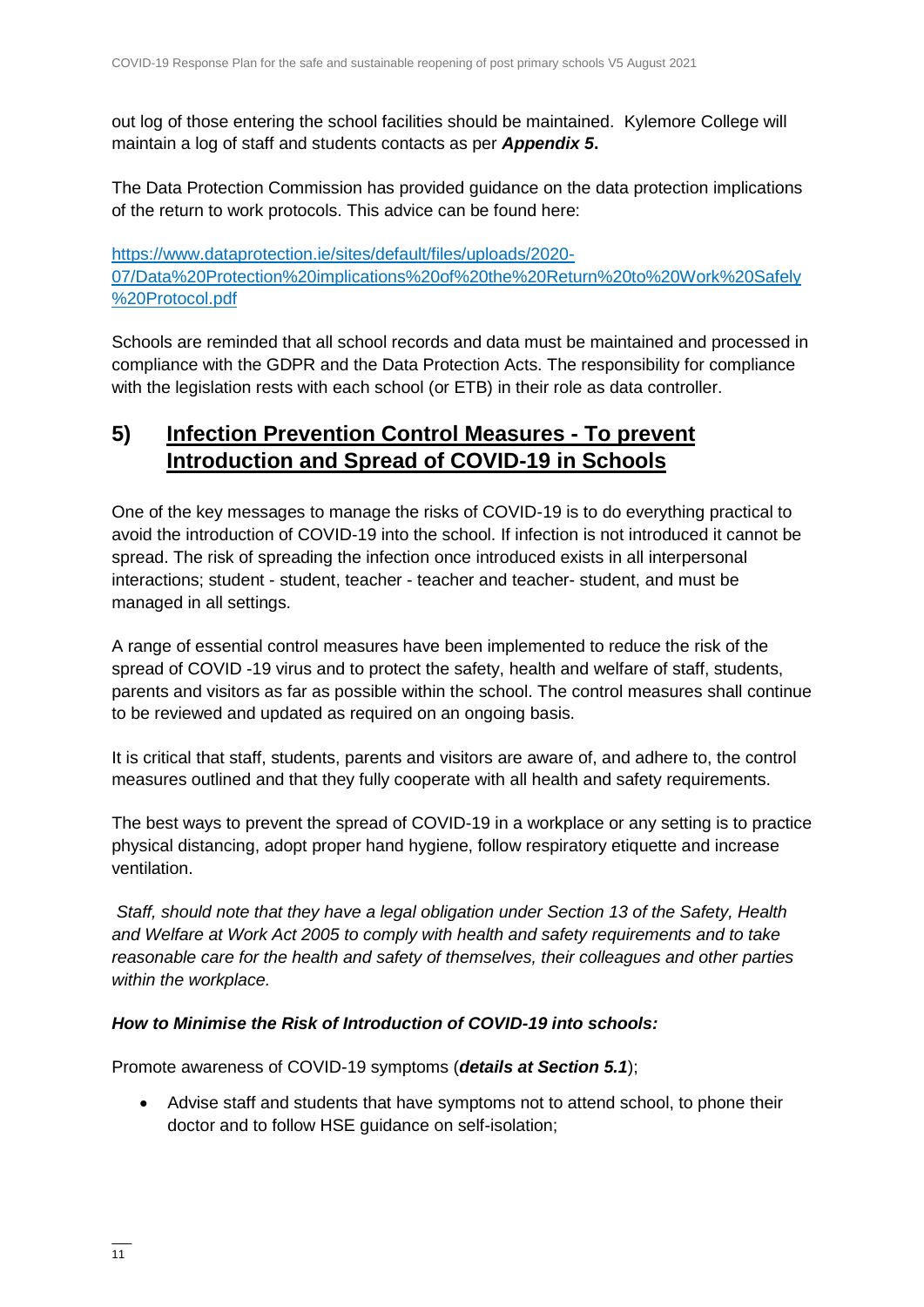- Advise staff and students to self-isolate or restrict their movements at home if they display any signs or symptoms of COVID-19 and contact their family doctor to arrange a test
- Advise staff and students, to follow the HSE advice if they are a close contact of a suspected/ confirmed case of Covid-19
- If they have travelled outside of Ireland; in such instance staff and students are advised to consult and follow latest Government advice in relation to foreign travel.
- Advise staff and students that develop symptoms at school to bring this to the attention of the Principal/ Deputy Principal promptly;
- Ensure that staff and students know the protocol for managing a suspected case of COVID-19 in school *(details at Section 8);*
- Advise staff and students to cooperate with any public health officials and the school for contact tracing purposes and follow any public health advice in the event of a case or outbreak in the school;
- Everyone entering the school building needs to perform hand hygiene with a hand sanitiser;
- Visitors to the school during the day should be by prior arrangement and should be received at a specific contract point;
- Physical distancing of 2 metres should be maintained between staff and visitors where possible.

### **5.1) Know the Symptoms of COVID-19**

In order to prevent the spread of COVID-19 it is important to know and recognise the symptoms of coronavirus (which includes the DELTA variant).

Common symptoms of coronavirus include:

- a fever (high temperature 38 degrees Celsius or above).
- a new cough this can be any kind of cough, not just dry.
- shortness of breath or breathing difficulties.
- loss or change in your sense of smell or taste this means you've noticed you cannot smell or taste anything, or things smell or taste different to normal
- Fatigue
- Aches and Pains

Other uncommon symptoms of coronavirus include:

- sore throat
- headaches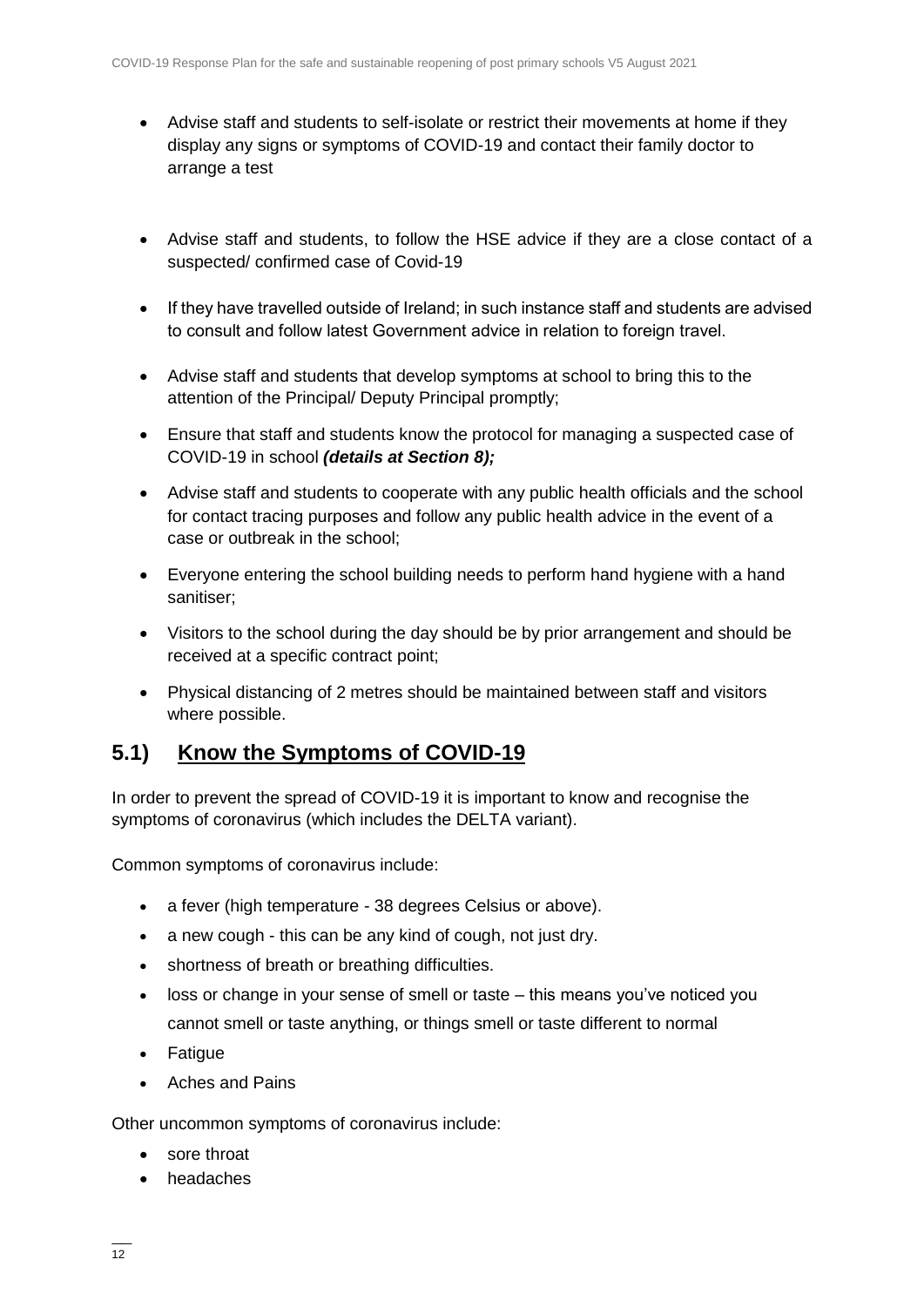- runny or stuffy noses
- feeling sick or vomiting
- diarrhoea

Infection with the virus that causes COVID-19 can cause illness, ranging from mild to severe, and, in some cases, can be fatal. It can take up to 14 days for symptoms to show. They can be similar to symptoms of [cold](https://www2.hse.ie/conditions/common-cold.html) and [flu.](https://www2.hse.ie/conditions/flu/flu-symptoms-and-diagnosis.html)

If you have any symptoms of COVID-19 (coronavirus), [self-isolate](https://www2.hse.ie/conditions/coronavirus/self-isolation/how-to-self-isolate.html) (stay in your room) and phone your family doctor straight away to see if you need [a free COVID-19 test.](https://www2.hse.ie/conditions/coronavirus/testing/how-to-get-tested.html)

Getting an early diagnosis means, you can get the help you need and take steps to avoid spreading the virus, if you have it.

For the complete list of symptoms, please refer to the HSE [Website.](https://www2.hse.ie/conditions/coronavirus/symptoms.html) Symptoms may be subject to change so regular review of the HSE Website is advised. If you **do not** have symptoms, you can get a free COVID-19 (coronavirus) test at a [COVID-19 walk-in test](https://www2.hse.ie/conditions/coronavirus/testing/covid-19-walk-in-test-centres.html)  [centre.](https://www2.hse.ie/conditions/coronavirus/testing/covid-19-walk-in-test-centres.html)

#### **COVID-19 Tracker App**

COVID Tracker app is a free and easy-to-use mobile phone app that will:

- alert you if you have been in [close contact](https://www2.hse.ie/conditions/coronavirus/close-contact-and-casual-contact.html) with someone who has tested positive for COVID-19 (coronavirus)
- keep other app users safe by alerting them if you test positive for COVID-19
- give you advice on what to do if you have symptoms

You can download the free app from [Apple's AppStore](https://apps.apple.com/ie/app/covid-tracker-ireland/id1505596721) or the [GooglePlay store](https://play.google.com/store/apps/details?id=com.covidtracker.hse)

**Employers and workers must keep themselves up to date on Public Health information as this can be updated on a regular basis.** Public Health information on [close contacts, casual contacts and testing](https://www2.hse.ie/conditions/coronavirus/close-contact-and-casual-contact.html) is available from the HSE website.

### **5.2) Respiratory Hygiene**

Make sure you, and the people around you, follow good respiratory hygiene. This means covering your mouth and nose with a tissue or your bent elbow when you cough or sneeze. Then dispose of the used tissue immediately and safely into a nearby bin.

By following good respiratory hygiene, you protect the people around you from viruses such as cold, flu and COVID-19.

### **5.3) Hand Hygiene**

Staff and students should understand why hand hygiene is important as well as when and how to wash their hands.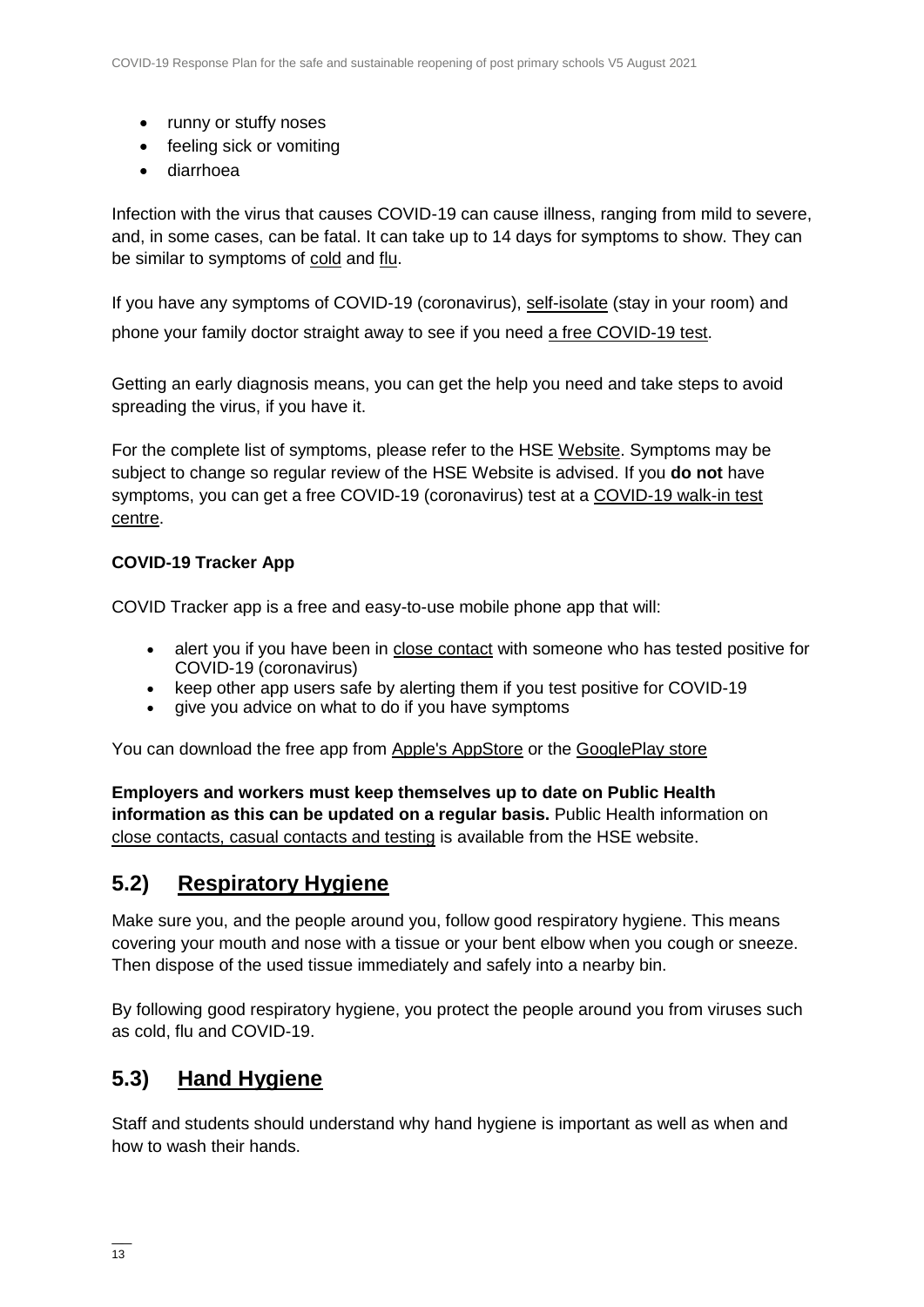Schools should promote good hygiene and display posters throughout the schools on how to wash your hands. Follow the HSE guidelines on handwashing:

<https://www2.hse.ie/wellbeing/how-to-wash-your-hands.html>

Hand hygiene can be achieved by hand washing or use of a hand sanitiser (when hands look clean).

Use of hand hygiene facilities including wash hand basins needs to be managed so as to avoid congregation of students and staff waiting to use wash hand basins and hand sanitisers.

There is a requirement for access to hand washing facilities after activities that are likely to soil hands, for example playing outside or certain sporting activities as hand sanitiser does not work on dirty hands.

Hand sanitiser dispensers can be deployed more readily at exit and entry points of schools and classrooms and care should be taken to clean up any hand sanitizer spills to prevent risks of falls.

Warm water is preferable to hot or cold water for hand washing but if the plumbing system only supplies cold water, a soap that emulsifies easily in cold water should be used.

Wash hand basins, running water, liquid soap and hand drying facilities should be provided in all toilets, kitchens and any food preparation areas.

Hand washing facilities should be maintained in good condition and supplies of soap and towels should be topped up regularly to encourage everyone to use them.

Hot air dryers are an acceptable alternative for hand drying but must be regularly maintained. There is no evidence that hand dryers are associated with increased risk of transmission of COVID-19.

Posters displaying hand washing techniques and promoting hand washing should be placed on walls adjacent to washing facilities and can be laminated or placed in a plastic sleeve.

Hand sanitiser is suitable for use for hand hygiene when hands are not visibly soiled (look clean).

Evidence of effectiveness is best for alcohol based hand rubs but non-alcohol based hand rubs can be used too.

When hand rubs/gels are being used in school care should be taken to ensure that students do not ingest them as they are flammable and toxic. Alcohol-based sanitiser must not be stored or used near heat or naked flame

#### **Choosing a Hand Sanitiser**

Hand sanitising gels are biocides and fall under the Biocidal Products Regulation (BPR) – Regulation (EU) 528/2012. The Pesticide Registration and Control Division (PRCD) of the Department of Agriculture, Food and the Marine (DAFM) is the competent authority for biocides in Ireland. Only biocidal products listed on the DAFM biocide product register are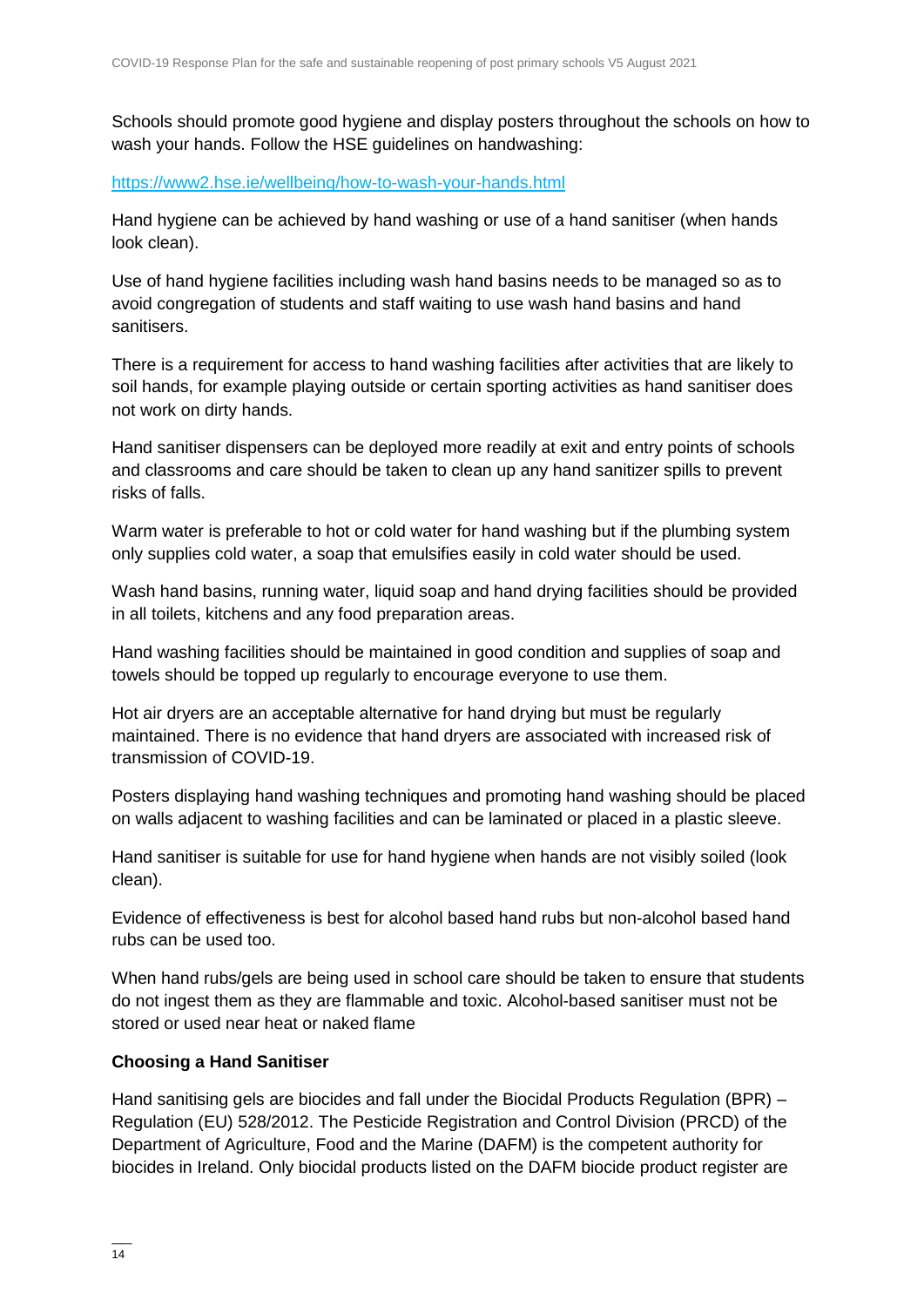legal to market and use in Ireland. Schools should ensure that all sanitisers and disinfectants they have carry a PCS 9xxxx, PCS 1xxxxx, IE/BPA 7xxxx or an EU-000xxx-xx registration number on the label. Each product registered by DAFM will carry a unique registration number specific to that particular product. If the product label does not contain any of these number formats, Schools should not purchase or use the product. To confirm the biocide can be used on the Irish market, Schools can check the registers of products online at [Biocidal](https://www.pcs.agriculture.gov.ie/registers/biocidalproductregisters/)  [Product Registers.](https://www.pcs.agriculture.gov.ie/registers/biocidalproductregisters/) Further information from DAFM on Sanitisers and Disinfectants is available by contacting them at [biocide-enforcement@agriculture.gov.ie](mailto:biocide-enforcement@agriculture.gov.ie) or at the [Department of Agriculture, Food and the Marine](https://www.agriculture.gov.ie/customerservice/coronaviruscovid-19/handsanitisersanddisinfectants/) website.

Hand sanitisers for use against COVID-19 must contain a minimum of 60% alcohol. Nonalcohol based hand sanitiser may also be used. However, in choosing a hand sanitiser, it is important to ensure that it is effective against Coronavirus.

#### **Frequency of Hand Hygiene**

Students and staff should perform hand hygiene:

- On arrival at school:
- Before eating or drinking;
- After using the toilet;
- After playing outdoors;
- When their hands are physically dirty;
- When they cough or sneeze.

A drawdown framework which was established for the 2020/21 school year will continue to remain in place for the 2021/22 school year to enable schools to purchase necessary supplies of hand-sanitisers and PPE requirements. The Department will provide funding for the costs associated with the hand sanitising and PPE requirements in schools.

# **5.4) Physical Distancing**

Physical distancing can be usefully applied in a post primary school setting allowing for some flexibility when needed. It must be applied in a practical way to recognise that the learning environment cannot be dominated by a potentially counterproductive focus on this issue. Care should be taken to avoid generating tension or potential conflict and some flexibility in the implementation of measures may be required at time.

It is also recognised that it is not always possible for staff to maintain physical distance from students and it is not appropriate that they would always be expected to do so where this could have a detrimental impact on the student i.e. if a student sustains an injury and requires first aid.

**However where possible staff should maintain a minimum of 1 m distance and where possible 2m. They should also take measures to avoid close contact at face to face level such as remaining standing rather than sitting beside/crouching down**.

Physical distancing falls into two categories:

• Increasing separation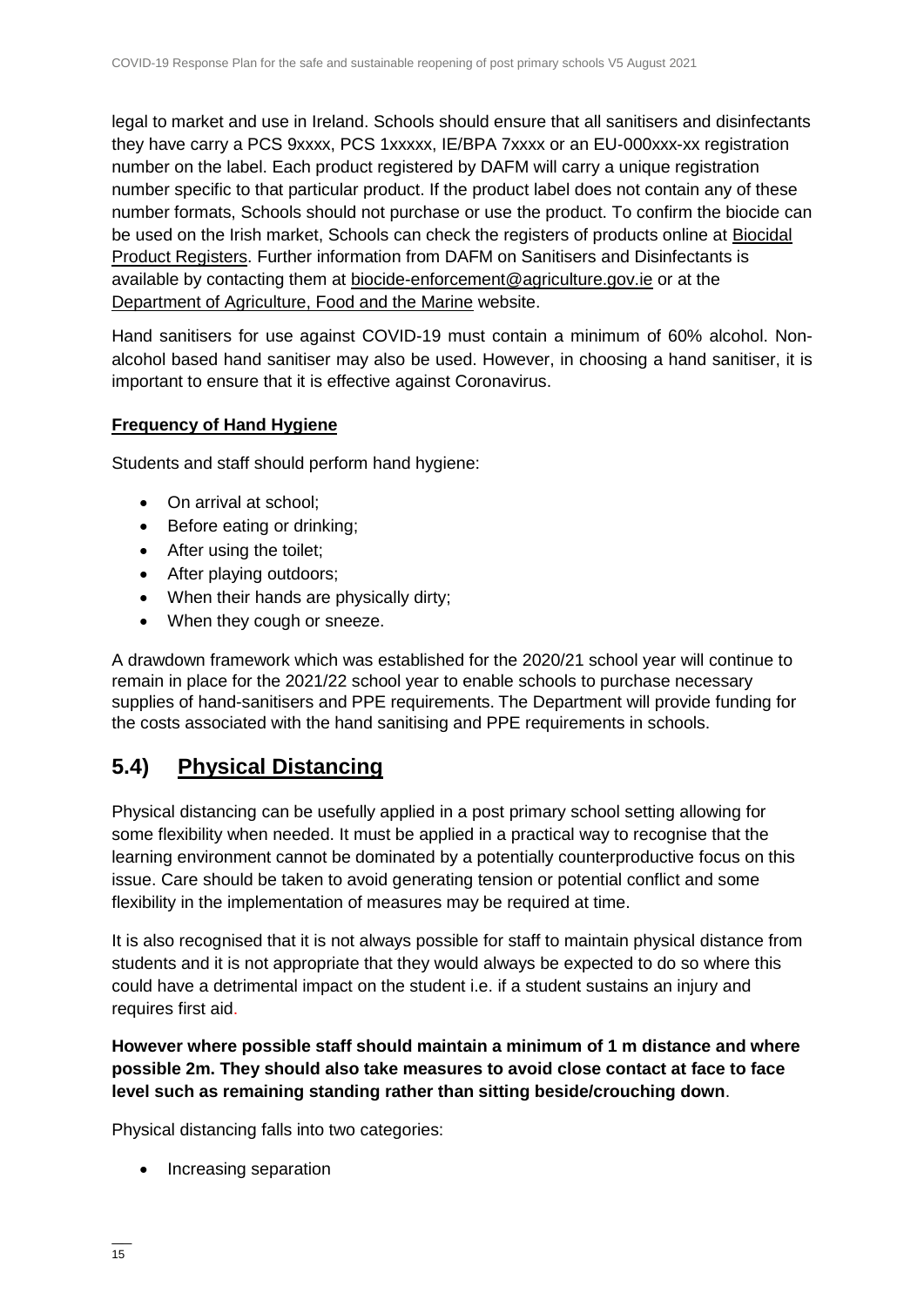• Decreasing interaction

#### *Increasing separation*

Given that each school setting is different in terms of (i) location; (ii) physical layout (iii) available space within the school; and (iv) student numbers; schools themselves are best placed to decide on the appropriate reconfigurations / operational changes necessary to maintain physical distancing.

In recognition that a 'one size fits all' approach would not be appropriate as schools themselves are best placed to decide on the appropriate configuration for their school, the Department has developed a *Framework to maintain Physical Distancing in the Classroom in Post Primary Schools with a full return of all Students for the 2020/21 School Year. This* remains in place for the 2021/ 2022 School Year.The Framework sets out a suite of available measures that must be implemented at individual school level to the greatest possible extent.

The suite of measures set out in the Framework are:

- 1. Reconfigure class spaces to maximise physical distancing;
- 2. Utilising and reconfiguring all available space in the school in order to maximise physical distancing;
- 3. Review Timetables;
- 4. Reconfiguring Classes;
- 5. Consider Use of Live Streaming within the School; and
- 6. Accessing available spaces within the local community

A link to the "Framework to maintain Physical Distancing in the Classroom in Post Primary Schools with a full return of all Students for the 2020/21 School Year" is provided [here.](https://assets.gov.ie/83472/ca0e3029-2d43-4e77-8181-bc3dc89455d2.pdf)

You can see a link to illustrated classroom layouts to maintain social distancing [here.](https://s3-eu-west-1.amazonaws.com/govieassets/81947/e89b3523-78ee-45cb-ae14-c13d143b889b.pdf)

#### *Decreasing interaction*

The extent to which decreasing interaction is possible in a post primary school will depend on the school setting and a common-sense approach is required recognising the limits to which this can be achieved between students.

In post primary schools physical distancing of 2m where possible or at least 1m should be maintained between desks or between individual students or staff.

As far as possible and practical, students would remain in the classroom and teachers would move between rooms.

As far as possible and practical students would be assigned to a main class cohort which would remain in the classroom for most subjects, with teachers moving between rooms.

Where possible and practical double classes should be planned to minimise movement during the day.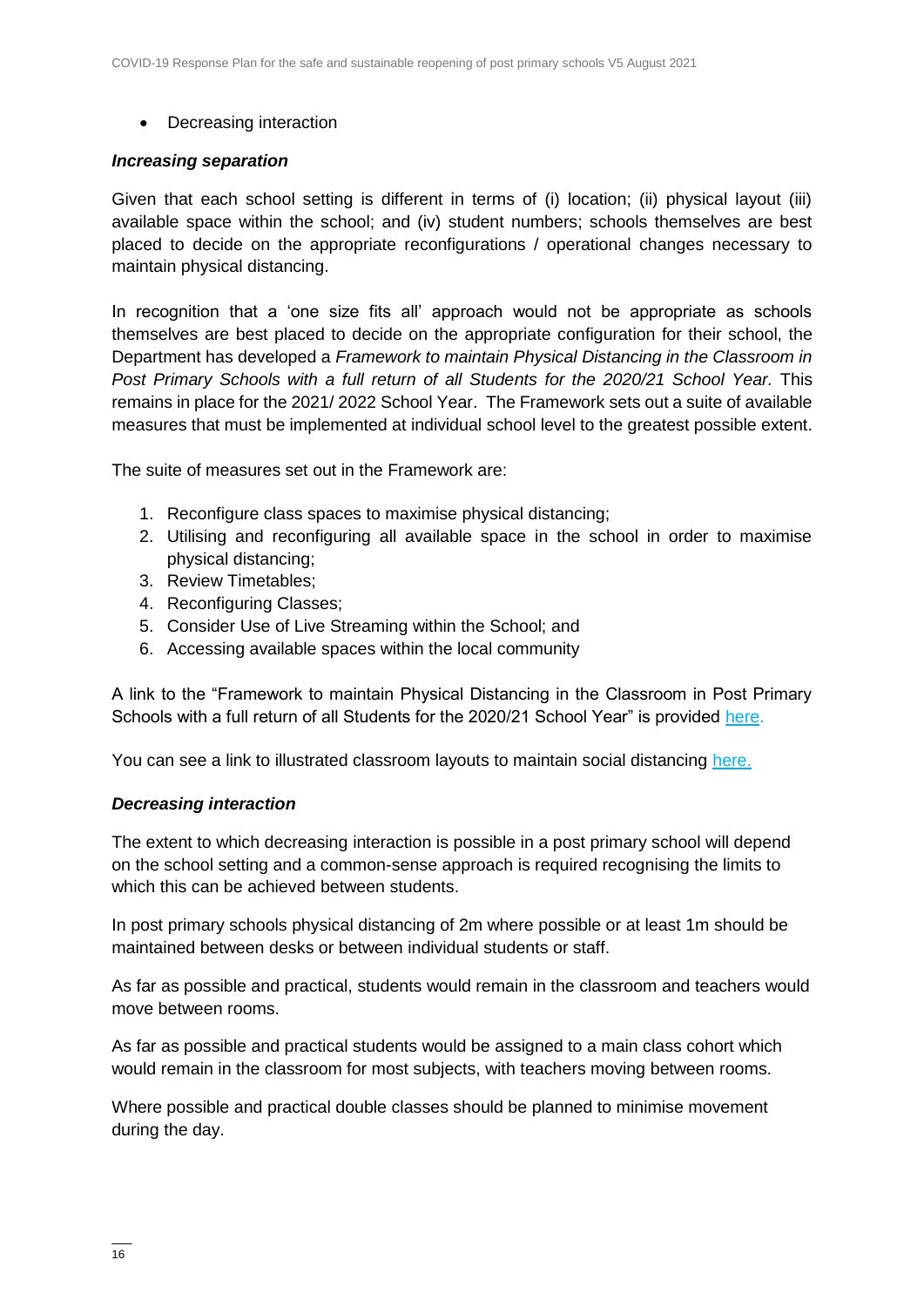Where students have an elective subject they would move quickly into the new class and would be seated with members of their class cohort, observing as much physical distance as possible.

Hand washing and/or sanitising would be required when moving between classes by teachers and students.

Physical distancing between the teacher and class would be observed.

Where movement of class groups between rooms is required it should be planned to minimise interaction with other class groups.

Limit interaction on arrival and departure and in hallways and other shared areas.

Social physical contact (hand to hand greetings, hugs) should be discouraged.

Where students need to move about within the classroom to perform activities (access to a shared resource) it should be organized to the greatest degree possible to minimise congregation at the shared resource.

Staff and students should avoid sharing of personal items.

Where teaching and learning involves use of keyboards or tablets, the contact surface of the device should be cleaned regularly and hand hygiene encouraged.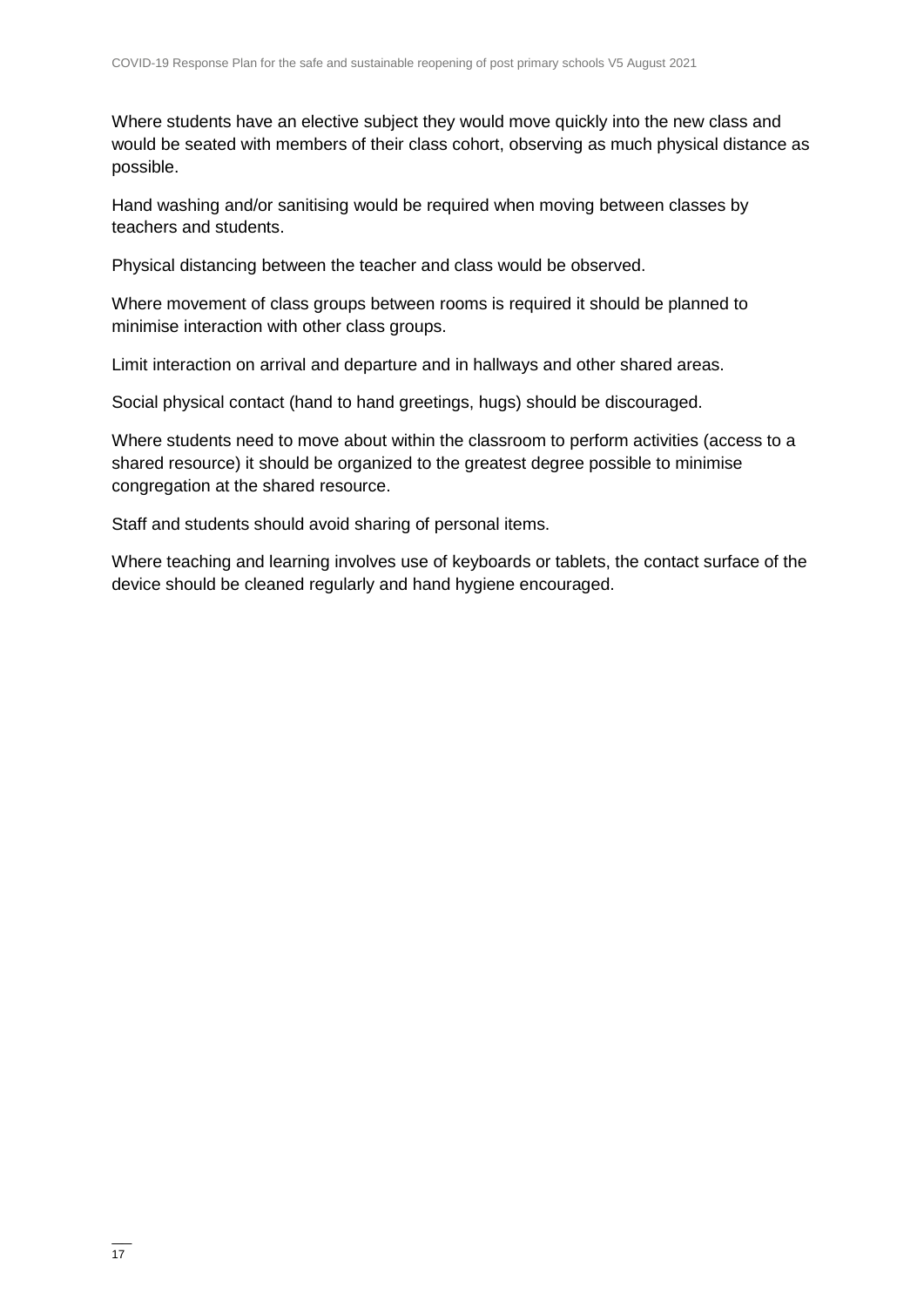#### **Measures introduced to prevent the introduction and spread of COVID-19 in Kylemore College**

- ❖ Classrooms are being cleared of all unnecessary clutter, presses, bookcases, computer desks, lockers and excess storage to provide maximum space for physical distancing.
- ❖ Classroom furniture- student desks and chairs are being arranged to provide maximum space for physical distancing.
- ❖ Each students will sit at a single desk.
- ❖ Pedal bins have been provided for PPE waste only.
- ❖ Hand sanitizing stations will be installed at all entrances/ exits / classrooms/ workshops, offices & toilets.
- ❖ Signage outlining the symptoms of COVID-19 will be placed on all entry/ exit points, toilets and corridors. Additional posters encouraging physical distancing, good hand hygiene and good respiratory etiquette will be displayed in prominent areas in the school.
- ❖ Use of PPE- we will follow the latest Public Health/ DES advice regarding use of face masks/coverings within a school setting.
- ❖ Adult Education classes;
	- $\circ$  the normal 10 minute break will be suspended. Classes will instead finish 10 minutes early to allow for sanitizing of desks, chairs and other classroom equipment.
	- $\circ$  Enrolment will be online or by post only, there will be no in-person enrolment sessions.

Water dispensers/ fountains have been disconnected as a key control measure in preventing the transmission of COVID-19 in the school. Students are encouraged to bring their own water bottle to school each day.

#### **Physical Distancing outside of the classroom and within the school**

#### *School drop off/collection*

Arrangements for dropping off/collecting students should be arranged to maintain physical distancing of 2m where possible.

Walking/cycling to school should be encouraged as much as possible.

Aim of any arrangements is to avoid congregation of people at the school gates where physical distancing requirements may not be respected.

Staggered drop off/pick up should be considered where practical and feasible.

If schools have additional access points, consideration may be given to whether they can be used to reduce congestion.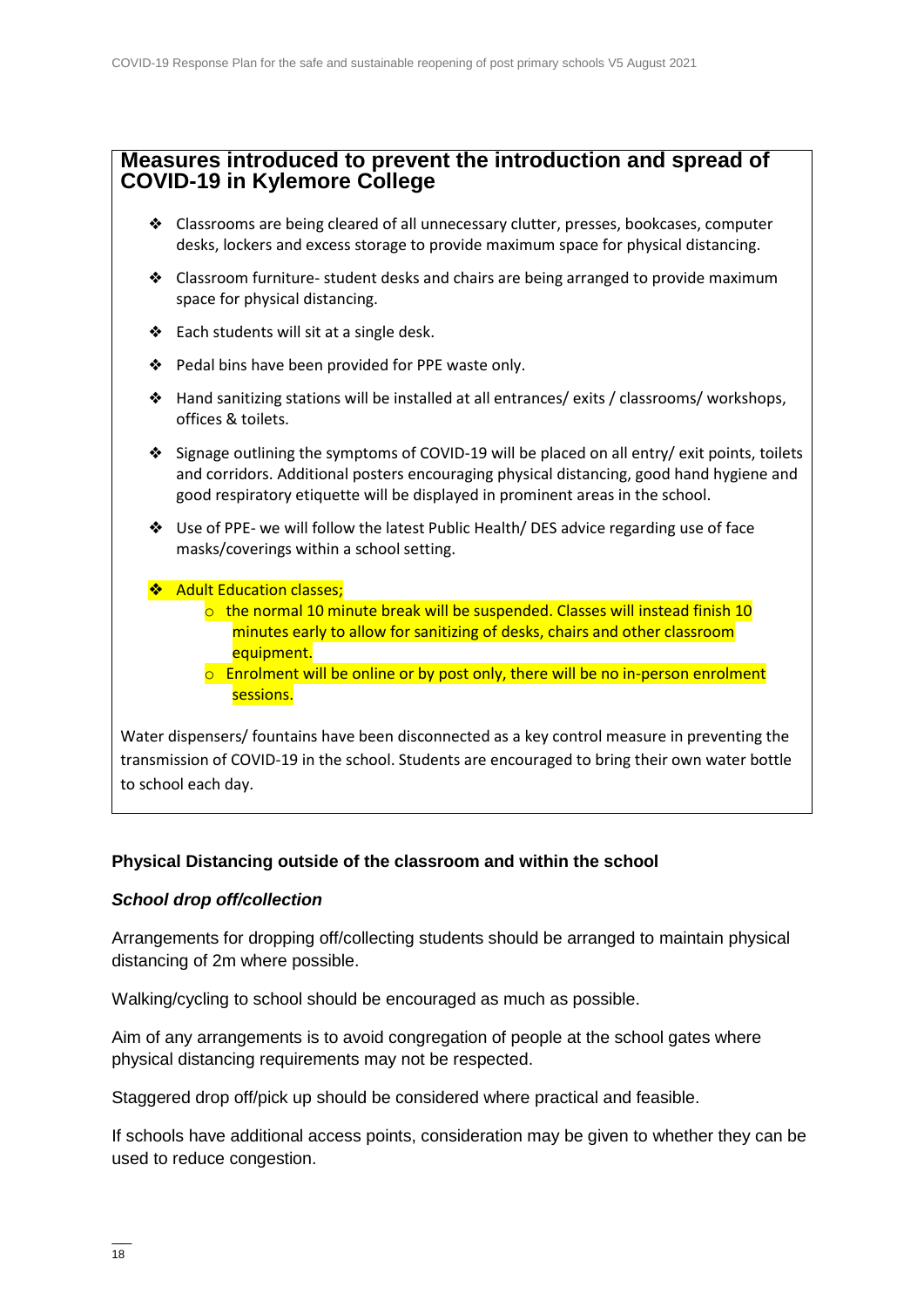Students should head straight to their designated learning space/classroom.

#### *Staff*

A distance of 2m is recommended for physical distancing by staff. This is particularly relevant to distancing between adults when they are not engaged in teaching such as the staff room and arriving to work.

If 2m cannot be maintained in staff groups, as much as distance as is possible and updated guidance on face covering should be observed.

Physical distancing should be observed between staff members within the staff room through the use of staggered breaks etc.

At post primary level consideration could be given to formation of staff "pods" or teams who work together and take breaks together.

Staff meetings should be held remotely or in small groups or in large spaces to facilitate physical distancing.

Implement no hand shaking policy.

Minimise gathering of school staff at the beginning or end of the school day.

Staff can rotate between areas/classes but this should be minimized where possible.

#### *Canteen/ Student Lunchroom*

Ensure physical distancing is applied in canteen facilities

Stagger canteen use and extend serving times to align with class groupings.

Implement a queue management system.

Make sure students clean their hands before and after entering the canteen area.

#### *Corridors and Stairwells*

Briefly passing someone in a hall is very unlikely to contribute significantly to the spread of infection if people do not have physical contact and avoid informal group discussions.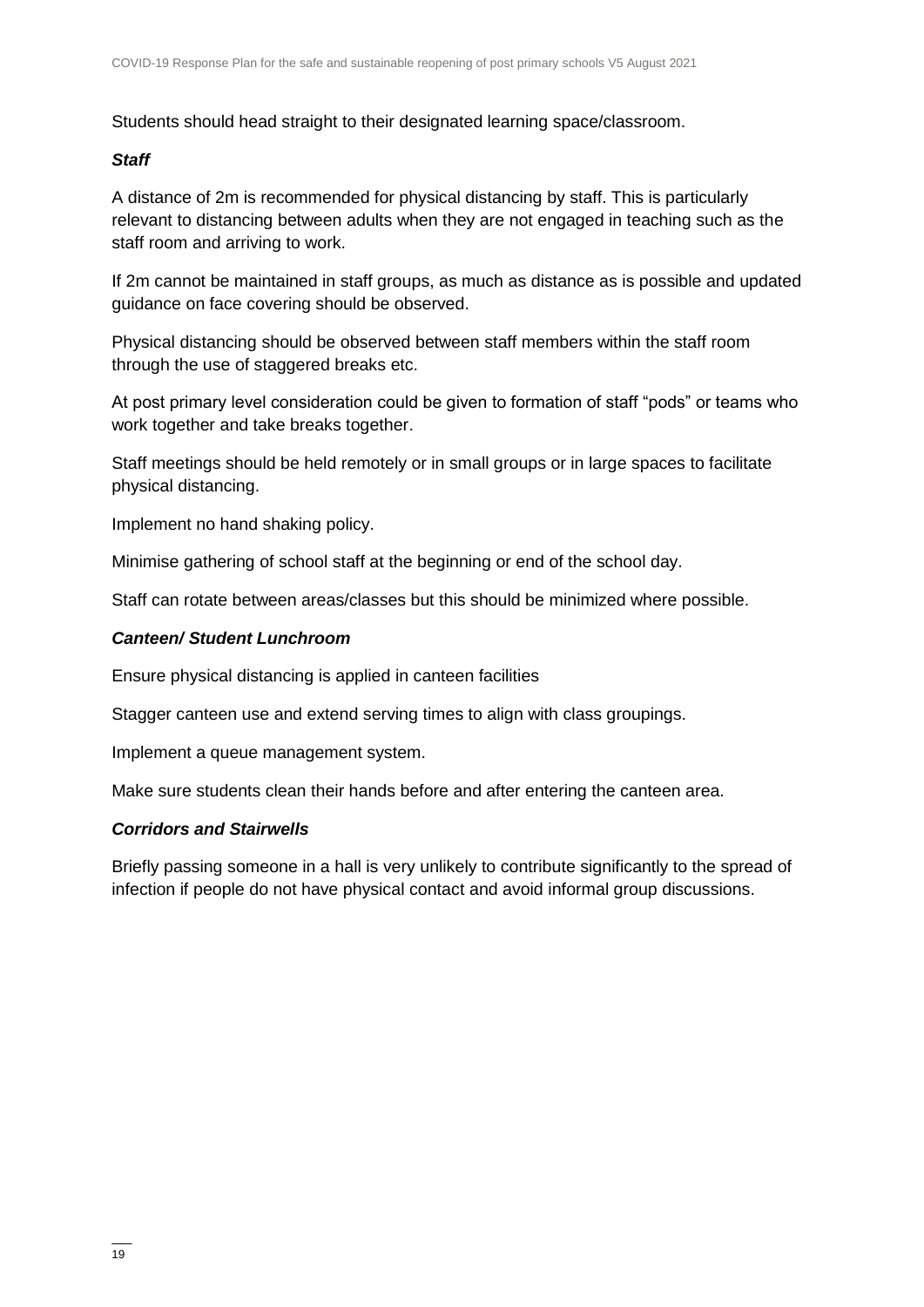#### *Ventilation*

The Department has published guidance setting out the practical steps for good ventilation in accordance with public health advice '*Practical Steps for the Deployment of Good Ventilation Practices in Schools'* The guidance sets out an overall approach for schools that windows should be open as fully as possible when classrooms are not in use (e.g. during break-times or lunch-times (assuming not in use) and also at the end of each school day) and partially open when classrooms are in use. The guidance provides that good ventilation can be achieved in classrooms without causing discomfort, particularly during cold weather. The Department has also published guidance on how these practical steps measures can be supplemented and enhanced by the use of Carbon Dioxide  $(CO<sub>2</sub>)$  monitors. Links to all aforementioned guidance can be accessed [here.](https://www.gov.ie/en/publication/ad236-guidance-on-ventilation-in-schools/)

# **5.5) Use of PPE in Schools**

The Department has published "Guidance to Post Primary Schools on PPE consumables and equipment" on **[gov.ie/backtoschool.](http://www.gov.ie/backtoschool)** This provides schools with the information needed on the appropriate quantities of PPE consumables and equipment to support the safe and sustainable operations of schools.

The updated advice from the HPSC to the Department of Education has recommended that face coverings should be worn by staff members where it is not possible to maintain a physical distance of 2 metres from other staff, parents, essential visitors or students. The Department has accepted this recommendation. Accordingly, it is now a requirement for face coverings to be worn by staff members where it is not possible to maintain a physical distance of 2 metres from other staff, parents, essential visitors or students. Please see note re medical grade masks on page 20.

Workers should be trained in the proper use, donning/doffing, cleaning, storing and disposal of PPE. The HPSC has produced posters and videos on the correct donning and doffing of PPE available on the HPSC and HSA websites [https://www.hsa.ie/eng/topics/covid-](https://www.hsa.ie/eng/topics/covid-19_coronavirus_information_and_resources/covid-19_business_supports/business_supports/hse-hpsc_posters_and_videos/)19 coronavirus information and resources/covid-

[19\\_business\\_supports/business\\_supports/hse-hpsc\\_posters\\_and\\_videos/](https://www.hsa.ie/eng/topics/covid-19_coronavirus_information_and_resources/covid-19_business_supports/business_supports/hse-hpsc_posters_and_videos/)

PPE will also need to be used at certain work activities or work areas. These might include roles such as:

- Performing intimate care
- Where a suspected case of COVID-19 is identified while the school is in operation
- Where staff are particularly vulnerable to infection but are not in the list of those categorised as people in very high risk groups, or may be living with people who are in a very high risk category;
- Administering first aid

Where staff provide healthcare to children with medical needs in the school environment they should apply standard precautions as per usual practice.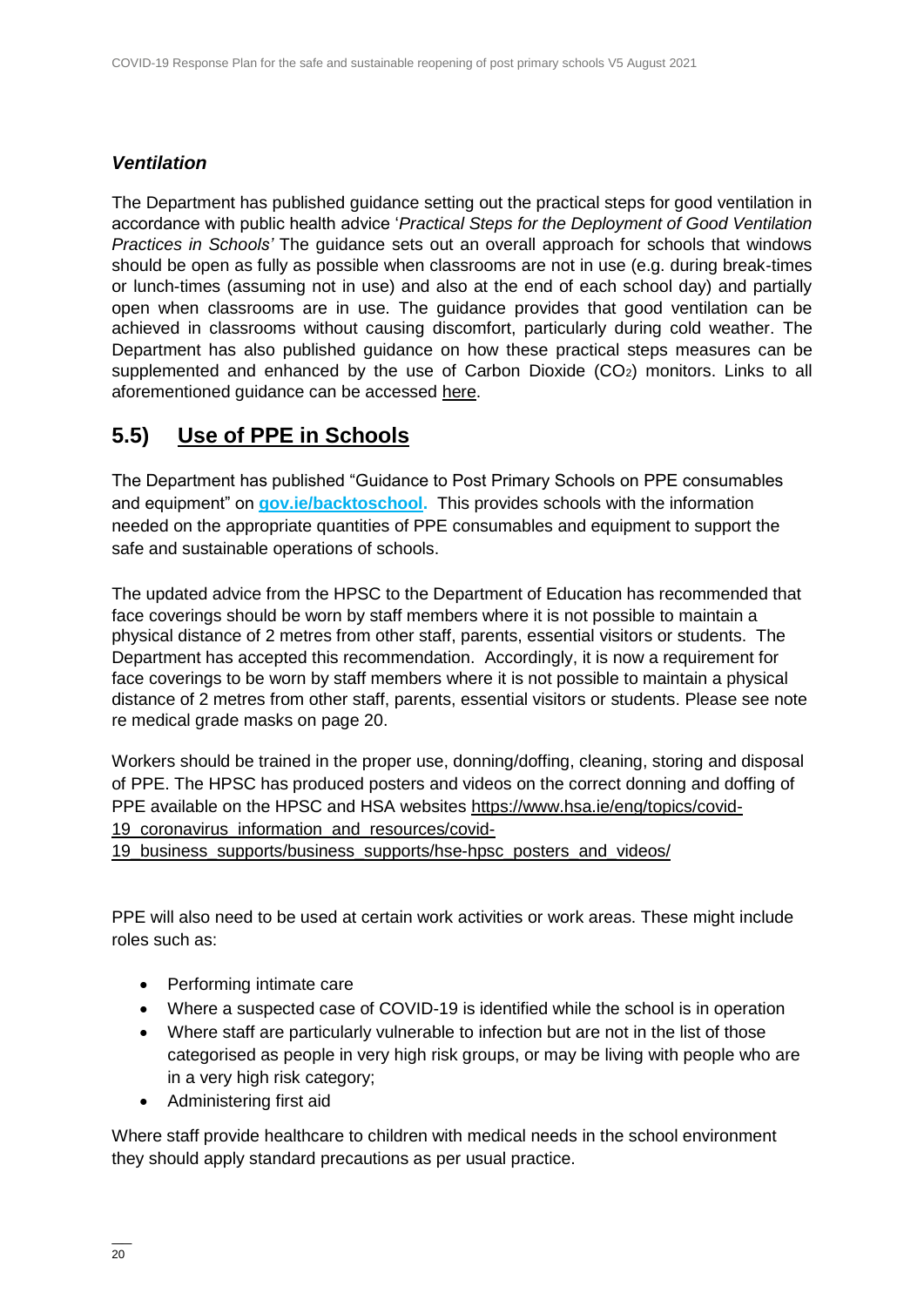#### **Reception Areas**

Perspex is fitted to the reception desk in the main office. A physical distance of 2m is provided between the school secretary and other staff or students.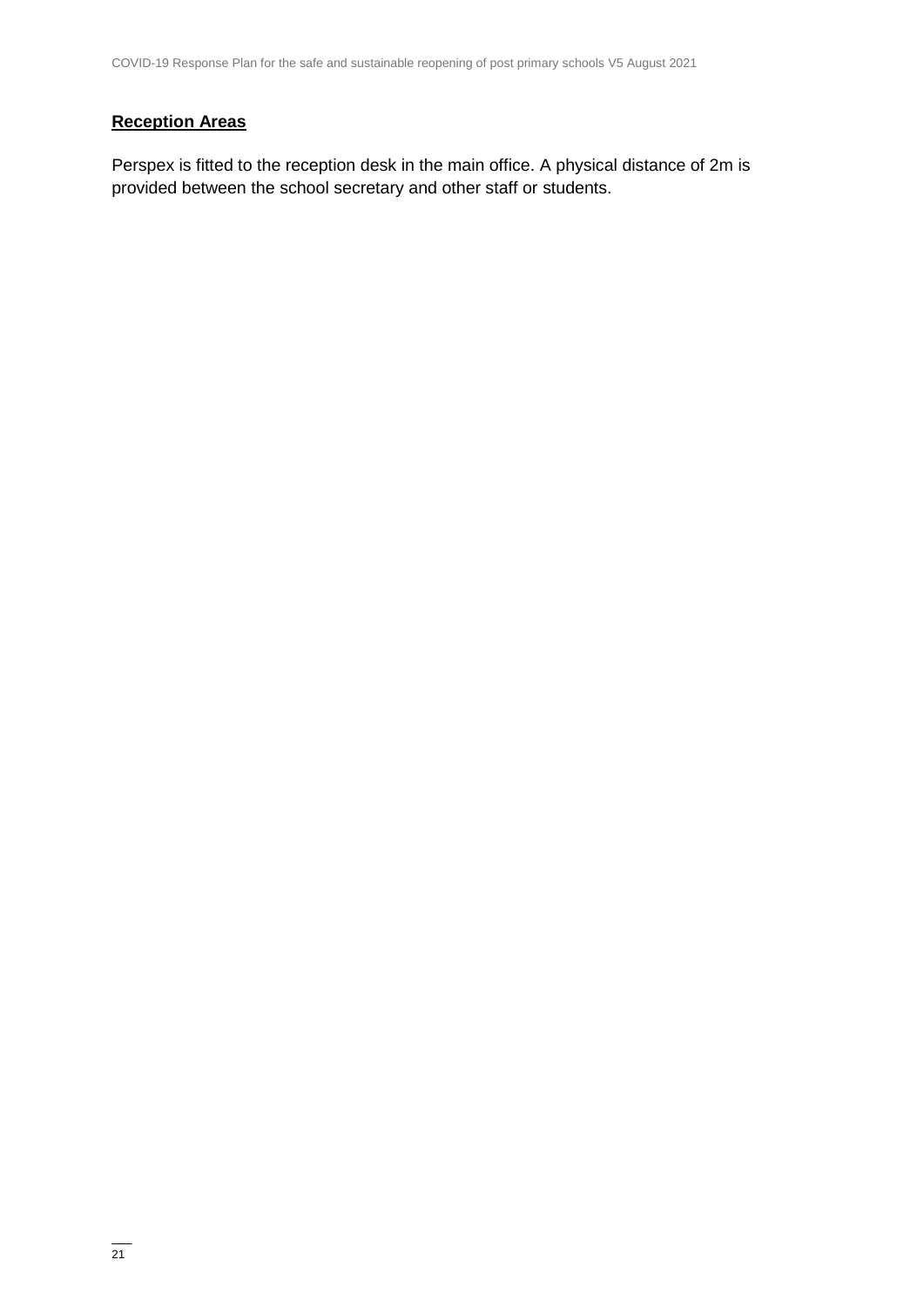#### **Masks/Face Coverings**

The wearing of face masks in general is not a substitute for other measures outlined below (physical distancing, hand hygiene, respiratory etiquette, adequate ventilation, minimising contacts) but they are to be used in addition to these protective measures, especially where maintaining physical/social distancing is difficult.

Face masks act as a barrier to help prevent respiratory droplets from travelling into the air and onto other people when the person wearing the face mask coughs, sneezes, talks or raises their voice. Face masks are therefore intended to prevent transmission of the virus from the wearer (who may not know that they are infected) to those with whom they come into close contact.

It is therefore a requirement that teachers, staff and students attending post primary schools wear a face mask when a physical distance of 2m from other staff or students cannot be maintained.

In certain situations the use of clear visors should be considered, for example staff interacting with students with hearing difficulties or learning difficulties.

All students on the post primary transport scheme should be asked to wear face mask unless there is a good reason not to do so.

Face masks should not be worn by any of the following groups:

- Any person with difficulty breathing
- Any person who is unconscious or incapacitated
- Any person who is unable to remove the face-covering without assistance
- Any person who has special needs and who may feel upset or very uncomfortable wearing the face mask, for example persons with intellectual or developmental disabilities, mental health conditions, sensory concerns or tactile sensitivity.

Further advice from the HPSC on the use of face masks in educational settings was received on the 6th August 2020. This advice is available [here.](https://assets.gov.ie/83506/86fba2a7-26da-4c19-bce3-b0d01aaaf59b.pdf)

All staff and students wearing face masks should be reminded to not touch the face covering and to wash or sanitise their hands (using hand sanitiser) before putting on and after taking off the face mask.

Information should be provided on the proper use, removal, and washing of cloth face coverings <https://www.youtube.com/watch?v=T6ZqdpLfSqw>

All teachers and staff should be aware that they should wash or sanitize hands (using a hand sanitizer) before and after helping a student put on or adjust a face mask.

Face masks should be stored in a space designated for each student that is separate from others when not being worn (e.g., in individually labelled containers or bags).

Face masks should be washed after every day of use and/or before being used again, or if visibly soiled.

Face masks should not be worn if they are wet. A wet cloth face covering may make it difficult to breathe.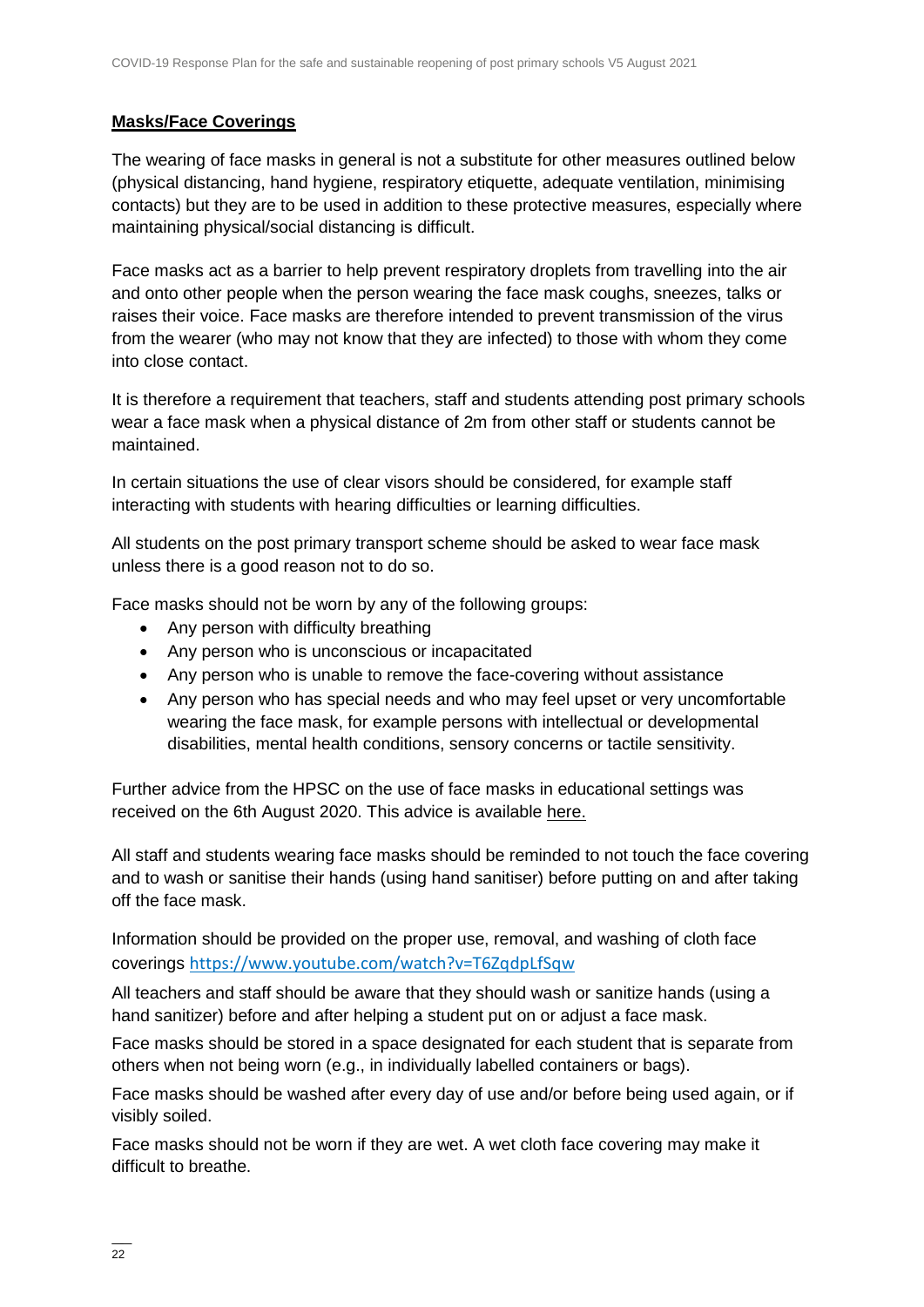Kylemore College will have some additional disposable face coverings available for students, teachers, and staff in case a back-up face mask is needed during the day.

Whilst staff may wish to utilize their own face mask on a day-to-day basis, Kylemore College will have available a stock of additional disposable or multi-use face masks, or if appropriate face visors, available for staff in case a back-up face covering is needed throughout the day or where required on an ongoing basis.

#### **Medical Grade Masks**

Schools must provide medical grade masks in the EN14683 category to all SNAs and teachers in special schools and special classes and those staff by necessity that need to be in close and continued proximity with pupils with intimate care needs including School Bus Escorts.

#### **Wearing a face mask does not negate the need to stay at home if symptomatic.**

#### **Gloves**

The use of disposable gloves in the school by students or staff is not generally appropriate but may be necessary for matters such as cleaning, intimate care settings or when administering first aid. Routine use does not protect the wearer and may expose others to risk from contaminated gloves.

Routine use of disposable gloves is not a substitute for hand hygiene.

#### **Aprons**

Aprons may also be appropriate in certain circumstances including for intimate care needs or for staff assigned to cleaning an area where a suspected or confirmed case of COVID-19 was present.

### **5.6) Stay at home policy**

Kylemore College will:

- Ensure a policy of "staying at home if unwell" as it applies to all staff, students and ancillary staff.
- Establish procedures for students or staff who have symptoms of COVID-19 or are feeling unwell in any way to be sent home or isolated from others.
- Provide for enhanced substitution arrangements for teachers as required.
- Inform parents about the measures the school is putting in place and ask for cooperation to report any cases of COVID-19 that occur in the households. If some in the household is suspected to have COVID-19, it is important to keep the child at home and inform the school.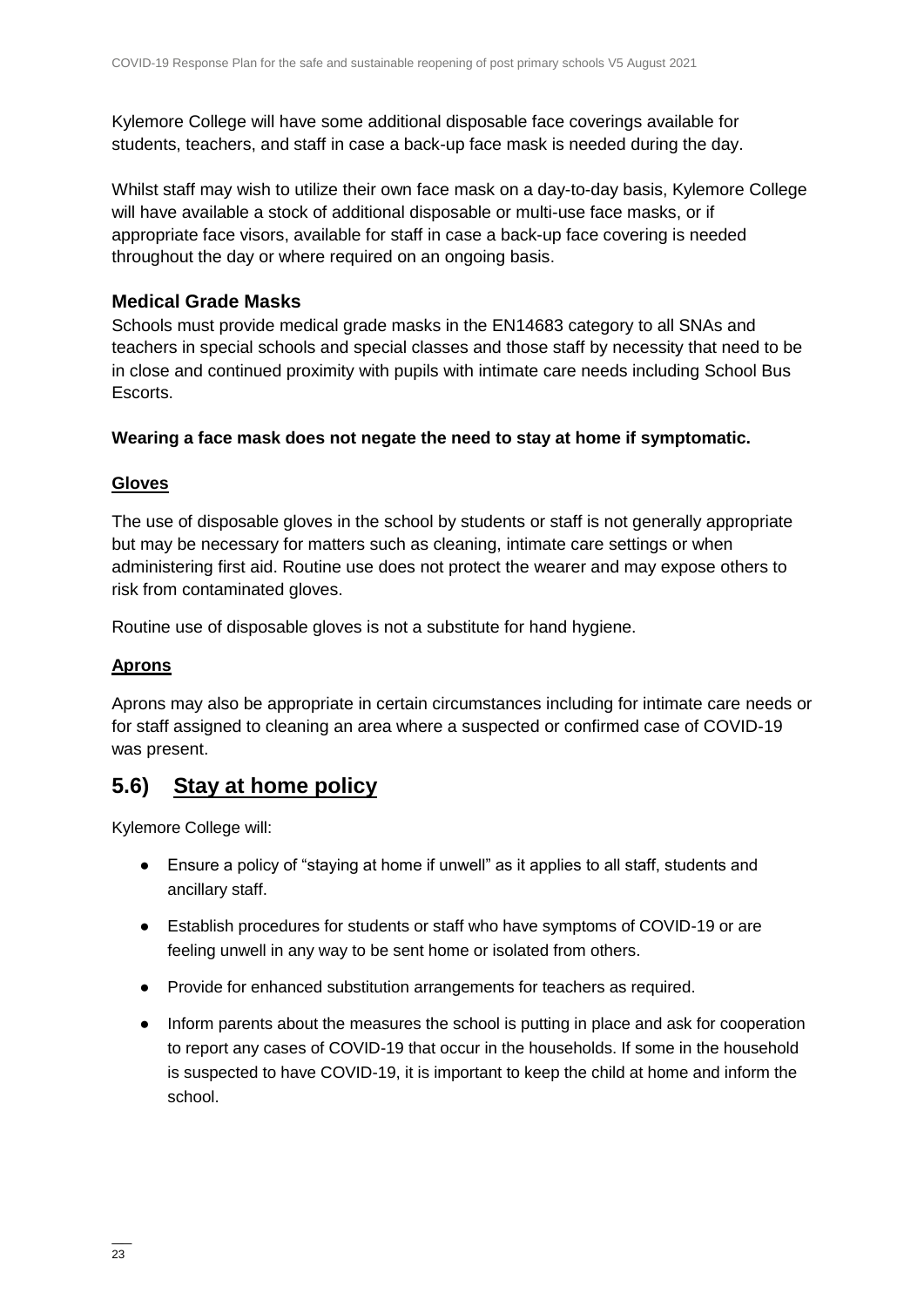### **6) Impact of COVID-19 on certain school activities**

#### *Choir/Music Performance*

Choir practices/performances and music practices/performances involving wind instruments may pose a higher level of risk and special consideration should be given to how they are held ensuring that the room is well-ventilated and the distance between performers is maintained.

#### *Sport Activities*

Schools should refer to the HPSC guidance on Return to Sport. Link to return to sport protocols is found here.

#### <https://www.gov.ie/en/publication/07253-return-to-sport-protocols/>

#### *Shared Equipment*

Art – Where possible students should be encouraged to have their own individual art and equipment supplies.

Electronics – Shared electronic devices such as tablets, touch screens, keyboards should be cleaned between use and consideration could be given to the use of wipeable covers for electronics to facilitate cleaning.

Musical Equipment/Instruments – To the greatest extent possible, instruments should not be shared between students and if sharing is required, the instruments should be sanitised

Library Policy – Where practical students should have their own books. Textbooks that are shared should be covered in a wipeable plastic covering that can be wiped with a suitable household cleaning agent between uses. Students should be encouraged to perform hand hygiene after using any shared item.

Shared Sports Equipment – Minimise equipment sharing and clean shared equipment between uses by different people.

# **7) Hygiene and Cleaning in Schools**

The Department of Education provides additional funding to schools to support the enhanced cleaning required to minimise the risks of COVID-19.

The specific advice in relation to school cleaning is set out in the HPSC advice and is covered in the induction training. This advice sets out the cleaning regime required to support schools to prevent COVID-19 infections and the enhanced cleaning required in the event of a suspected cases of COVID-19. Schools are asked to carefully read and understand the cleaning advice and to apply that to all areas of the school as appropriate.

Schools are reminded to take particular care of the hygiene arrangements for hand washing and toilet facilities.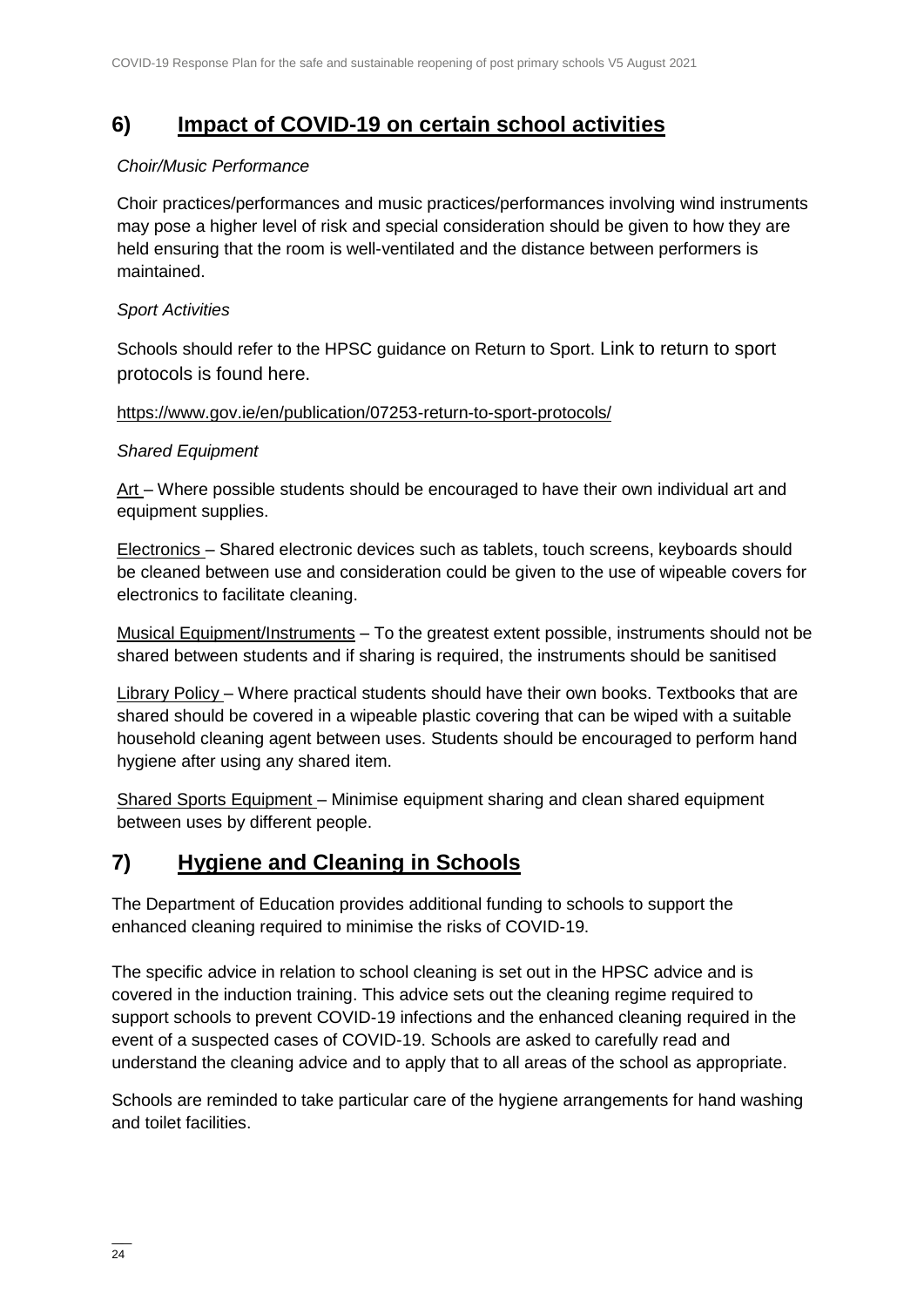In summary, each school setting should be cleaned at **least once per day**. Additional cleaning if available should be focused on frequently touched surfaces – door handles, hand rails, chairs/arm rests, communal eating areas, sink and toilet facilities.

If students are moving between classrooms consideration may be given to appropriate cleaning products being provided to enable them to wipe down their desk, chair and surface before leaving the room. *Students are obliged to undertake this task responsibly and reliably, without question.* 

All staff will have access to cleaning products and will be required to maintain cleanliness of their own work area. Under no circumstances should these cleaning materials be removed from the building.

Staff should thoroughly clean and disinfect their work area before and after use each day.

There will be regular collection of used waste disposal bags from offices and other areas within the school facility**.** 

Shower facilities shall not be available for use by staff or students due to the increased risk associated with communal shower facilities and areas. This shall be reviewed in line with government guidance.

Staff must use and clean their own equipment and utensils (cup, cutlery, plate etc.).

#### *Cleaning/Disinfecting rooms where a student/staff member with suspected COVID-19 was present*

The rooms should be cleaned as soon as practicable possible.

Once the room is vacated the room should not be reused until it has been thoroughly cleaned and disinfected and all surfaces are dry.

Disinfection only works on things that are clean. When disinfection is required it is always in addition to cleaning.

Person/s assigned to cleaning should avoid touching their face while they are cleaning and household gloves and a plastic apron.

Clean the environment and furniture using disposable cleaning cloths and a household detergent followed by disinfection with a chlorine based product (household bleach).

Pay special attention to frequently touched surfaces, the back of chairs, couches, door handles and any surfaces that are visibly soiled with body fluids.

Once the room has been cleaned and disinfected and all surfaces are dry, the room can be reused.

If a student or staff diagnosed with COVID-19 spent time in a communal area like a canteen, play area or if they used the toilet or bathroom facilities, then the areas should be cleaned with household detergent followed by a disinfectant (as outlined in the HPSC interim health advice) as soon as is practically possible.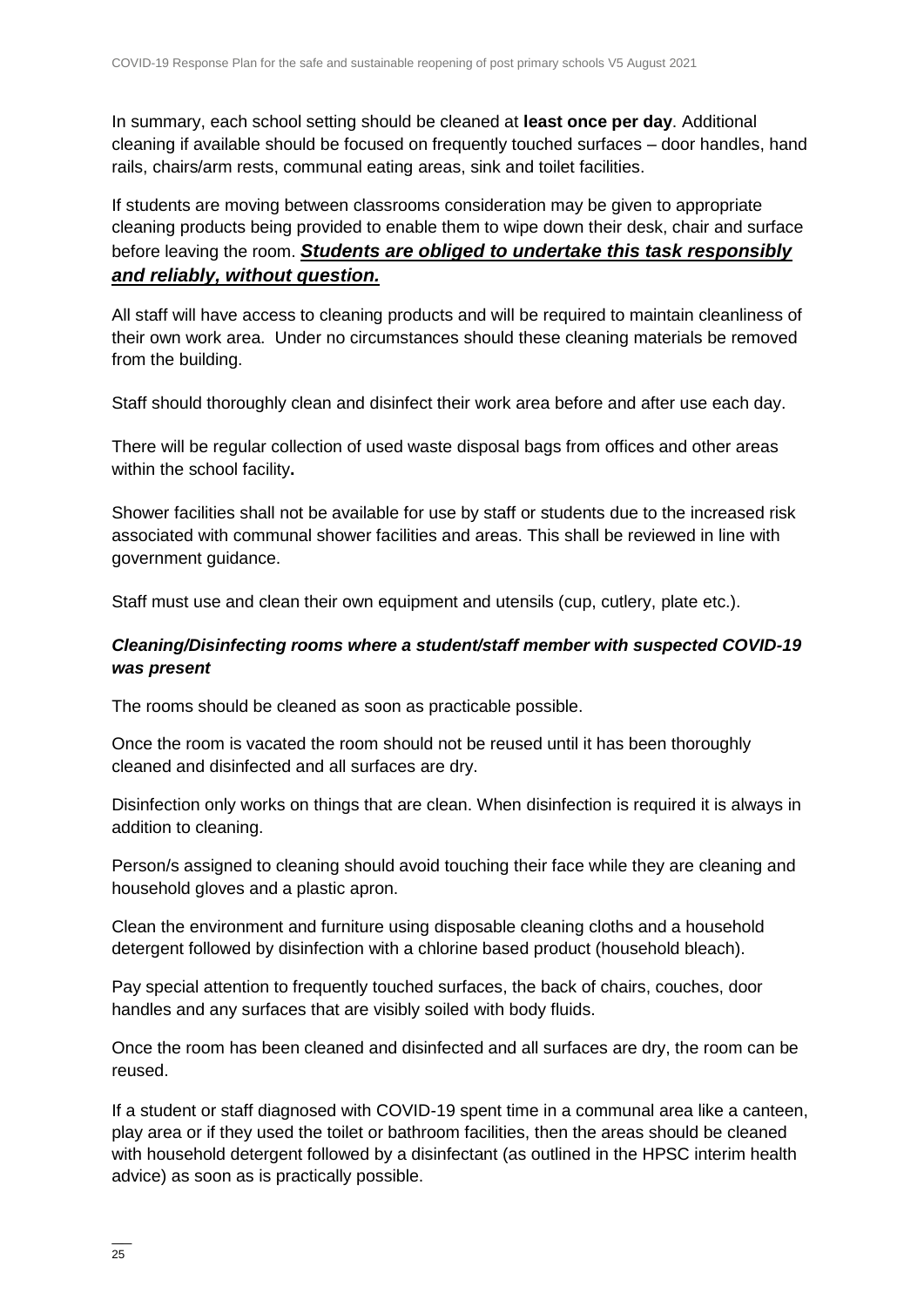### **8) Dealing with a Suspected Case of COVID-19**

Staff or students should not attend school if displaying any symptoms of COVID-19. The following outlines how a school should deal with a suspected case that may arise in a school setting.

If a staff member/student displays symptoms of COVID-19 while at school the following are the procedures to be implemented:

- If the person with the suspected case is a student;
- Isolate the person and have a procedure in place to accompany the individual to the designated isolation area via the isolation route, keeping at least 2 metres away from the symptomatic person and also making sure that others maintain a distance of at least 2 metres from the symptomatic person at all times;
- The isolation area does not have to be a room but if it is not a room it should be 2m away from others in the room;
- If it is not possible to maintain a distance of 2m a staff member caring for a student should wear a face covering or mask. Gloves should not be used as the virus does not pass through skin;
- Provide a mask for the person presenting with symptoms He/she should wear the mask if in a common area with other people or while exiting the premises;
- Assess whether the individual who is displaying symptoms can immediately be directed to go home/be brought home.
- Facilitate the person presenting with symptoms remaining in isolation if they cannot immediately go home and facilitate them calling their doctor. The individual should avoid touching people, surfaces and objects. Advice should be given to the person presenting with symptoms to cover their mouth and nose with the disposable tissue provided when they cough or sneeze and put the tissue in the waste bag provided;
- If the person is well enough to go home, arrange for them to be transported home by a family member, as soon as possible and advise them to inform their GP by phone of their symptoms. Public transport of any kind should not be used;
- If they are too unwell to go home or advice is required, contact 999 or 112 and inform them that the sick person is a COVID-19 suspect;
- Carry out an assessment of the incident which will form part of determining follow-up actions and recovery;
- Arrange for appropriate cleaning of the isolation area and work areas involved (*details at Section 7*)

The HSE will inform any staff/parents who have come into close contact with a diagnosed case via the contact tracing process. The HSE will contact all relevant persons where a diagnosis of COVID-19 is made. The instructions of the HSE should be followed and staff and student confidentiality is essential at all times. School staff should be encouraged to download the HSE COVID-19 tracker app to assist Public Health for contract tracing purposes. Both in and out of the school setting (see section 5.1).

# **9) Staff Duties**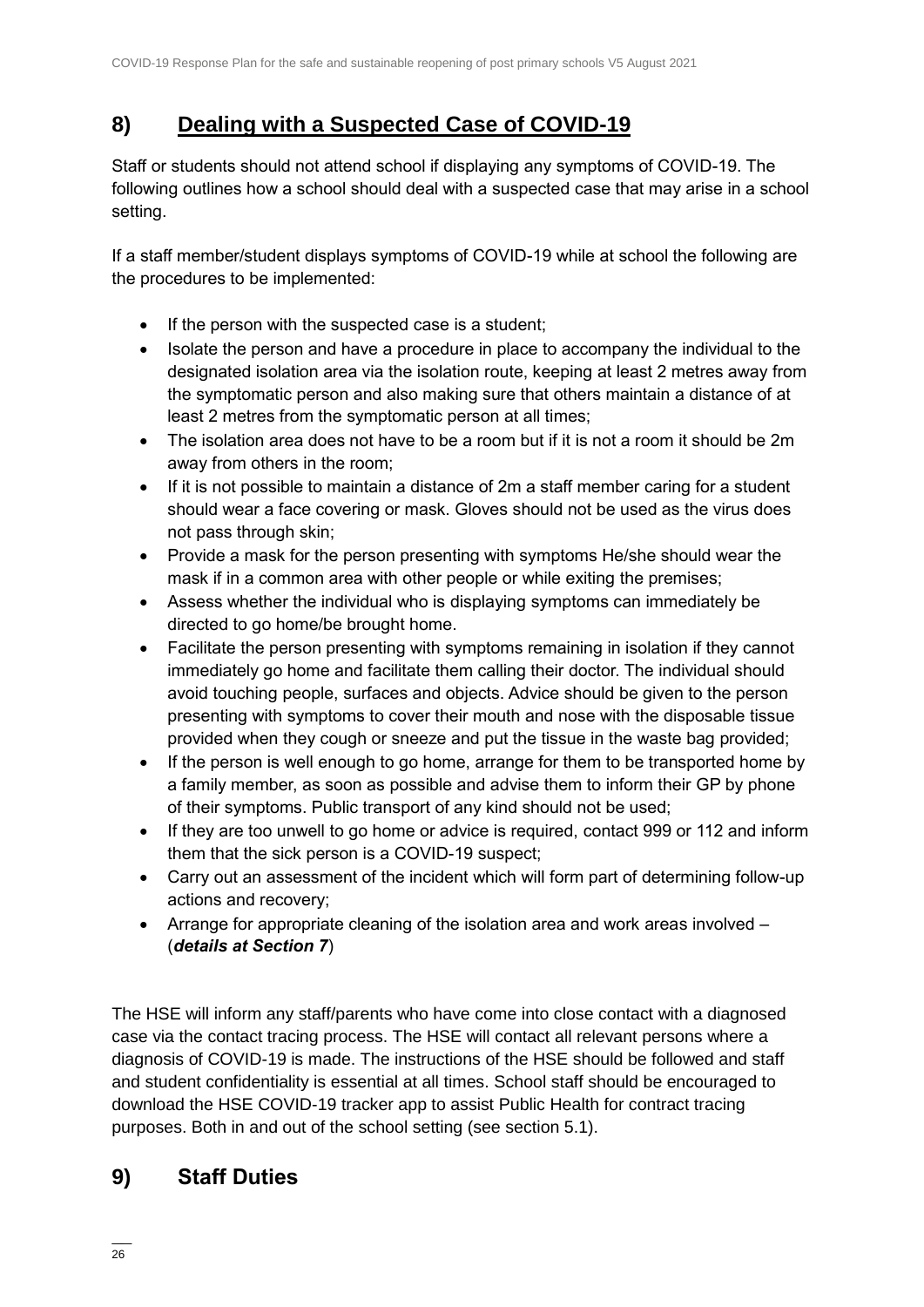All staff have a statutory obligation to take reasonable care for their own health and safety and that of their colleagues and other parties. The cooperation and assistance of all staff is essential to reduce the risk of spread of COVID19 and to protect health and safety as far as possible within the school. All staff have a key role to play.

In this regard and in order to facilitate a safe return to work, these duties include, but are not limited to, the following:

- Adhere to the *Kylemore College COVID-19 Response Plan* and the control measures outlined.
- Complete the RTW form before they return to work.
- Must inform the Principal if there are any other circumstances relating to COVID-19, not included in the form, which may need to be disclosed to facilitate their safe return to the workplace.
- New staff must complete COVID-19 Induction Training and any other training required prior to their return to school.
- Must be aware of, and adhere to, good hygiene and respiratory etiquette. Coordinate practices and work with their colleagues to ensure that physical distancing is maintained.
- Make themselves aware of the symptoms of COVID-19 and monitor their own wellbeing.
- Self-isolate at home and contact their GP promptly for further advice if they display any symptoms of COVID-19.
- Not return to or attend school if they have symptoms of COVID-19 under any circumstances.
- Follow the HSE guidance if they are identified as a close contact.
- If they have travelled outside of Ireland; in such instances staff are advised to consult and follow latest Government advice in relation to foreign travel.
- If they develop any symptoms of COVID-19 whilst within the school facility, they should adhere to the procedure outlined above.
- Keep informed of the updated advice of the public health authorities and comply with same.
- Cooperate with any public health personnel and their school for contact tracing purposes and follow any public health advice given in the event of a case or outbreak in their school
- Undergo any COVID-19 testing that may be required as part of mass or serial testing as advised by Public Health

### **10) COVID-19 related absence management**

The management of a COVID-19 related absence will be managed in line with agreed procedures with the Department of Education.

# **11) Employee Assistance Service**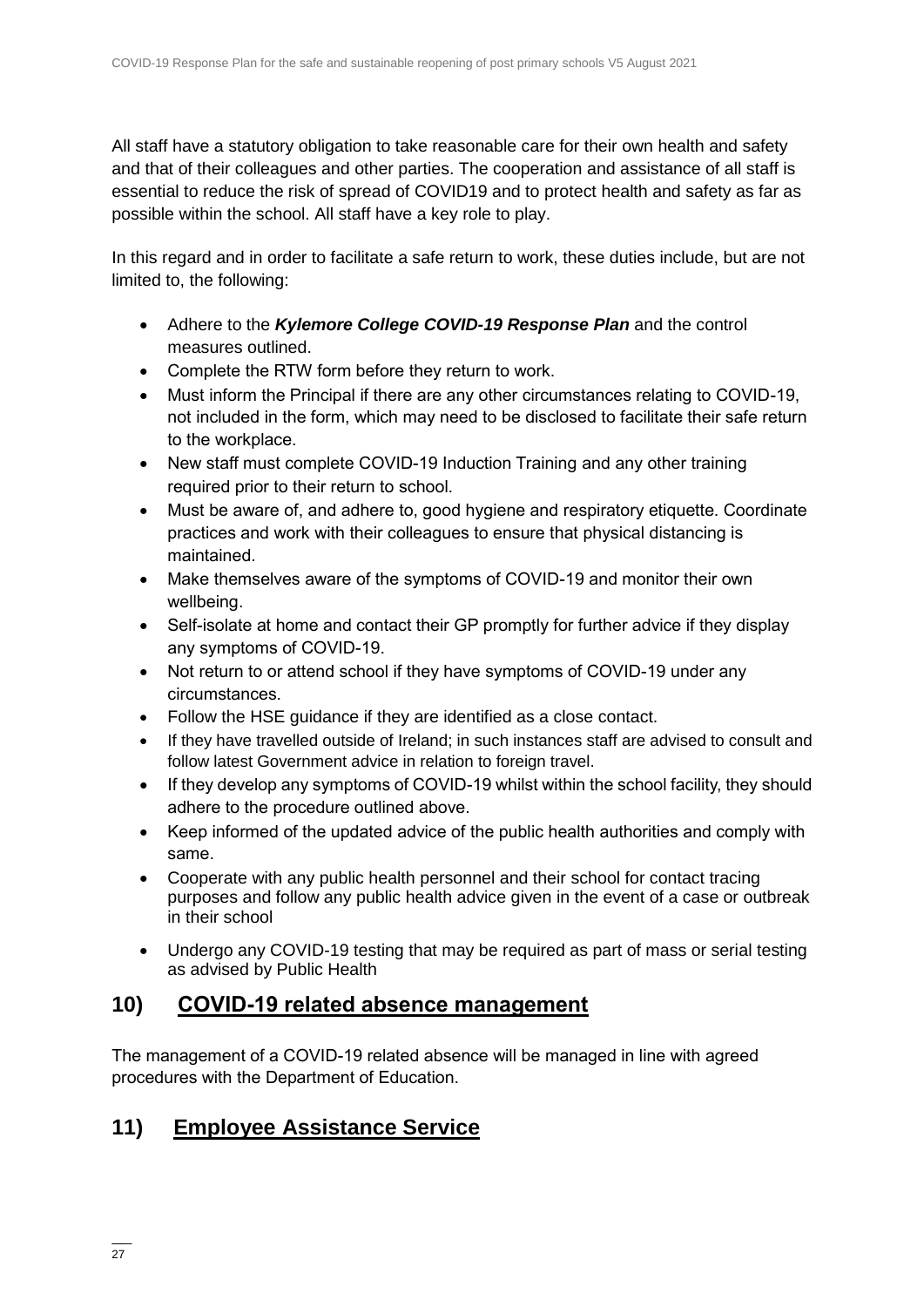The Department recognises the need for school staff wellbeing and collective self-care. Support for school staff wellbeing will be provided by Department Support Services including the PDST and CSL, as well as by the HSE's Health Promotion Team. An [Occupational Health Strategy](https://www.education.ie/en/Education-Staff/Information/Occupational-Health-Strategy/) is in place as a supportive resource for individual staff members in schools. The aim of the Occupational Health Strategy is to promote the health and wellbeing of employees in the workplace, with a strong focus on prevention. The Occupational Health Strategy comprises the Employee Assistance Service and the Occupational Health Service. The Employee Assistance Service (EAS) is provided by Spectrum.Life under the logo of 'Wellbeing Together: Folláinne Le Chéile'.

The EAS is a self-referral service where employees have access to a dedicated free-phone confidential helpline 1800 411 057 available 24 hours a day, 365 days a year providing advice on a range of issues such as wellbeing, legal, financial, mediation, management support etc. The service is also available via SMS, WhatsApp, e-mail, live chat and call back request. All points of contact for the service are qualified, accredited and experienced mental health professionals.

Where required, short-term counselling is available to employees and their families (over the age of 18 years and living at home).

The EAS also provides advice and support to managers and delivers interventions to help them deal with health and wellbeing issues in the workplace.

A bespoke wellbeing portal and app is available which offers access to podcasts, blogs, live chats and videos on topics around wellbeing and mental health, family life, exercise and nutrition. E-Learning programmes across mental health, sleep and a range of wellbeing topics are also available. In addition online cognitive behavioural therapy is provided. As part of the services provided by Spectrum.Life, a Mental Health Promotion Manager is available to develop and deliver evidence based mental health and wellbeing initiatives to reduce stigma and improve mental health literacy and to increase engagement with the service. Spectrum Life also provides a series of webinars and presentations to promote wellbeing in schools.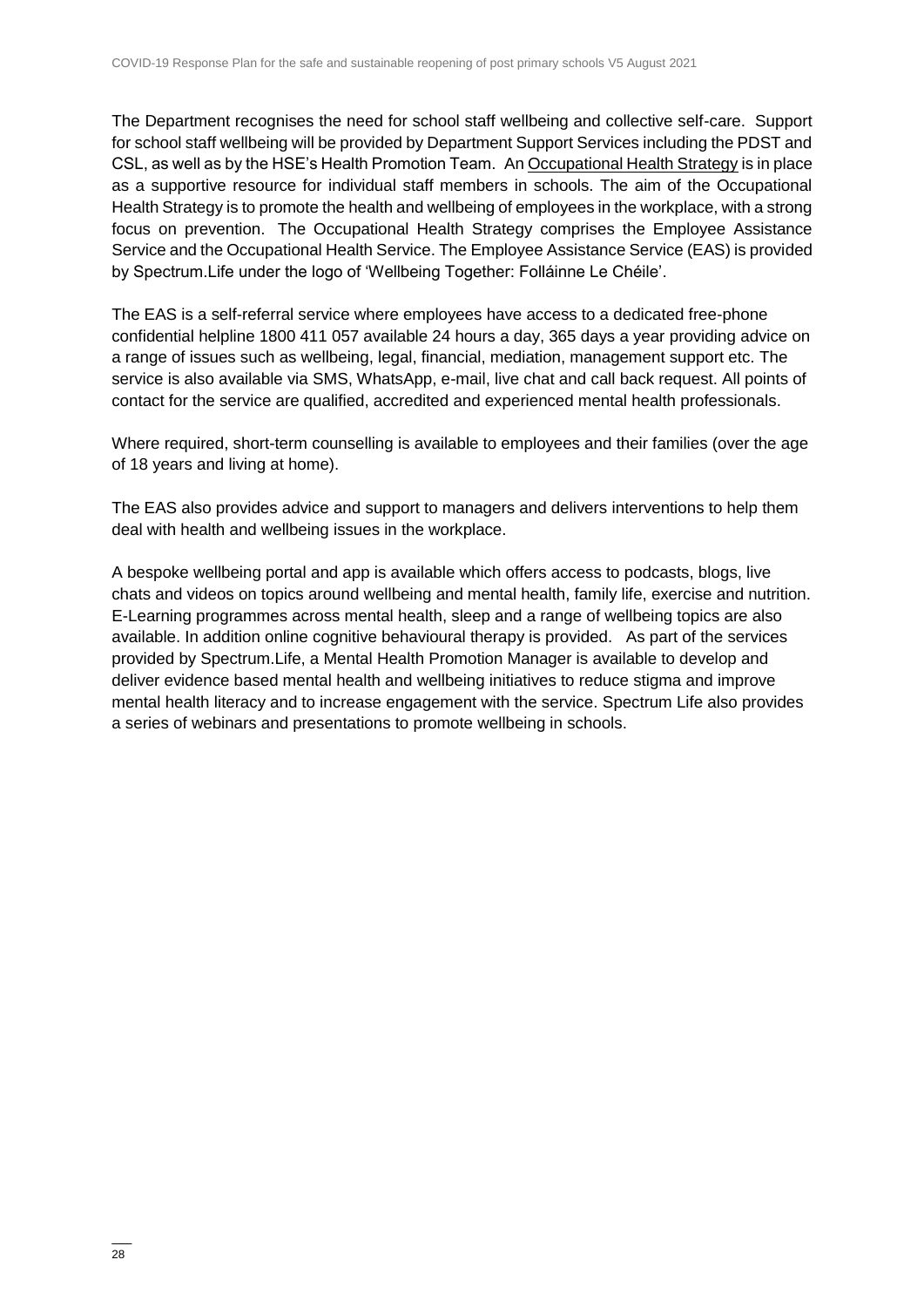# **APPENDIX 1 Kylemore College COVID-19 Policy Statement**

Kylemore College is committed to providing a safe and healthy workplace for all our staff and a safe learning environment for all our students. To ensure that, we have developed and updated the following COVID-19 Response Plan. The BOM/CDETB and all school staff are responsible for the implementation of this plan and a combined effort will help contain the spread of the virus. We will:

- continue to monitor our COVID-19 response and amend this plan in consultation with our staff
- provide up to date information to our staff and students on the Public Health advice issued by the HSE and Gov.ie
- display information on the signs and symptoms of COVID-19 and correct handwashing techniques
- agree with staff, a worker representative who is easily identifiable to carry out the role outlined in this plan
- inform all staff and students of essential hygiene and respiratory etiquette and physical distancing requirements
- adapt the school to facilitate physical distancing as appropriate in line with the public health guidance and direction of the Department of Education
- keep a contact log to help with contact tracing
- ensure staff and students engage with the induction / familiarisation briefing provided by the Department of Education
- implement the agreed procedures to be followed in the event of someone showing symptoms of COVID-19 while at school
- provide instructions for staff and students to follow if they develop signs and symptoms of COVID-19 during school time
- implement cleaning in line with Department of Education advice

All school staff will be consulted on an ongoing basis and feedback is encouraged on any concerns, issues or suggestions.

This can be done through the Lead Worker Representative(s), who will be supported in line with the agreement between the Department and education partners.

Signed: \_\_\_\_\_\_\_\_\_\_\_\_\_\_\_\_\_\_\_\_ Date: \_\_\_\_\_\_\_\_\_\_\_\_\_\_\_\_\_\_\_\_\_

**Chairperson of BOM**

Signed: \_\_\_\_\_\_\_\_\_\_\_\_\_\_\_\_\_\_\_\_ Date: \_\_\_\_\_\_\_\_\_\_\_\_\_\_\_\_\_\_\_\_\_

**Principal**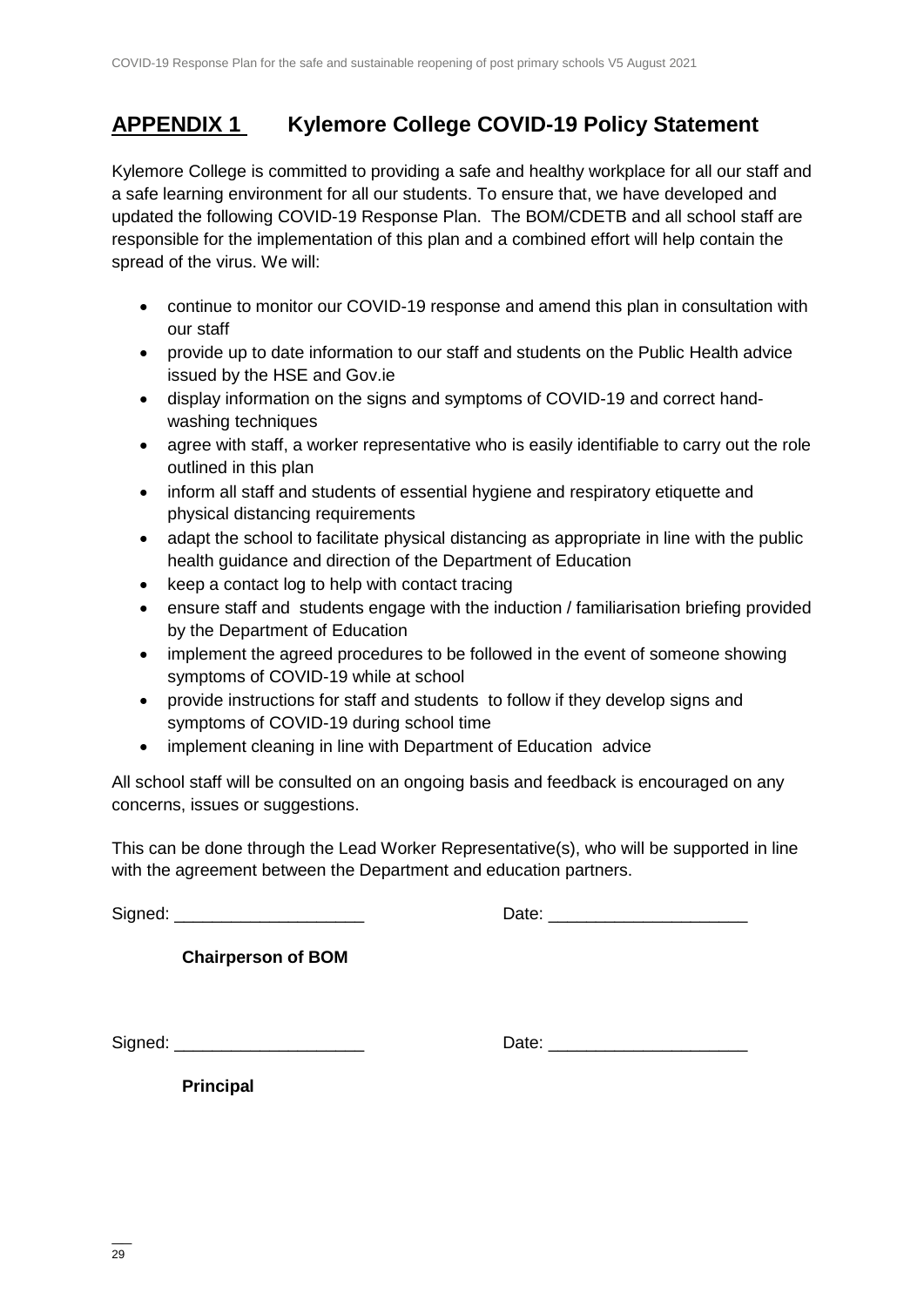# **Appendix 2 Return to Work Form**

This Return to Work Form must be completed by school staff in advance of returning to the workplace. If the answer is Yes to any of the below questions, you are advised to seek medical advice before returning to the workplace.

Name: \_\_\_\_\_\_\_\_\_\_\_\_\_\_\_\_\_\_\_\_\_\_\_\_ Name of School: \_\_\_\_\_\_\_\_\_\_\_\_\_\_\_\_\_\_\_\_\_\_\_\_

Name of Principal: \_\_\_\_\_\_\_\_\_\_\_\_\_\_\_\_\_\_\_\_\_\_\_\_

|    | <b>Questions</b>                                                                                                                                                                                   | YES | <b>NO</b> |
|----|----------------------------------------------------------------------------------------------------------------------------------------------------------------------------------------------------|-----|-----------|
| 1. | Do you have symptoms of cough, fever, high temperature (38 degrees C or<br>above), difficulty breathing, loss or change in your sense of smell or taste now                                        |     |           |
|    | or in the past 14 days?                                                                                                                                                                            |     |           |
| 2. | Have you been diagnosed with confirmed or suspected COVID-19 infection in<br>the last 14 days?                                                                                                     |     |           |
| 3. | Are you awaiting the results of a COVID-19 test?                                                                                                                                                   |     |           |
| 4. | In the past 14 days, have you been in contact with a person who is a confirmed<br>or suspected case of COVID-19?                                                                                   |     |           |
| 5. | Have you been advised to self-isolate at this time?                                                                                                                                                |     |           |
| 6. | Have you been advised to restrict your movements at this time?                                                                                                                                     |     |           |
| 7. | Have you been categorised as 'Very High Risk' or 'High Risk' by the                                                                                                                                |     |           |
|    | Occupational Health Service (OHS)                                                                                                                                                                  |     |           |
|    | Please provide details below of any other circumstances relating to COVID-19, not included in the<br>abous which mou need to be considered to ellow your sofe return to werk a guiding from trovel |     |           |

above, which may need to be considered to allow your safe return to work e.g. returning from travel abroad.

Signed: \_\_\_\_\_\_\_\_\_\_\_\_\_\_\_\_\_\_\_\_\_\_\_\_\_\_\_\_\_\_\_\_\_\_\_\_\_\_ Date: \_\_\_\_\_\_\_\_\_\_\_\_\_\_\_\_\_\_\_\_\_\_\_\_\_\_\_\_\_

\* If your situation changes after you complete and submit this Return to Work Form, please inform your employer.

\*\* Further information on people at very high risk (extremely vulnerable) or high risk from COVID-19 can be found at link[: https://www2.hse.ie/conditions/coronavirus/people-at-higher-risk.html.](https://www2.hse.ie/conditions/covid19/people-at-higher-risk/overview/)

\*\*\* Details of current arrangements for travel overseas can be found set out at

<https://www.gov.ie/en/publication/77952-government-advice-on-international-travel/>

Please note: The school is collecting this sensitive personal data for the purposes of maintaining safety within the workplace in light of the COVID-19 pandemic. The legal basis for collecting this data is based on vital public health interests and maintaining occupational health and this data will be held securely in line with our retention policy.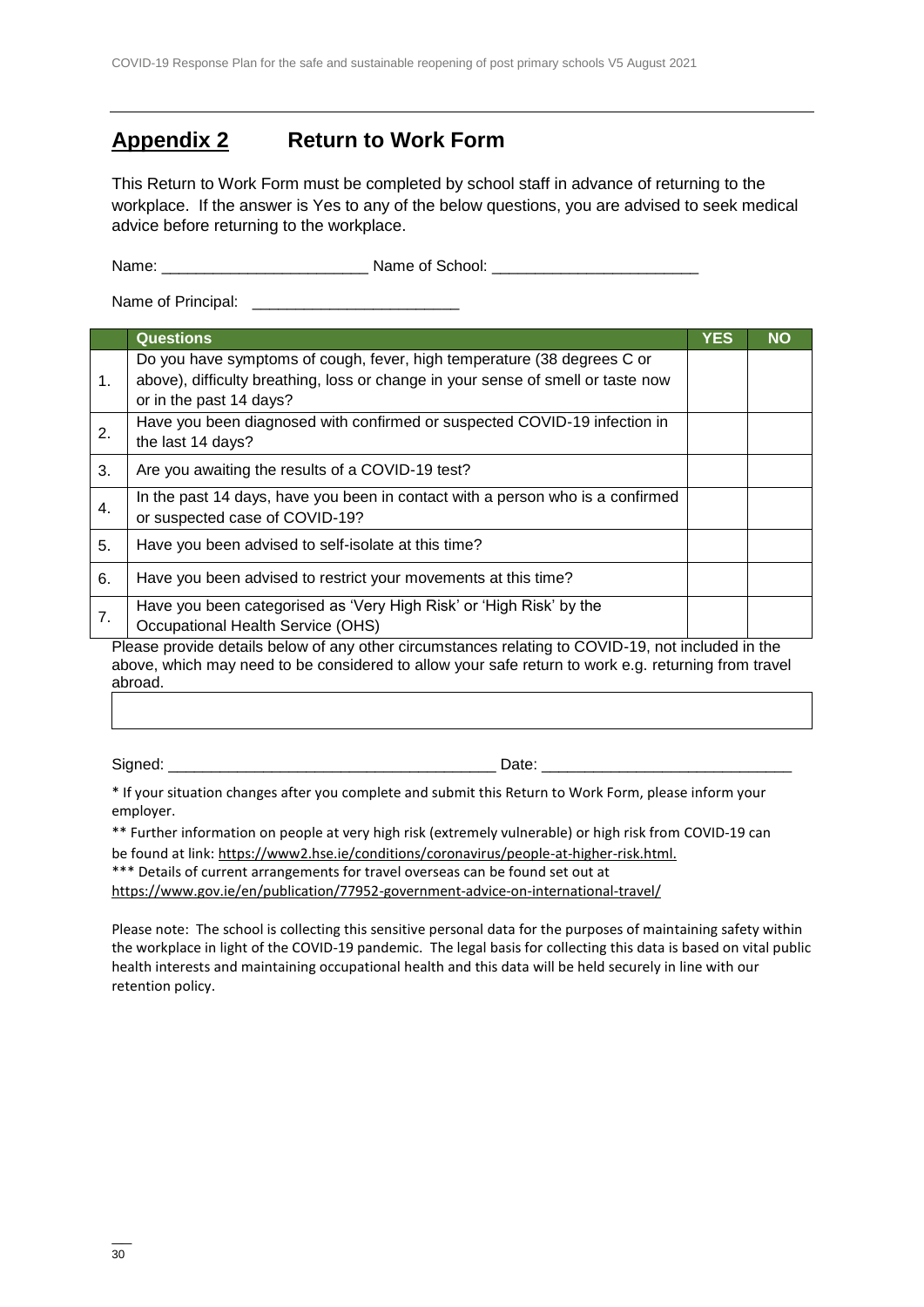# **Appendix 3 Lead Worker Representative – Post primary Schools**

The Work Safely Protocol is designed to support employers and workers to put measures in place that will prevent the spread of COVID-19 in the workplace. The Protocol was developed following discussion and agreement between the Government, Trade Unions and Employers at the Labour Employer Economic Forum.

The Protocol provides for the appointment of a Lead Worker Representative (LWR) in each workplace. The LWR will work in collaboration with the employer to assist in the implementation of measures to prevent the spread of COVID -19 and monitor adherence to those measures and to be involved in communicating the health advice around COVID-19 in the workplace.

The purpose of this section is to set out the provisions in respect of the LWR in schools. The operation of these arrangements will be kept under review by the parties.

This document should be read in conjunction with:

- The [Work Safely Protocol;](https://www.gov.ie/en/publication/22829a-return-to-work-safely-protocol/)
- the [Guidance and FAQs for Public Service Employers during COVID-19;](https://www.gov.ie/en/news/092fff-update-on-working-arrangements-and-leave-associated-with-covid-19-fo/)
- COVID-19 Response Plan for Post primary Schools (available on the Department of Education website).

#### **1. Collaborative Approach**

Responsibility for the development and implementation of the COVID-19 Response Plan and the associated infection prevention control measures lies primarily with the Board of Management/ City of Dublin Education and Training Board and school management.

Strong communication and a shared collaborative approach is key to protecting against the spread of COVID-19 in schools, and looking after the health, safety and wellbeing of staff and students. Adherence to the Work Safety Protocol will only be achieved if everyone has a shared obligation in implementing the measures contained within the Protocol in their place of work.

If a staff member has any concerns or observations in relation to the COVID-19 Response Plan, control measures or the adherence to such measures by staff, students or others, they should contact the LWR who will engage with school management.

#### **2. Role of the Lead Worker Representative**

In summary, the role of the LWR is to:

- Represent all staff in the workplace regardless of role, and be aware of specific issues that may arise in respect of different staff cohorts;
- Work collaboratively with school management to ensure, so far as is reasonably practicable, the safety, health and welfare of employees in relation to COVID-19;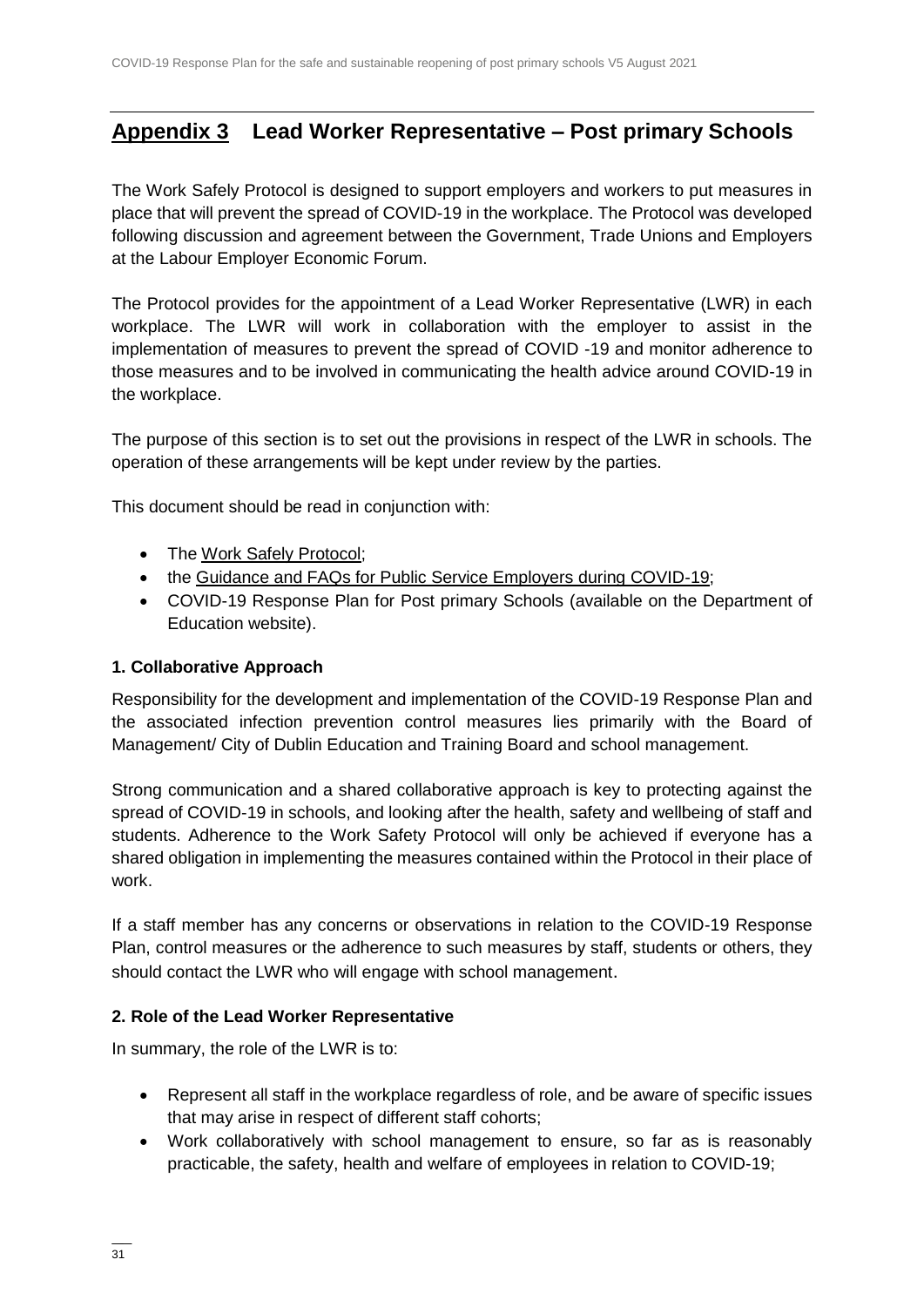- Keep up to date with the latest COVID-19 public health advice;
- In conjunction with school management, promote good hygiene practices such as washing hands regularly and maintaining good respiratory etiquette along with maintaining social distancing in accordance with public health advice;
- Assist school management with the implementation of measures to suppress COVID-19 in the workplace in line with the Work Safely Protocol and current public health advice;
- In conjunction with school management, monitor adherence to infection prevention control measures put in place to prevent the spread of COVID-19;
- Conduct regular reviews of safety measures;
- Report any issues of concern immediately to school management and keep records of such issues and actions taken to rectify them;
- Consult with the school management on the school's COVID-19 Response Plan in the event of someone developing COVID-19 while in school including the location of an isolation area and a safe route to that area;
- Following any incident assess with the school management any follow up action that is required;
- Consult with colleagues on matters relating to COVID-19 in the workplace;
- Make representations to school management on behalf of their colleagues on matters relating to COVID-19 in the workplace.

#### **3. What can a Lead Worker Representative Do?**

The LWR may consult with, and make representations to, school management on any issue of concern in relation to COVID-19. These include issues in relation to:

- Cleaning protocols and their implementation
- Physical Distancing
- Configuration/re-configuration of the school facilities, including classrooms, corridors, halls, open areas, entry and exit points, school grounds etc.
- Implementation of one-way systems in the school to ensure social distancing including when entering and exiting the school
- Hand Hygiene facilities including their location and whether they are stocked and maintained
- Hand sanitising
- Staff awareness around hand hygiene in the school
- Respiratory hygiene
- Personal Protective Equipment
- At Risk Groups
- Visitors/Contractors

#### **4. Does a LWR have any legal responsibilities?**

No. A Lead Worker Representative does not have any duties in relation to COVID-19 other than those that apply to employees generally. In other words, the LWR is not responsible for the control measures within an organisation, which remains the employer's responsibility.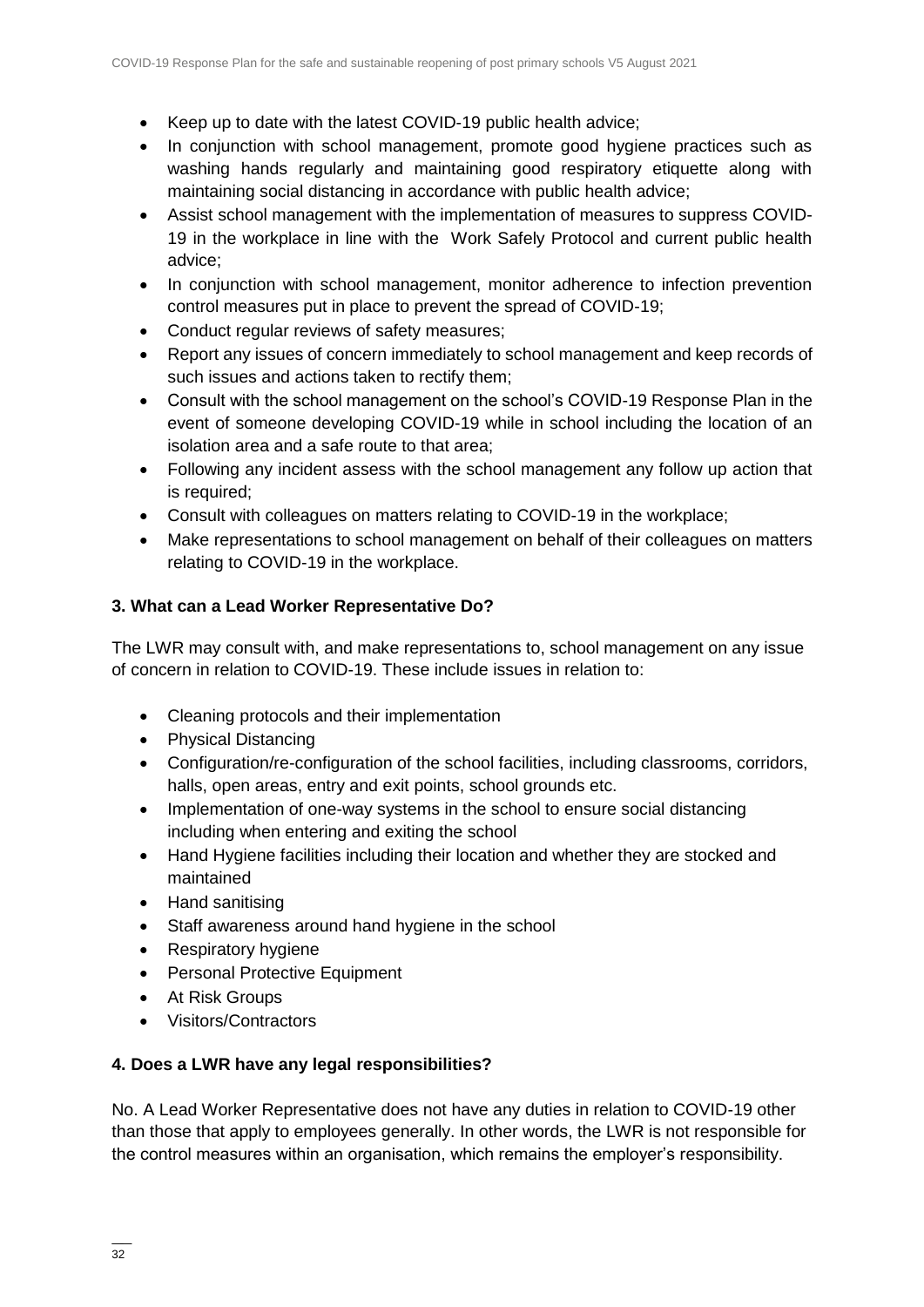#### **5. Lead Worker Representative(s)**

Every school will appoint one Lead Worker Representative.

In schools with more than 40 staff, a second Lead Worker Representative will be appointed.

#### **6. Selection of Lead Worker Representative(s)**

The school staff are entitled to select staff members for the LWR position(s). The LWR(s) represent all staff in the workplace regardless of role and must be aware of specific issues that may arise in respect of different staff cohorts. In this regard, where a school has two LWRs, the roles should be spread between teaching and non-teaching staff where feasible

All staff are entitled to volunteer for the LWR role and have their name put forward for election where necessary. The process for the selection and appointment of the LWR(s) is that management will seek expressions of interest from all staff in the first instance. A template email for this purpose is attached. If an election is necessary, all school staff members will have an equal vote to select the LWR(s)."

#### **7. Supports for the Lead Worker Representative/s**

The LWR(s) shall be entitled to:

- Be provided with information and training in respect of their role [*further detail to be provided*];
- Be consulted by school management on the control measures being put in place by the school to minimise the risk of being exposed to COVID-19;
- Regular communication with school management on issues related to COVID-19;
- Be informed of changes in practice arising from COVID-19 response measures;
- Have access to any risk assessments prepared or carried out in relation to COVID-19 and to details of incidents of suspected COVID-19 cases that have been notified to the HSE, where they occurred and any actions taken.
- Be provided with the necessary facilities to enable them to consult with employees or prepare any submissions or reports. These might include access to a meeting room, photocopier, communications and equipment.

Where the LWR is a teacher, the LWR will receive protected time of 2 hours per week from timetable to enable them to carry out their duties in that role. In the rare instances where the appointment of a teacher selected for the LWR would cause curricular/timetabling difficulties which cannot be resolved, school management will examine internal and external possibilities to enable the teacher's appointment as LWR. Where the matter cannot be resolved, management will set out the reasons why this is the case. In this circumstance, an alternative individual must be appointed as LWR.

Where the LWR is an SNA, 66 of the "72 hours" will be utilised by the LWR to carry out their duties in that role.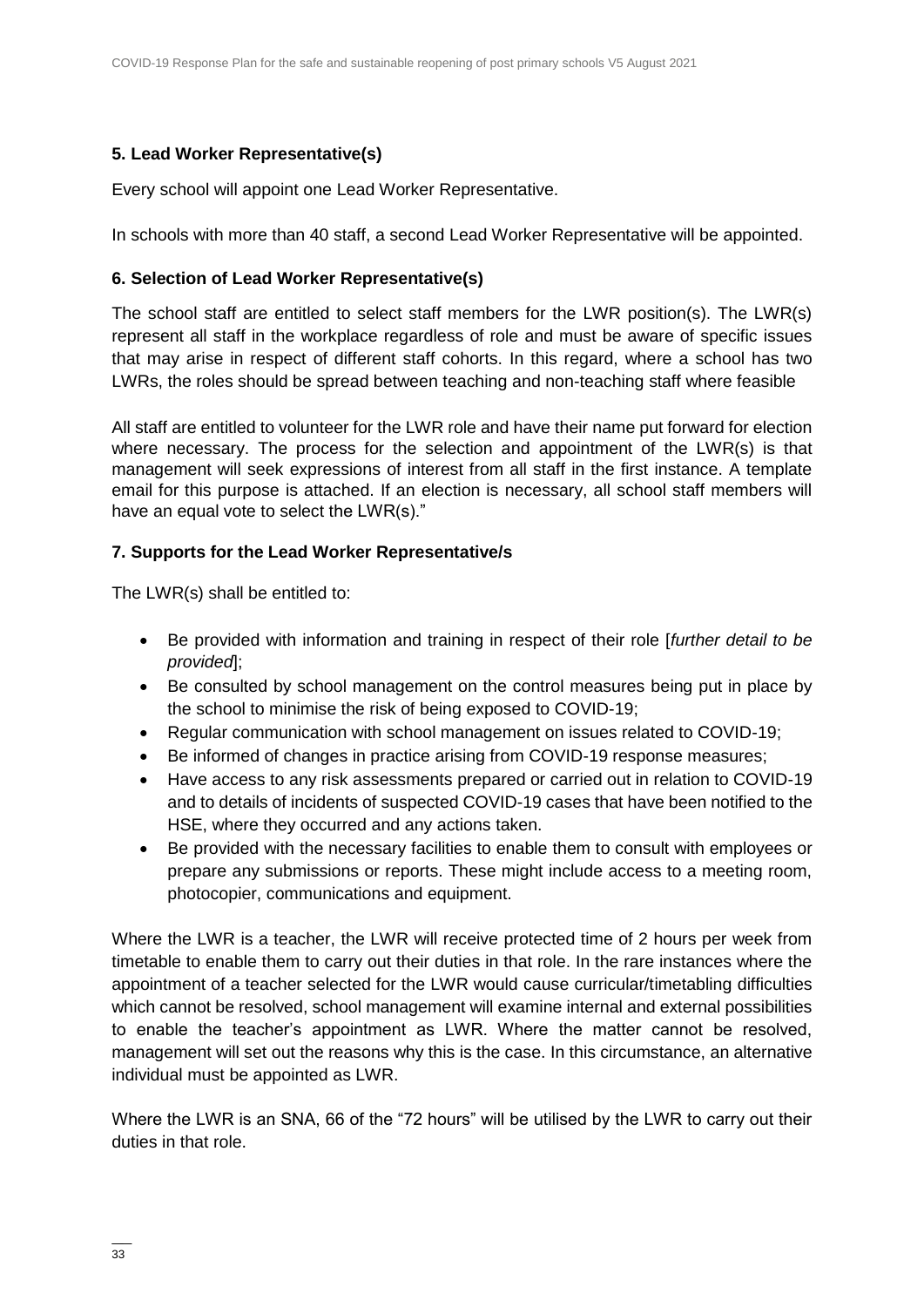Where the LWR is a Secretary or Caretaker, a re-prioritisation of duties by school management should be carried out to afford the staff member sufficient time to carry out their duties in that role within the scope of their normal contracted hours.

#### **8. Procedure for dealing with issues that arise**

Where an issue of concern is identified by the LWR (or is notified to the LWR by a staff member), the LWR should bring this to the attention of the Principal. Action points for addressing the issue should where possible be agreed between the LWR and the Principal. Staff should be informed of the outcome.

If agreement cannot be reached, the LWR should notify the Board of Management (Chairperson of the BoM in the first instance)/ Education and Training Board head office of the issue. Action points for addressing the issue should where possible be agreed between the LWR and the BoM/ETB head office. Staff should be informed of the outcome.

#### **9. Glossary of Terms**

- **COVID-19 Response Plan:** plan designed to support the staff and BOM/ ETB in putting infection prevention control measures in place that will prevent the spread of COVID-19 in the school environment. The plan details the policies and practices necessary for a school to meet the Work Safely Protocol, Department of Education and public health guidance to prevent the introduction and spread of COVID-19 in the school environment. COVID-19 Response Plans for Post primary Schools are available on the Department's website.
- **Labour Employer Economic Forum (LEEF):** the forum for high level dialogue between Government, Trade Union and Employer representatives on matters of strategic national importance - involves the Irish Congress of Trade Unions, Government & Employers.
- **Work Safety Protocol:** national protocol designed to support employers and workers to put measures in place that will prevent the spread of COVID-19 in the workplace.
- **Safety Representative:** Section 25 of the Safety, Health and Welfare at Work Act 2005 sets out the selection and role of the Safety Representative in the workplace. The rights of the Safety Representative are set out in legislation. (Note: A Safety Representative has rights and not duties under the 2005 Act). This role is separate to the LWR under COVID-19.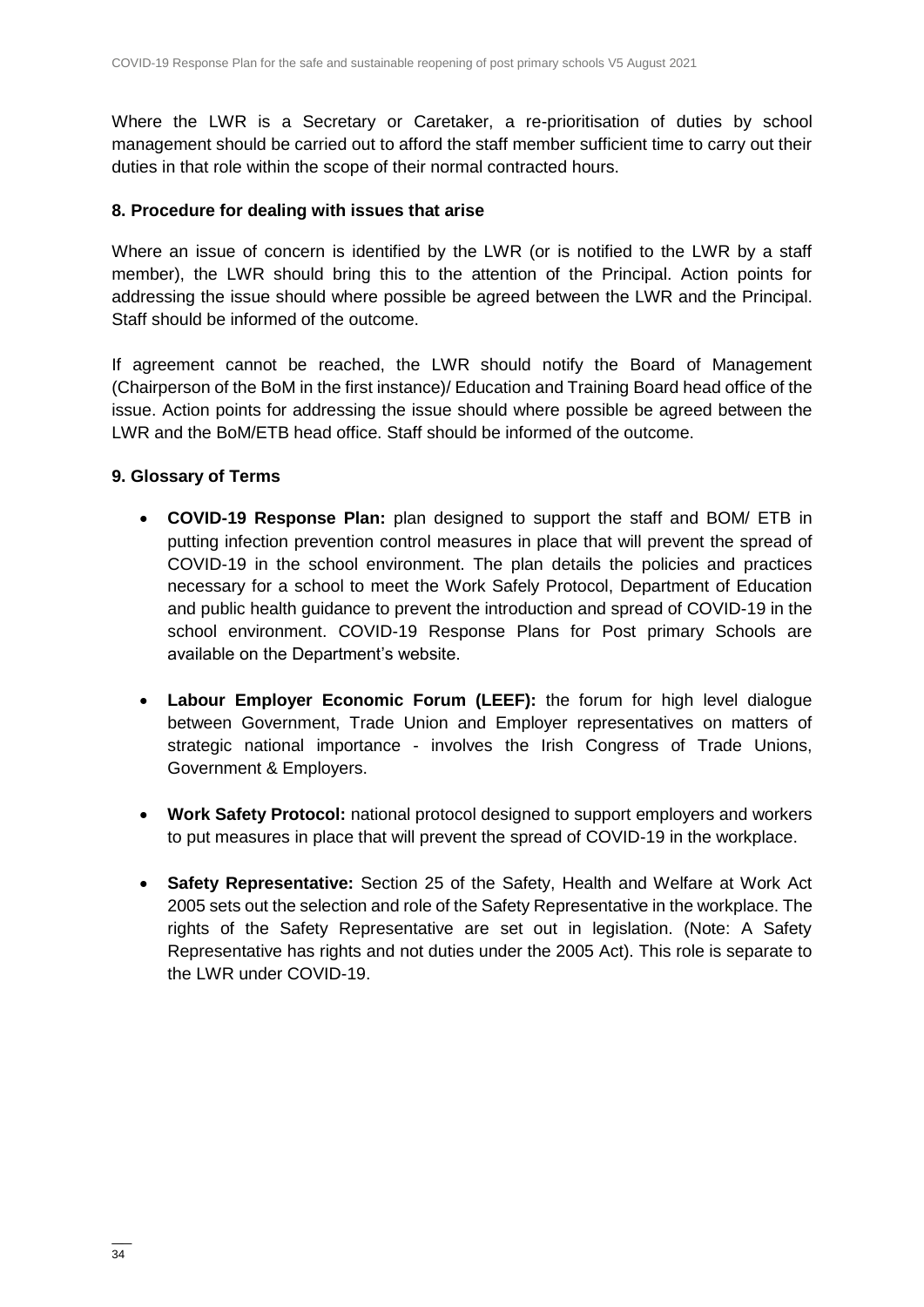#### **Appendix 4 Risk Assessment**

COVID-19 Risk Template (List identifies COVID-19 as the hazard and outlines infection prevention control measures required to deal with this risk)

| <b>Hazards</b> | Is the<br>hazard<br>presen<br>$t$ ? Y/N | What<br>is the<br>risk? | <b>Risk ratingControls</b><br>$H=High$<br>M=Medium<br>L=Low | (When all controls are in place<br>risk will be reduced)                                                                                                                                                                                                                                                                                            | Is this<br>control<br>in<br>place? | Action/to do list/outstanding<br>controls<br>*Risk rating applies to<br>outstanding controls<br>outlined in this column                                                                                                                                                                                                                                                                 | Person<br>responsible                                                                                                                     | Signature<br>and date<br>when<br>action<br>complete |
|----------------|-----------------------------------------|-------------------------|-------------------------------------------------------------|-----------------------------------------------------------------------------------------------------------------------------------------------------------------------------------------------------------------------------------------------------------------------------------------------------------------------------------------------------|------------------------------------|-----------------------------------------------------------------------------------------------------------------------------------------------------------------------------------------------------------------------------------------------------------------------------------------------------------------------------------------------------------------------------------------|-------------------------------------------------------------------------------------------------------------------------------------------|-----------------------------------------------------|
| COVID-19       | N                                       | <b>Illness</b>          | H                                                           | School Covid19 Response Plan in<br>place in line with Department of<br>Education guidance and the Work<br>Safely Protocol and public health<br>advice<br>If there is and avanone Uigh Digh (U) actions no deal athen the sigh of injure exceld he bigh and immediate action ebould he to ben Medium Digh (M) actions chaudel he dealt with as again |                                    | Follow public health guidance<br>from HSE re hygiene and<br>respiratory etiquette<br>Complete School COVID-19<br><b>Policy Statement</b><br>Return to Work Forms received<br>and reviewed<br>Induction Training provided<br>Contact log in place<br>Complete checklists as<br>required:<br>School Management<br>How to deal with a suspected<br>case<br>Other school specific checklist | All staff<br>Principal<br>Principal &<br>secretary<br>All staff<br>Porter/ Ass Porter<br><b>SLT</b><br>All staff & CV-19<br>Response Team |                                                     |

If there is one or more High Risk (H) actions needed, then the risk of injury could be high and immediate action should be taken. Medium Risk (M) actions should be dealt with as soon as possible. Low Risk (L) actions should be dealt with as soon as practicable. Risk Assessment carried out by: Date: / /

© All rights reserved.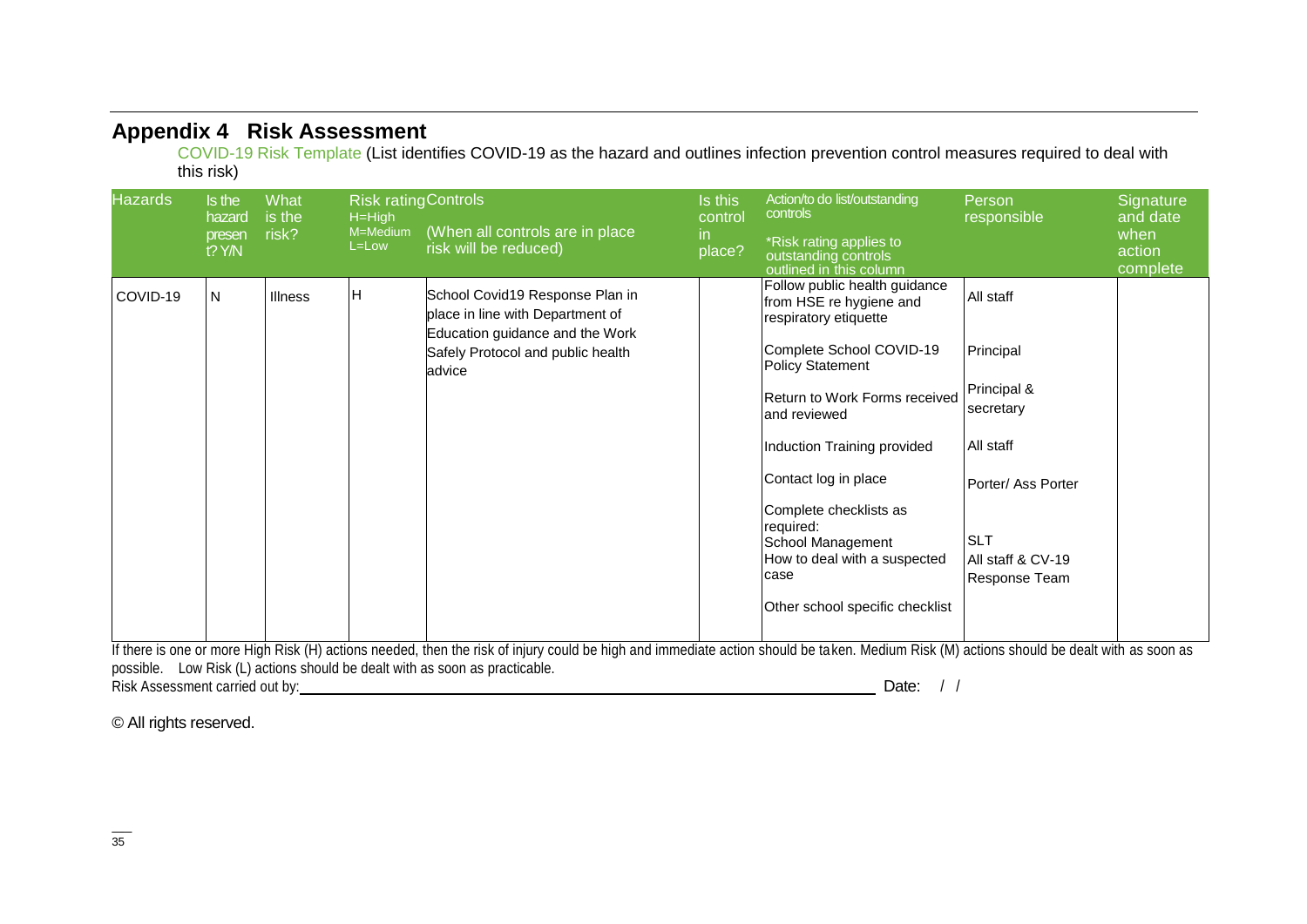| <b>Appendix 5</b>                       |                                                                                                                                                                                                                                                                                                                     |                   | <b>Contact Tracing Log</b> |       |                                                      |                                              |                                                |
|-----------------------------------------|---------------------------------------------------------------------------------------------------------------------------------------------------------------------------------------------------------------------------------------------------------------------------------------------------------------------|-------------------|----------------------------|-------|------------------------------------------------------|----------------------------------------------|------------------------------------------------|
| Name of<br><b>School</b>                |                                                                                                                                                                                                                                                                                                                     |                   |                            |       | <b>School Contact</b><br><b>Person</b>               |                                              |                                                |
| <b>Address of</b><br><b>School</b>      |                                                                                                                                                                                                                                                                                                                     |                   |                            |       | For Queries only:<br><b>Phone No</b><br><b>Email</b> |                                              |                                                |
|                                         |                                                                                                                                                                                                                                                                                                                     |                   |                            |       |                                                      |                                              |                                                |
| Name of<br><b>Visitor</b>               |                                                                                                                                                                                                                                                                                                                     |                   |                            |       |                                                      | $Yes \Box No \Box$                           | Was the visit pre-arranged with the Principal? |
| <b>Date of Visit</b>                    | $\frac{1}{2}$ $\frac{1}{2}$ $\frac{1}{2}$ $\frac{1}{2}$ $\frac{1}{2}$ $\frac{1}{2}$ $\frac{1}{2}$ $\frac{1}{2}$ $\frac{1}{2}$ $\frac{1}{2}$ $\frac{1}{2}$ $\frac{1}{2}$ $\frac{1}{2}$ $\frac{1}{2}$ $\frac{1}{2}$ $\frac{1}{2}$ $\frac{1}{2}$ $\frac{1}{2}$ $\frac{1}{2}$ $\frac{1}{2}$ $\frac{1}{2}$ $\frac{1}{2}$ |                   | <b>Time</b>                | Entry | to school $\_\_\_\_\_\$ am $\Box$ pm $\Box$          | Exit<br>from School ____________ am □ pm □   |                                                |
| <b>Visitor Status</b>                   | Contractor $\square$                                                                                                                                                                                                                                                                                                | Parent/Guardian □ |                            |       |                                                      |                                              |                                                |
| <b>Contact</b><br>details of<br>visitor | Company Name<br>(if applicable)                                                                                                                                                                                                                                                                                     |                   |                            |       |                                                      |                                              |                                                |
|                                         | Address                                                                                                                                                                                                                                                                                                             |                   |                            |       |                                                      |                                              |                                                |
|                                         | Contact No.                                                                                                                                                                                                                                                                                                         |                   |                            |       | <b>Email Address</b>                                 |                                              |                                                |
|                                         | Reason for Visit                                                                                                                                                                                                                                                                                                    |                   |                            |       |                                                      |                                              |                                                |
|                                         | Who the visitor met (separate line required for each person the visitor met)                                                                                                                                                                                                                                        |                   |                            |       |                                                      |                                              |                                                |
| Name of Person visited                  |                                                                                                                                                                                                                                                                                                                     |                   |                            |       | school                                               | Length of time spent with each person in the |                                                |
|                                         |                                                                                                                                                                                                                                                                                                                     |                   |                            |       |                                                      |                                              |                                                |
|                                         |                                                                                                                                                                                                                                                                                                                     |                   |                            |       |                                                      |                                              |                                                |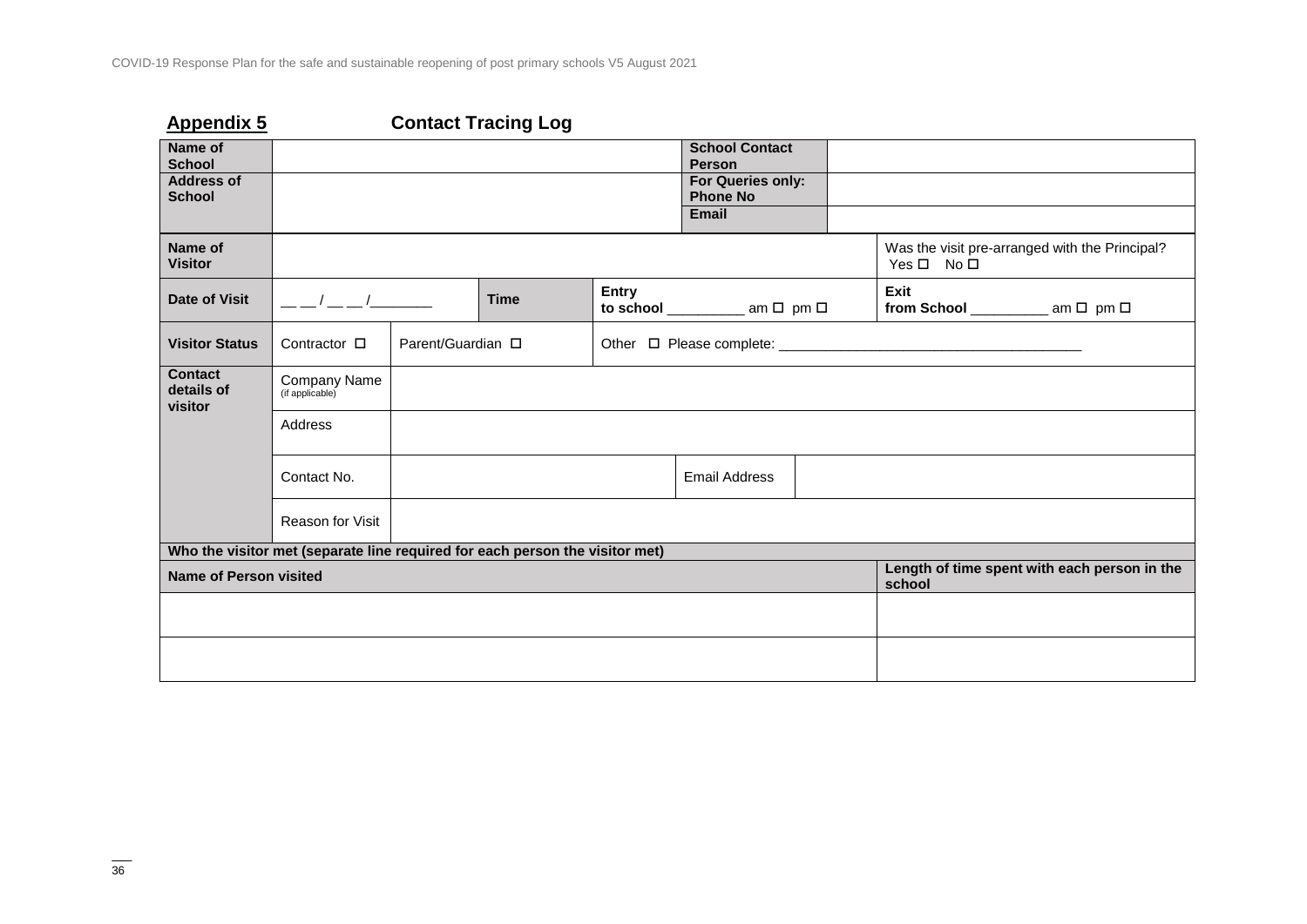# **Appendix 6 Checklist for School Management**

#### **Composite Checklist for Schools**

This checklist supports planning and preparation, control measures and induction needed to support a safe return to school for students, staff, parents and others.

For completion by the agreed person with overall responsibility of managing the implementation of the COVID-19 Response plan in line with the supports as agreed with Department of Education.

#### **Planning and Systems**

- **1.** Is there a system in place to keep up to date with the latest advice from Government and Department of Education, to ensure that advice is made available in a timely manner to staff and students and to adjust your plans and procedures in line with that advice?
- **2.** Have you prepared a school COVID-19 response plan and made it available to staff and students? *Department guidance and templates provided*
- **3.** Have you a system in place to provide staff and students with information and guidance on the measures that have been put in place to help prevent the spread of the virus and what is expected of them?
- **4.** Have you displayed the COVID-19 posters in suitable locations highlighting the signs and symptoms of COVID-19?
- **5.** Have you told staff of the purpose of the COVID-19 contact log?
- **6.** Have you a COVID-19 contact log in place to support HSE tracing efforts if required? *(Contact log template attached).*
- **7.** Have you informed staff on the measures and provided a system for them to raise issues or concerns and to have them responded to?
- **8.** Have you reviewed and updated risk assessments in line with DES advice to take account of any controls to help prevent the spread of COVID-19? *(Risk template attached)*
- **9.** Have you updated emergency plans, if necessary to take account of the COVID-19 response plan?

#### **Staff**

- **10.** Have you made available to each staff member a COVID-19 return-to-work form to be completed and returned before they return to the workplace? *(Template attached)*
- **11.** Have you requested confirmation that the details in the Return to Work Form remain unchanged following periods of closure such as school holidays.
- **12.** Are you aware of staff members who are at very high risk under the HSE guidance on people most at risk (HSE guidance on people most at-risk) and advised them of the DES agreed arrangements for management of those staff?
- **13.** Have you advised staff and students they must stay at home if sick or if they have any [symptoms of COVID-19?](https://www2.hse.ie/conditions/coronavirus/symptoms.html)
- **14.** Have you advised staff and students to follow public health advice if they are identified by the HSE as a close contact of a confirmed case of COVID-19 or if they live with someone who has symptoms of the virus.
- **15.** Have you advised staff and students to consult and follow latest Government advice in relation to foreign travel.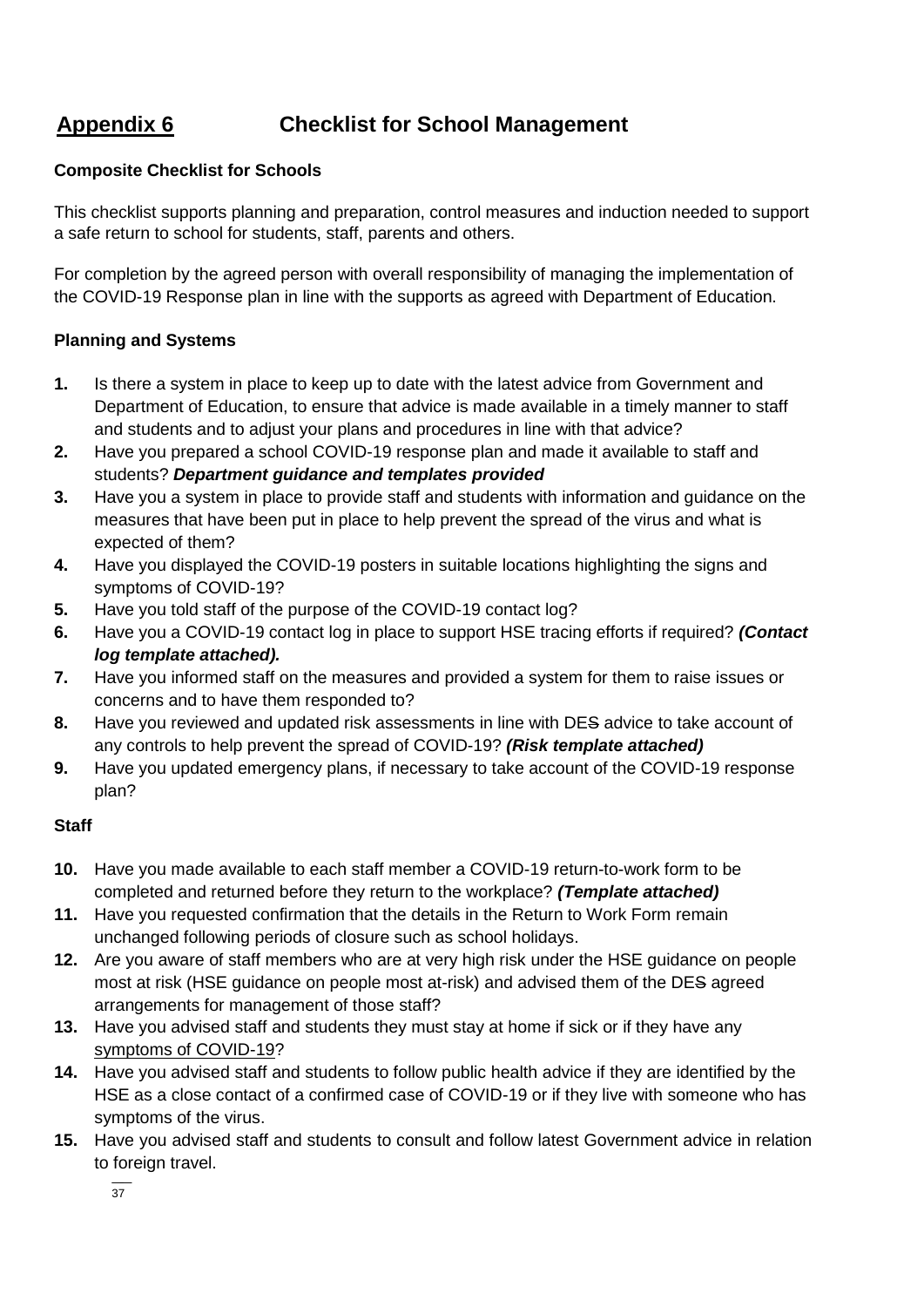- **16.** Have you told staff and students what to do and what to expect if they start to develop symptoms of COVID-19 in school, including where the isolation area is?
- **17.** Have you advised staff and pupils to cooperate with any public health officials and the school for contact tracing purposes and follow any public health advice in the event of a case or outbreak in the school;
- **18.** Have you advised staff of the availability of the supports of the occupational health and wellbeing programme through Spectrum Life?
- **19.** Has a lead worker representative been identified (in line with the process agreed with the DE and education partners) and detailed at Section 4.3 of this plan to help advise staff and to monitor compliance with COVID-19 control measures in the school and taken measures to ensure all staff know who the representative is?

#### **Training and Induction**

- **20.** Have you advised new staff and students to view the Department of Education's training materials which are available online?
- **21.** Have you taken the necessary steps to update your school induction / familiarisation training to include any additional information relating to COVID-19 for your school?
- **22.** Have first aiders, if available, been given updated training on infection prevention and control re: hand hygiene and use of PPE as appropriate?

#### **Buildings / Equipment**

- **23.** If you have mechanical ventilation does it need cleaning or maintenance before the school reopens after periods of closure?
- **24.** Does your water system need flushing at outlets following low usage to prevent Legionnaire's Disease?
- **25.** Have you visually checked, or had someone check, all equipment in the school for signs of deterioration or damage before being used again?
- **26.** Have you arranged for the school, including all equipment, desks, benches, doors and frequent touched surfaces points, to be cleaned once a day?

#### **Infection Prevention Control Measures in place**

#### **Hand / respiratory hygiene**

- **27.** Have you accessed supplies of hand sanitisers and any necessary PPE equipment in line with the interim HPSC health guidance from the national framework provided by the Department?
- **28.** Are there hand washing/hand sanitising stations in place to accommodate staff, students and visitors adhering to hand hygiene measures in accordance with Department guidance?
- **29.** Have arrangements been made for staff and students to have regular access to handwashing/hand sanitising facilities as appropriate?
- **30.** Are hand sanitisers easily available and accessible for all staff, students and visitors e.g. in each classroom and at entry and exit points to school buildings?
- **31.** Have you made arrangements to ensure hand hygiene facilities are regularly checked and well-stocked?
- **32.** Does the alcohol-based hand sanitiser have at least 60% ethanol or 70% isopropanol as the active ingredient?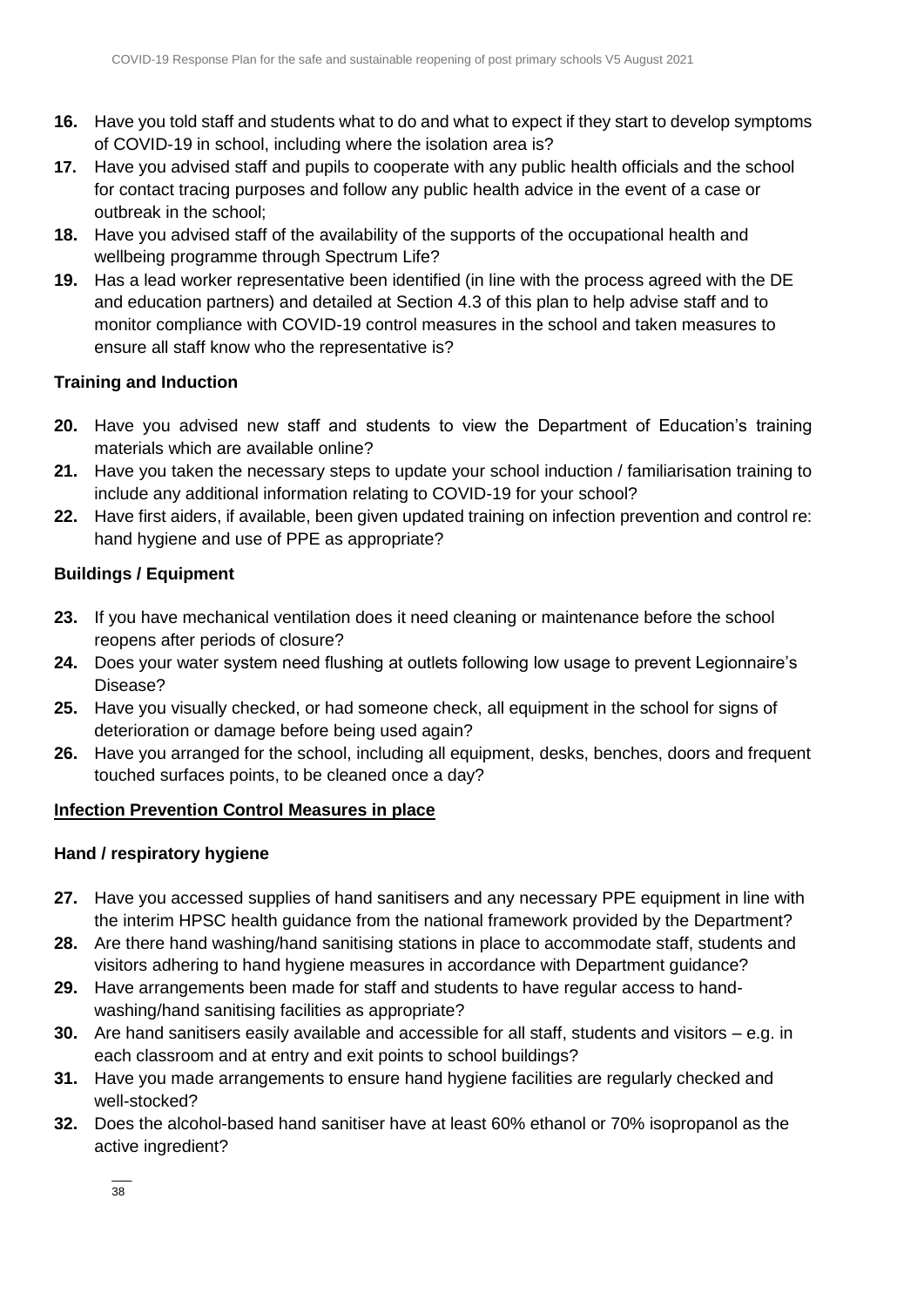- **33.** Have you informed staff about the importance of hand washing?
- **34.** Have you arranged for new staff to view [how to wash their hands](https://www2.hse.ie/wellbeing/how-to-wash-your-hands.html) (with soap and water for at least 20 seconds) and dry them correctly through the use of the HSE video resource?
- **35.** Have you shown new staff and students how to use hand sanitiser correctly and where handsanitising stations are located?
- **36.** Have you [displayed posters](https://www.gov.ie/en/collection/ee0781-covid-19-posters-for-public-use/) on how to wash hands correctly in appropriate locations?
- **37.** Have you told staff and students when they need to wash their hands or use hand sanitiser? This includes:
	- $\triangleright$  before and after eating and preparing food
	- $\triangleright$  after coughing or sneezing
	- $\triangleright$  after using the toilet
	- $\triangleright$  where hands are dirty
	- $\triangleright$  before and after wearing gloves
	- $\triangleright$  before and after being on public transport
	- $\triangleright$  before leaving home
	- $\triangleright$  when arriving/leaving the school /other sites
	- $\triangleright$  when entering and exiting vehicles
	- $\triangleright$  after touching potentially contaminated surfaces
	- $\triangleright$  if in contact with someone displaying any COVID-19 symptoms
- **38.** Have you told staff and students of the importance of good respiratory measures to limit the spread of the virus?
	- $\triangleright$  avoid touching the face, eyes, nose and mouth
	- $\triangleright$  cover coughs and sneezes with an elbow or a tissue
	- $\triangleright$  dispose of tissues in a covered bin

#### **Physical Distancing:**

- **39.** Have you identified all available school space to be used to maximise physical distancing?
- **40.** Have you reviewed the templates provided by the Department of Education which show options for revised layout of school rooms to meet physical distancing requirements?
- **41.** Have you arranged to revise the layout of the rooms and furniture as per the Department quidelines?
- **42.** Have you arranged in each room that the teacher's desk should be at least 1m (and where possible 2m) away from student desks?
- **43.** Have you arranged in each room that students would be, at least 1m and (where possible 2m) away from each other?
- **44.** Have you where possible and practicable assigned students to main class cohorts to minimise the risk of infection from COVID-19?
- **45.** Have you arranged the timetable to facilitate double classes where possible and practicable?
- **46.** Have you advised staff and students that when students are moving to an elective subject they would, where practicable be seated with members of their main class cohort?
- **47.** Have you made arrangements to limit interaction on arrival and departure from school and in other shared areas?
- **48.** Have you encouraged walking or cycling to school as much as possible?
- **49.** Have you made arrangements, in so far as possible, to open additional access points to school to reduce congestion?
- **50.** Can you provide a one system for entering and exiting the school, where practical?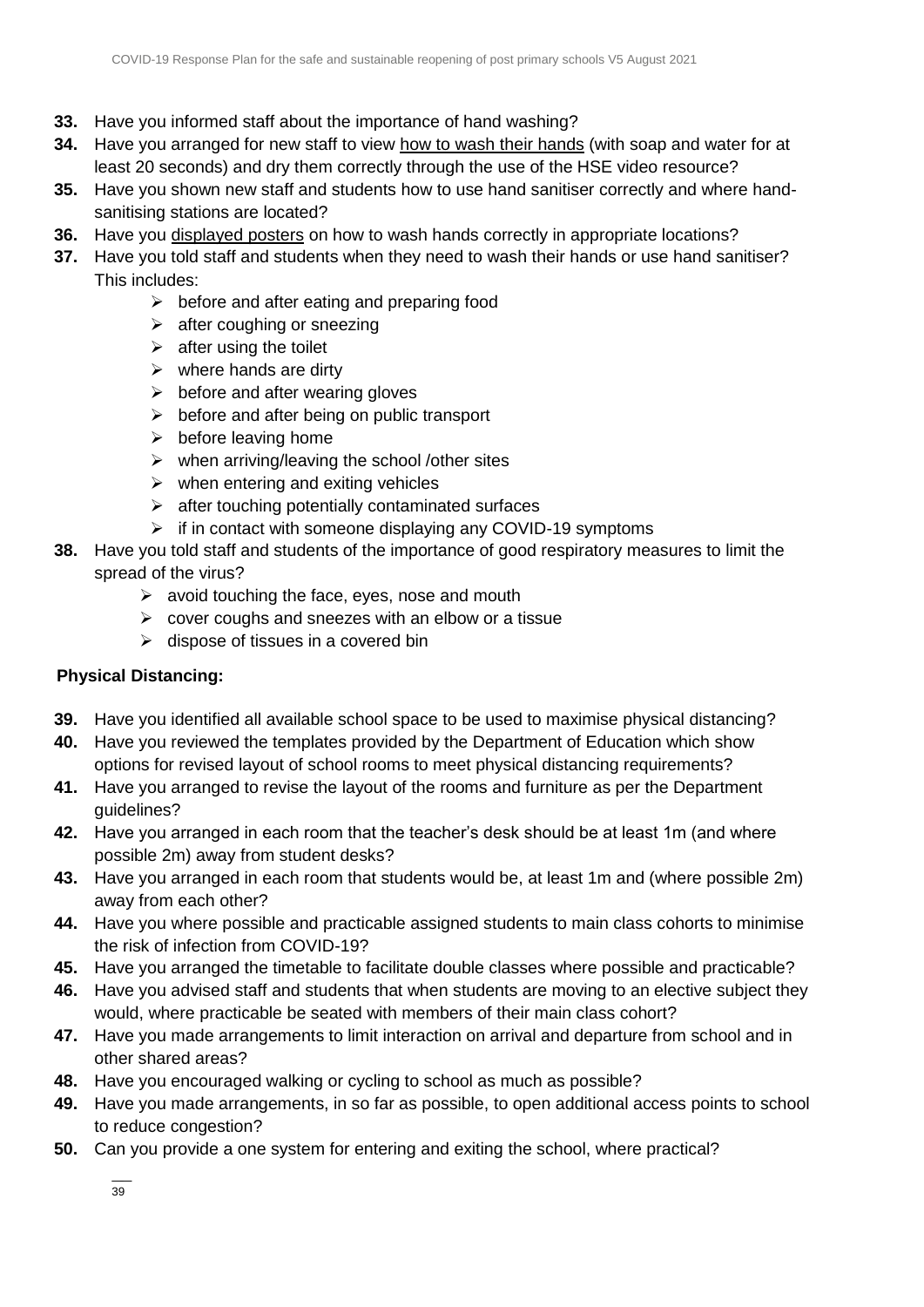- **51.** Have you arranged for staff meetings to be held remotely or in small groups or in large spaces to facilitate physical distancing?
- **52.** Have you taken steps to minimise rotation of staff between classes where possible?
- **53.** Have you a system to regularly remind staff and students to maintain physical distancing?
- **54.** Have you advised staff and students not to shake hands and to avoid any physical contact?
- **55.** Have you stopped all non-essential travel for school activities?
- **56.** Have you advised staff of the Department's guidance to achieve good ventilation
- **57.** Have you checked any mechanical ventilation systems to ensure an adequate supply of fresh air is used

#### **Visitors to Schools**

- **58.** Have you identified the activities that involve interacting with essential visitors to the school, made arrangements to minimise the number of such visitors and put in place measures to prevent physical contact, as far as possible?
- **59.** Are there arrangements in place to inform essential visitors to schools of the measures to help prevent the spread of infection?
- **60.** Have you a system in place for all visitors who do need to come to the school to make appointment, arrange to contact a central point and to record their visit using the contact tracing log?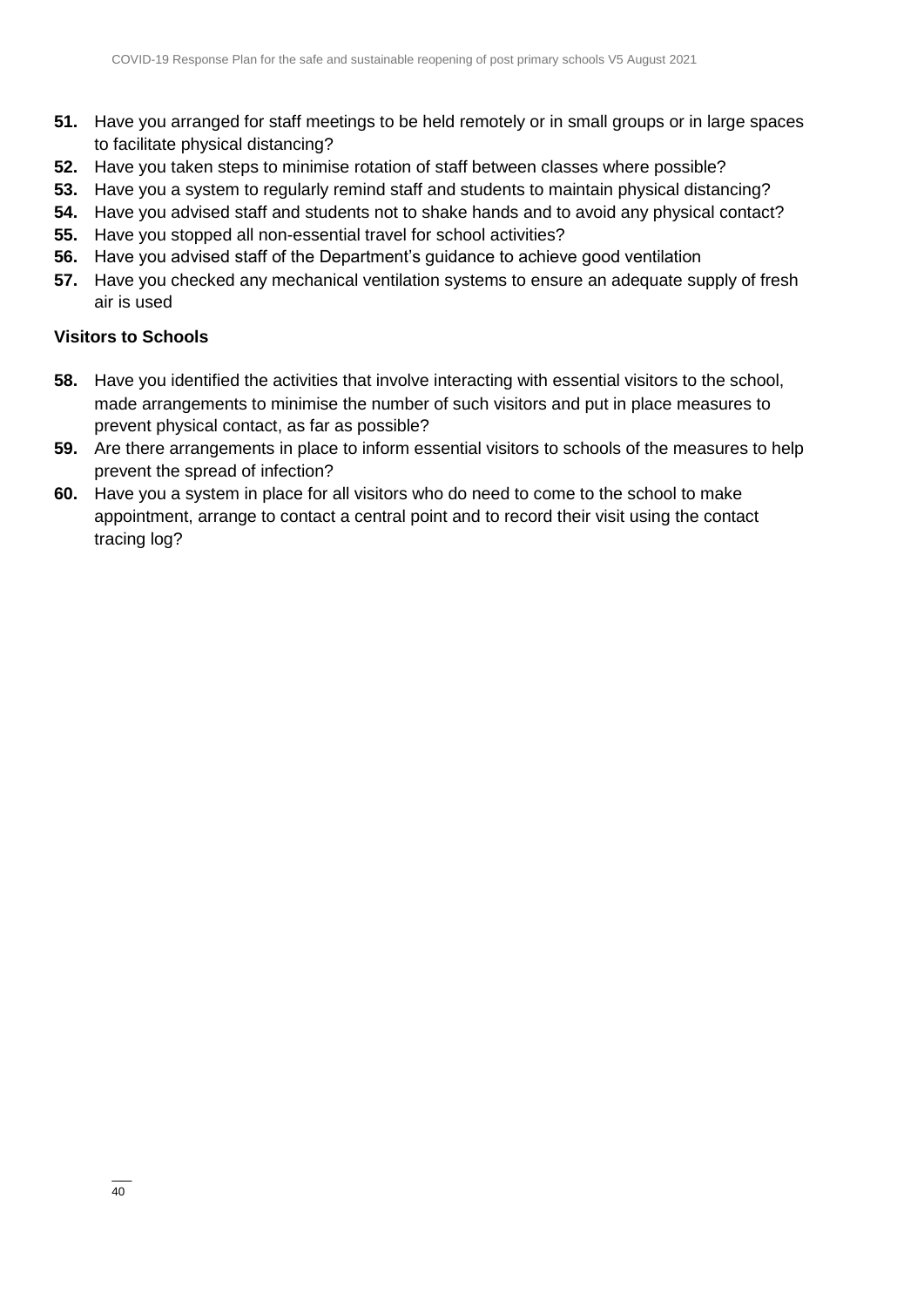# **Appendix 7 Checklist for dealing with a suspected case of COVID-19**

Staff members will be required to manage a suspected case in line with the protocol and training.

A nominated member of the school management team will be nominated as the designated contact person for ensuring that all aspects of the protocol to deal with suspected cases have been adhered to.

#### **Isolation Area**

- **1.** Have you identified a place that can be used as an isolation area, preferably with a door that can close?
- **2.** The isolation area does not have to be a separate room but if it is not a room it should be 2m away from others in the room.
- **3.** Is the isolation area accessible, including to staff and students with disabilities?
- **4.** Is the route to the isolation area accessible?
- **5.** Have you a contingency plan for dealing with more than one suspected case of COVID-19?
- **6.** Are the following available in the isolation area(s)?
	- $\triangleright$  Tissues
	- $\triangleright$  Hand sanitiser
	- $\triangleright$  Disinfectant/wipes
	- Gloves/Masks
	- ▶ Waste Bags
	- $\triangleright$  Bins

#### **Isolating a Person**

- **7.** Are procedures in place to accompany the infected person to the isolation area, along the isolation route with physical distancing from them?
- **8.** Are staff familiar with this procedure?
- **9.** Have others been advised to maintain a distance of at least 2m from the affected person at all times?
- **10.**Is there a disposable mask to wear for the affected person while in the common area and when exiting the building?

#### **Arranging for the affected person to leave the School**

- **11.**Staff have you established by asking them if the staff members feel well enough to travel home?
- **12.**Student have you immediately contacted their parents/guardians and arranged for them to collect their student? Under no circumstances can a student use public or school transport to travel home if they are a suspected case of COVID-19.
- **13.**The affected person should be advised to avoid touching other people, surfaces and objects.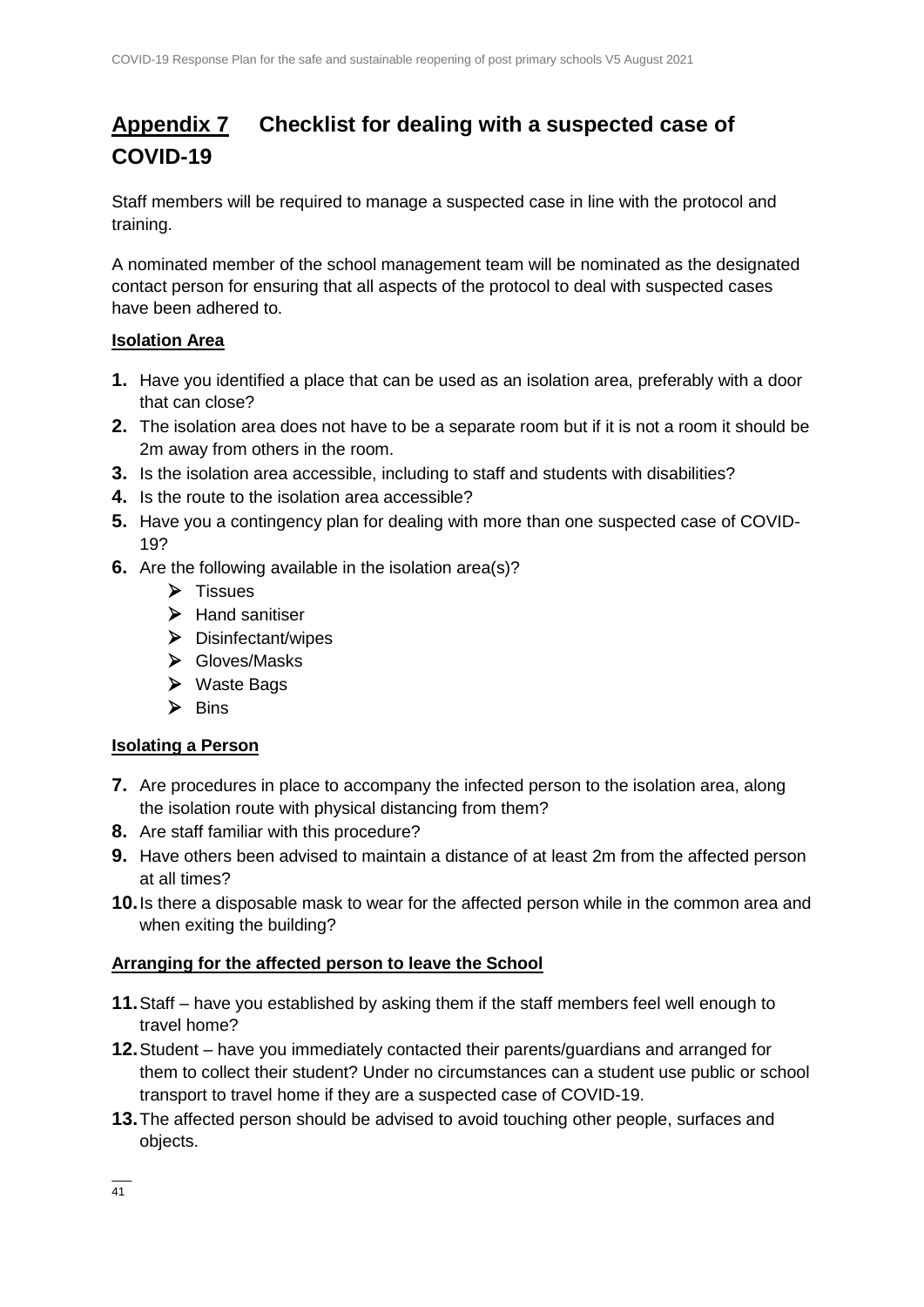- **14.**The affected person should be advised to cover their mouth and nose with disposable tissue(s) when they cough or sneeze, and to put the tissue in the bin.
- **15.**Has transport home or to an assessment centre been arranged if the affected person has been directed to go there by their GP?
- **16.**Has the affected person been advised not to go to their GP's surgery or any pharmacy or hospital?
- **17.**Has the affected person been advised they must not use public transport?
- **18.**Has the affected person been advised to continue wearing the face mask until they reach home?

#### **Follow up**

- **19.**Have you carried out an assessment of the incident to identify any follow-up actions needed?
- **20.**Are you available to provide advice and assistance if contacted by the HSE?

#### **Cleaning**

- **21.**Have you taken the isolation area out-of-use until cleaned and disinfected?
- **22.**Have you made arrangements to clean and disinfect any classroom space where the staff or pupils were located?
- **23.**Have you arranged for cleaning and disinfection of the isolation area and any other areas involved, as soon as practical after the affected person has left the building?
- **24.**Have the cleaners been trained in dealing with contaminated areas and supplied with the appropriate PPE?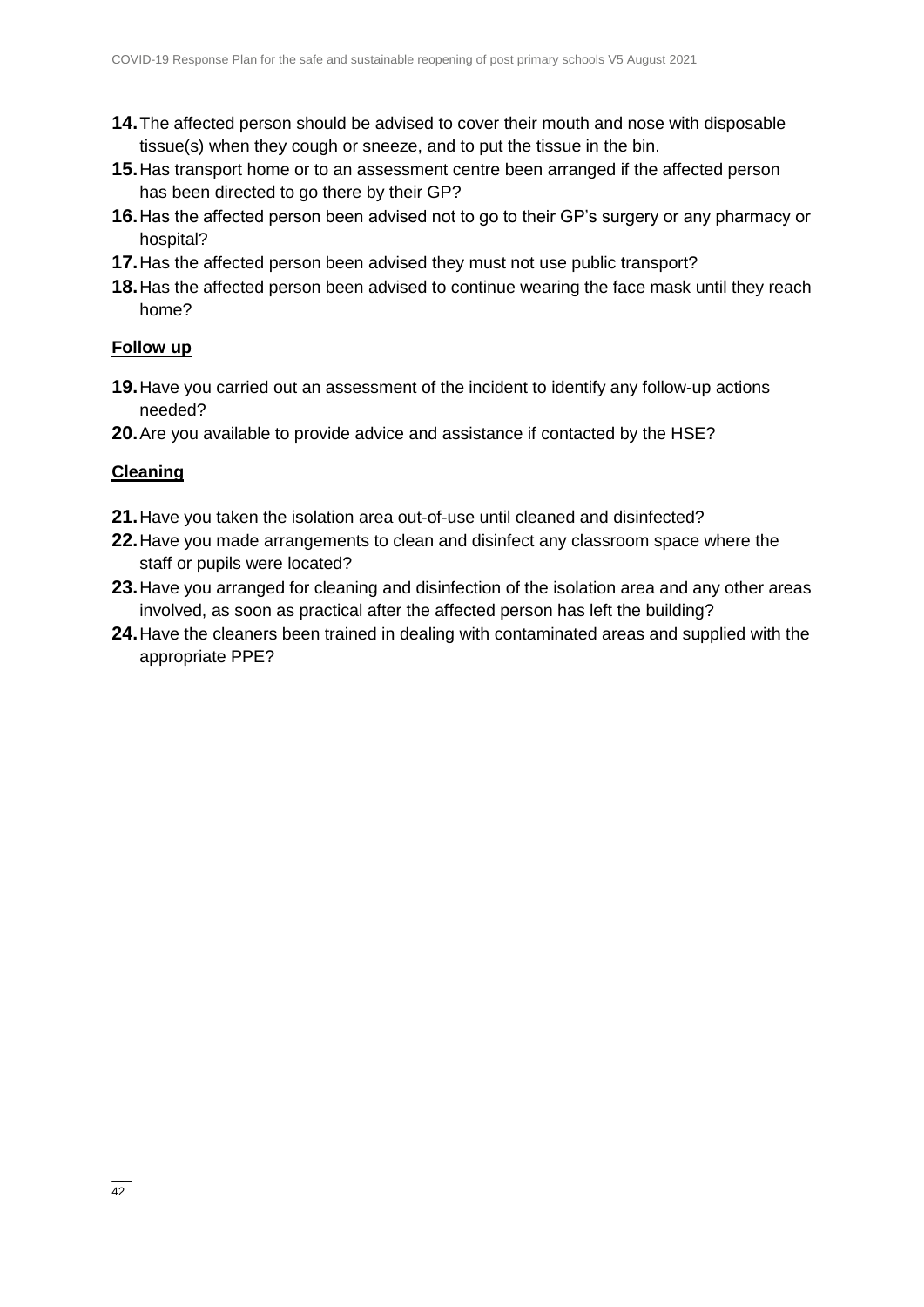# **Appendix 8 Checklist Lead Worker Representative**

- **1.** Have you agreed with your school to act as a Lead worker representative for your school?
- **2.** Have you been provided with information and training in relation to the role of lead worker representative if you are new to the role?
- **3.** Are you keeping up to date with the latest COVID-19 advice from Government?
- **4.** Are you aware of the [signs and symptoms of COVID-19?](https://www2.hse.ie/conditions/coronavirus/symptoms.html)
- **5.** Do you know [how the virus is spread?](https://www2.hse.ie/conditions/coronavirus/how-coronavirus-is-spread.html)
- **6.** Do you know how to help prevent the spread of COVID-19?
- **7.** Have you watched and do you understand the online Induction Training provided by the Department of Education before returning to school?
- **8.** Are you helping in keeping your fellow workers up to date with the latest COVID-19 advice from Government?
- **9.** Have you completed the COVID-19 return-to-work form and given it to your school? *(Department template Return-to-Work form available)*
- **10.**Are you aware of the control measures your school has put in place to minimise the risk of you and others being exposed to COVID-19? (*Checklist for School Management available)*
- **11.**Did your school consult with you when putting control measures in place? *Control measures have been agreed centrally between the Department and education partners. Consultation at school level should take place on any specific local arrangements necessary to implement the protocol*
- **12.**Have you a means of regular communication with the person with overall responsibility for the school COVID-19 plan?
- **13.**Are you co-operating with your school to make sure these control measures are maintained?
- **14.**Have you familiarised yourself with the cleaning requirements needed to help prevent cross contamination? (*Checklist for Cleaning and Disinfection available*)
- **15.**Have you been asked to walk around and check that the control measures are in place and are being maintained?
- **16.**Are you reporting immediately to the person with overall responsibility for the school COVID-19 plan any problems, areas of non-compliance or defects that you see?
- **17.**Are you keeping a record of any problems, areas of non-compliance or defects and what action was taken to remedy the issue?
- **18.**Are you familiar with what to do in the event of someone developing the symptoms of COVID-19 while at school?
- **19.**Are you co-operating with your school in identifying an isolation area and a safe route to that area? (*Checklist for dealing with suspected case of COVID-19 available)*
- **20.**Are you helping in the management of someone developing symptoms of COVID-19 while at school?
- **21.**Once the affected person has left the school, are you helping in assessing what followup action is needed?
- **22.**Are you helping in maintaining the contact log?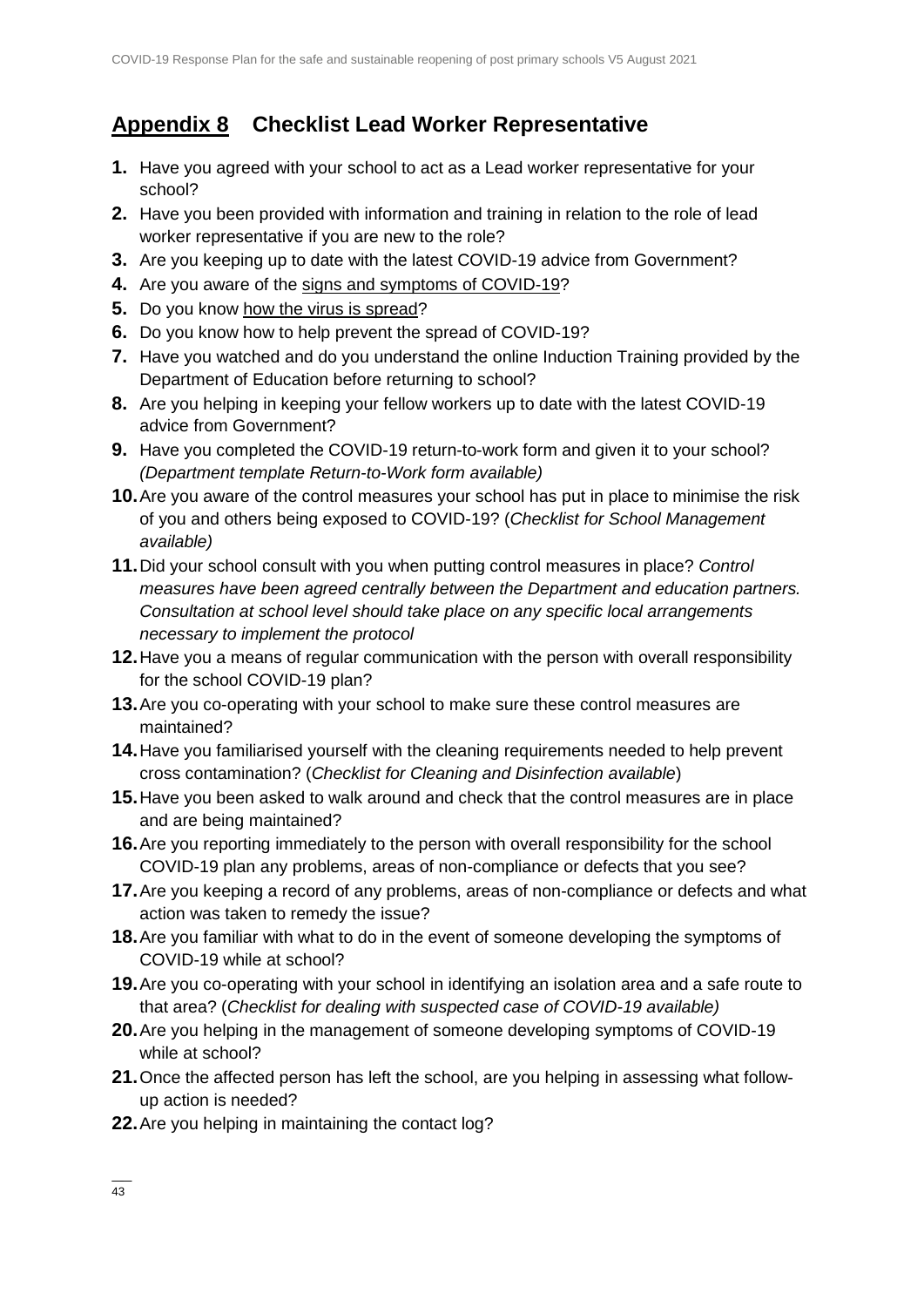- **23.**Have you been made aware of any changes to the emergency plans or first aid procedures for your school?
- **24.**Are you making yourself available to fellow staff to listen to any COVID-19 control concerns or suggestions they may have?
- **25.**Are you raising those control concerns or suggestions with your school and feeding back the response to the worker who raised the issue?
- **26.** Are you aware of the availability of the Spectrum Life Wellbeing Together Programme?
- **27.**Have you been provided by the Principal/ school management with the supports to which you are entitled in your role as Lead Worker Representative?
- **28.**If you are a teacher, have you been provided with the 2 hours per week of protected time off class contact hours, as provided for in the protocol?
- **29.**If you are a school secretary or a caretaker have your duties been re-prioritised by school management to afford you sufficient time to carry out your duties as LWR within the scope of your normal contracted hours, as provide for in the protocol?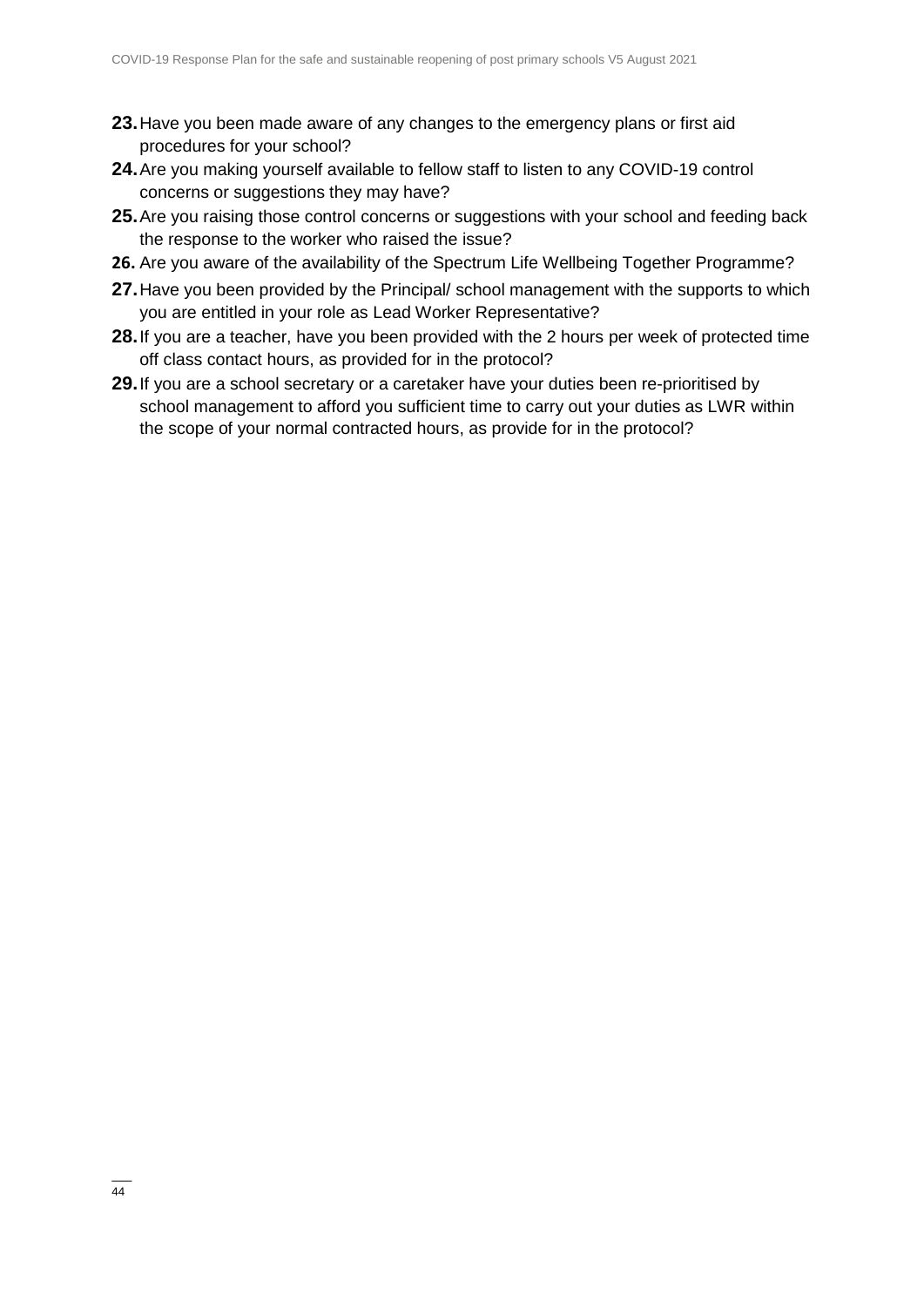# **Appendix 9 Checklist for Cleaning**

- **1.** Have you a system in place for checking and keeping up to date with the latest public health advice from Government and the Department of Education, to ensure that advice is made available in a timely manner in order to adjust your cleaning procedures in line with that advice?
- **2.** Have you reviewed the HPSC interim health advice for the safe reopening of schools, in particular *Section 5.6 Environmental Hygiene*?
- **3.** Have you explained the need for the enhanced cleaning regime to staff?
- **4.** Are you aware that cleaning is best achieved using a general purpose detergent and warm water, clean cloths, mops and the mechanical action of wiping and cleaning, following by rinsing and drying?
- **5.** Have you sufficient cleaning materials in place to support the enhanced cleaning regime?
- **6.** Have you provided training for cleaning staff on the enhanced cleaning regime?
- **7.** Have you made arrangements for the regular and safe emptying of bins?
- **8.** Are you familiar with the cleaning options for school settings set out in the interim HPSC health advice for schools for surfaces, toilets, cleaning equipment, PPE and waste management?
- **9.** Are you aware that each school setting should be cleaned once per day?
- **10.**Have you provided cleaning materials to staff so that they can clean their own desk or immediate workspace?
- **11.**Have you advised staff that they are responsible for cleaning personal items that have been brought to work and are likely to be handled at work or during breaks (for example, mobile phone and laptops) and to avoid leaving them down on communal surfaces or they will need to clean the surface after the personal item is removed?
- **12.**Have you advised staff and students to avoid sharing items such as cups, bottles, cutlery, and pens?
- **13.**Have you put in place a written cleaning schedule to be made available to cleaning staff including:
	- $\triangleright$  Items and areas to be cleaned
	- $\triangleright$  Frequency of cleaning
	- $\triangleright$  Cleaning materials to be used
	- $\triangleright$  Cleaning of frequently touched surfaces such as vending machines, coffee machines and door handles
	- $\triangleright$  Equipment to be used and method of operation?
- **14.**Details of how to clean following a suspected case of COVID-19 are at *Section 7 of the Plan above*
- **15.**If disinfection of contaminated surfaces is required, is a system in place to do this following cleaning?
- **16.**If cleaning staff have been instructed to wear gloves when cleaning are they aware of the need to wash their hands thoroughly with soap and water, both before and after wearing gloves?
- **17.**Have you a system in place for disposing personal waste such as cleaning cloths and used wipes in a rubbish bag? The Protocol advises *that personal waste such as cleaning*